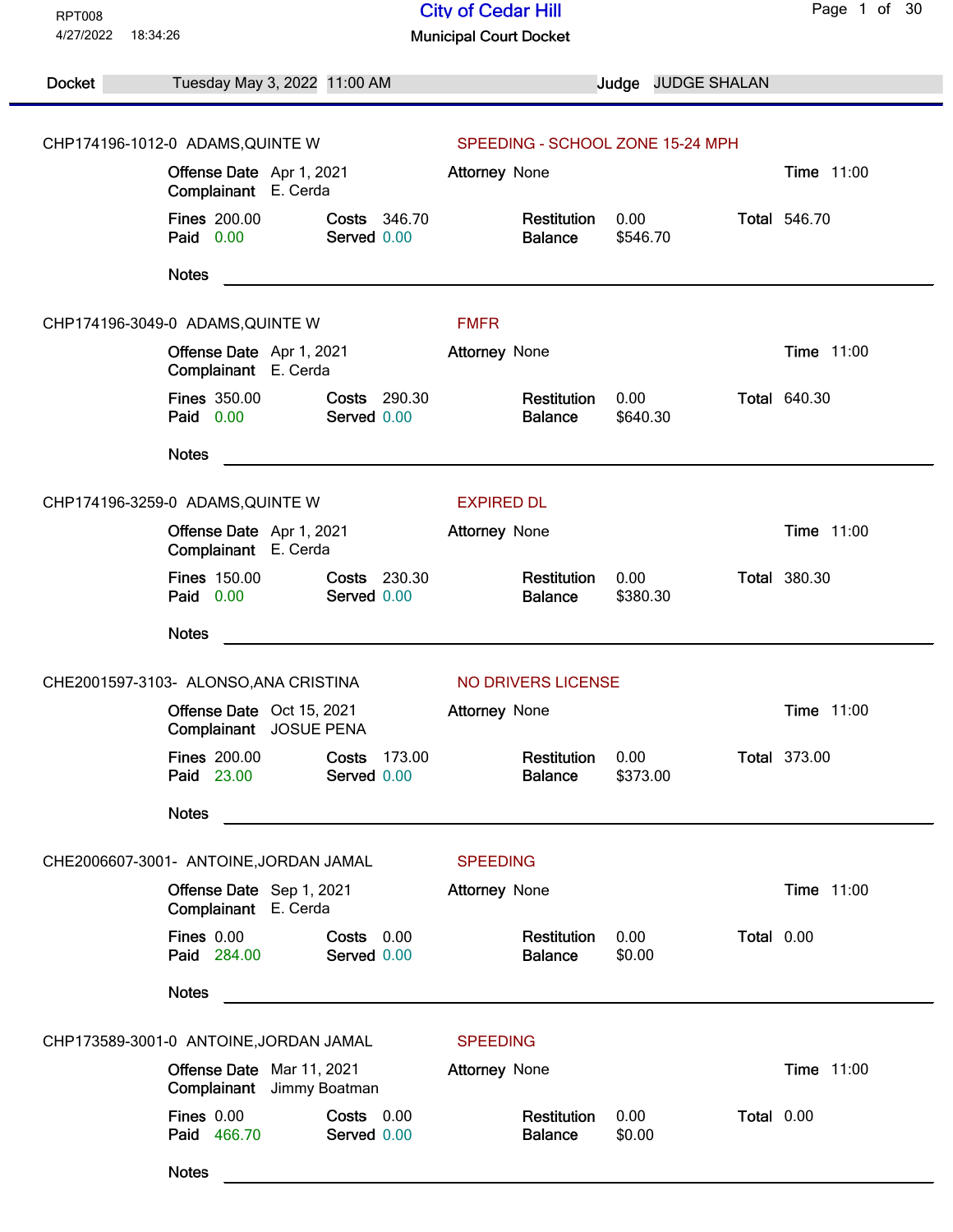| 4/27/2022<br>18:34:26<br><b>Municipal Court Docket</b><br>Docket<br>Judge JUDGE SHALAN<br>Tuesday May 3, 2022 11:00 AM<br>CHP174295-3001-0 ANTOINE, JORDAN JAMAL<br><b>SPEEDING</b><br>Time 11:00<br>Offense Date Apr 28, 2021<br><b>Attorney None</b><br>Complainant DON CRYMES<br>Fines $0.00$<br>0.00<br>Total 0.00<br>Costs 0.00<br>Restitution<br>Paid 434.20<br>Served 0.00<br>\$0.00<br><b>Balance</b><br><b>Notes</b><br>CHP174295-3656-0 ANTOINE, JORDAN JAMAL<br><b>EXPIRED REGISTRATION</b><br>Time 11:00<br>Offense Date Apr 28, 2021<br>Attorney None<br>Complainant DON CRYMES<br><b>Fines 0.00</b><br>0.00<br>Total 0.00<br>Costs 0.00<br>Restitution<br>Paid 365.30<br>Served 0.00<br><b>Balance</b><br>\$0.00<br><b>Notes</b><br>CHP175563-3001-0 ARMSTEAD, JAYLA SAMONE<br><b>SPEEDING</b><br>Time 11:00<br>Offense Date Jun 30, 2021<br>Attorney None<br>Complainant DON CRYMES<br><b>Fines 0.00</b><br>Costs 259.00<br>Restitution<br><b>Total 259.00</b><br>0.00<br>Paid 0.00<br>Served 0.00<br><b>Balance</b><br>\$259.00<br><b>Notes</b><br><b>FMFR</b><br>CHP169437-3049-0 ATKINS, RAYMOND KEVIN<br>Time 11:00<br>Offense Date Sep 22, 2019<br><b>Attorney Derek Torres</b><br>Complainant<br>LEVESTER HUGHES |
|---------------------------------------------------------------------------------------------------------------------------------------------------------------------------------------------------------------------------------------------------------------------------------------------------------------------------------------------------------------------------------------------------------------------------------------------------------------------------------------------------------------------------------------------------------------------------------------------------------------------------------------------------------------------------------------------------------------------------------------------------------------------------------------------------------------------------------------------------------------------------------------------------------------------------------------------------------------------------------------------------------------------------------------------------------------------------------------------------------------------------------------------------------------------------------------------------------------------------------------|
|                                                                                                                                                                                                                                                                                                                                                                                                                                                                                                                                                                                                                                                                                                                                                                                                                                                                                                                                                                                                                                                                                                                                                                                                                                       |
|                                                                                                                                                                                                                                                                                                                                                                                                                                                                                                                                                                                                                                                                                                                                                                                                                                                                                                                                                                                                                                                                                                                                                                                                                                       |
|                                                                                                                                                                                                                                                                                                                                                                                                                                                                                                                                                                                                                                                                                                                                                                                                                                                                                                                                                                                                                                                                                                                                                                                                                                       |
|                                                                                                                                                                                                                                                                                                                                                                                                                                                                                                                                                                                                                                                                                                                                                                                                                                                                                                                                                                                                                                                                                                                                                                                                                                       |
|                                                                                                                                                                                                                                                                                                                                                                                                                                                                                                                                                                                                                                                                                                                                                                                                                                                                                                                                                                                                                                                                                                                                                                                                                                       |
|                                                                                                                                                                                                                                                                                                                                                                                                                                                                                                                                                                                                                                                                                                                                                                                                                                                                                                                                                                                                                                                                                                                                                                                                                                       |
|                                                                                                                                                                                                                                                                                                                                                                                                                                                                                                                                                                                                                                                                                                                                                                                                                                                                                                                                                                                                                                                                                                                                                                                                                                       |
|                                                                                                                                                                                                                                                                                                                                                                                                                                                                                                                                                                                                                                                                                                                                                                                                                                                                                                                                                                                                                                                                                                                                                                                                                                       |
|                                                                                                                                                                                                                                                                                                                                                                                                                                                                                                                                                                                                                                                                                                                                                                                                                                                                                                                                                                                                                                                                                                                                                                                                                                       |
|                                                                                                                                                                                                                                                                                                                                                                                                                                                                                                                                                                                                                                                                                                                                                                                                                                                                                                                                                                                                                                                                                                                                                                                                                                       |
|                                                                                                                                                                                                                                                                                                                                                                                                                                                                                                                                                                                                                                                                                                                                                                                                                                                                                                                                                                                                                                                                                                                                                                                                                                       |
|                                                                                                                                                                                                                                                                                                                                                                                                                                                                                                                                                                                                                                                                                                                                                                                                                                                                                                                                                                                                                                                                                                                                                                                                                                       |
|                                                                                                                                                                                                                                                                                                                                                                                                                                                                                                                                                                                                                                                                                                                                                                                                                                                                                                                                                                                                                                                                                                                                                                                                                                       |
|                                                                                                                                                                                                                                                                                                                                                                                                                                                                                                                                                                                                                                                                                                                                                                                                                                                                                                                                                                                                                                                                                                                                                                                                                                       |
|                                                                                                                                                                                                                                                                                                                                                                                                                                                                                                                                                                                                                                                                                                                                                                                                                                                                                                                                                                                                                                                                                                                                                                                                                                       |
|                                                                                                                                                                                                                                                                                                                                                                                                                                                                                                                                                                                                                                                                                                                                                                                                                                                                                                                                                                                                                                                                                                                                                                                                                                       |
|                                                                                                                                                                                                                                                                                                                                                                                                                                                                                                                                                                                                                                                                                                                                                                                                                                                                                                                                                                                                                                                                                                                                                                                                                                       |
| Fines 0.00<br>Costs 412.00<br>Restitution<br>0.00<br><b>Total 412.00</b><br>Paid 0.00<br>\$412.00<br>Served 0.00<br><b>Balance</b>                                                                                                                                                                                                                                                                                                                                                                                                                                                                                                                                                                                                                                                                                                                                                                                                                                                                                                                                                                                                                                                                                                    |
| <b>Notes</b>                                                                                                                                                                                                                                                                                                                                                                                                                                                                                                                                                                                                                                                                                                                                                                                                                                                                                                                                                                                                                                                                                                                                                                                                                          |
| <b>DWLI</b><br>CHP169437-3101-0 ATKINS, RAYMOND KEVIN                                                                                                                                                                                                                                                                                                                                                                                                                                                                                                                                                                                                                                                                                                                                                                                                                                                                                                                                                                                                                                                                                                                                                                                 |
| Time 11:00<br>Offense Date Sep 22, 2019<br><b>Attorney Derek Torres</b><br>Complainant LEVESTER HUGHES                                                                                                                                                                                                                                                                                                                                                                                                                                                                                                                                                                                                                                                                                                                                                                                                                                                                                                                                                                                                                                                                                                                                |
| Fines 0.00<br><b>Total 382.00</b><br>Costs 382.00<br>0.00<br>Restitution<br>Paid 0.00<br>Served 0.00<br><b>Balance</b><br>\$382.00                                                                                                                                                                                                                                                                                                                                                                                                                                                                                                                                                                                                                                                                                                                                                                                                                                                                                                                                                                                                                                                                                                    |
| <b>Notes</b>                                                                                                                                                                                                                                                                                                                                                                                                                                                                                                                                                                                                                                                                                                                                                                                                                                                                                                                                                                                                                                                                                                                                                                                                                          |
| CHP163337-3101-0 BELL, DARYIUS LA PAUL<br><b>DWLI</b>                                                                                                                                                                                                                                                                                                                                                                                                                                                                                                                                                                                                                                                                                                                                                                                                                                                                                                                                                                                                                                                                                                                                                                                 |
| Time 11:00<br>Offense Date Jun 22, 2018<br>Attorney None<br>Complainant Robert Ryder                                                                                                                                                                                                                                                                                                                                                                                                                                                                                                                                                                                                                                                                                                                                                                                                                                                                                                                                                                                                                                                                                                                                                  |
| <b>Fines 200.00</b><br>Restitution<br>0.00<br><b>Total 449.80</b><br>Costs 249.80<br>Paid 0.00<br>Served 0.00<br><b>Balance</b><br>\$449.80                                                                                                                                                                                                                                                                                                                                                                                                                                                                                                                                                                                                                                                                                                                                                                                                                                                                                                                                                                                                                                                                                           |
| <b>Notes</b>                                                                                                                                                                                                                                                                                                                                                                                                                                                                                                                                                                                                                                                                                                                                                                                                                                                                                                                                                                                                                                                                                                                                                                                                                          |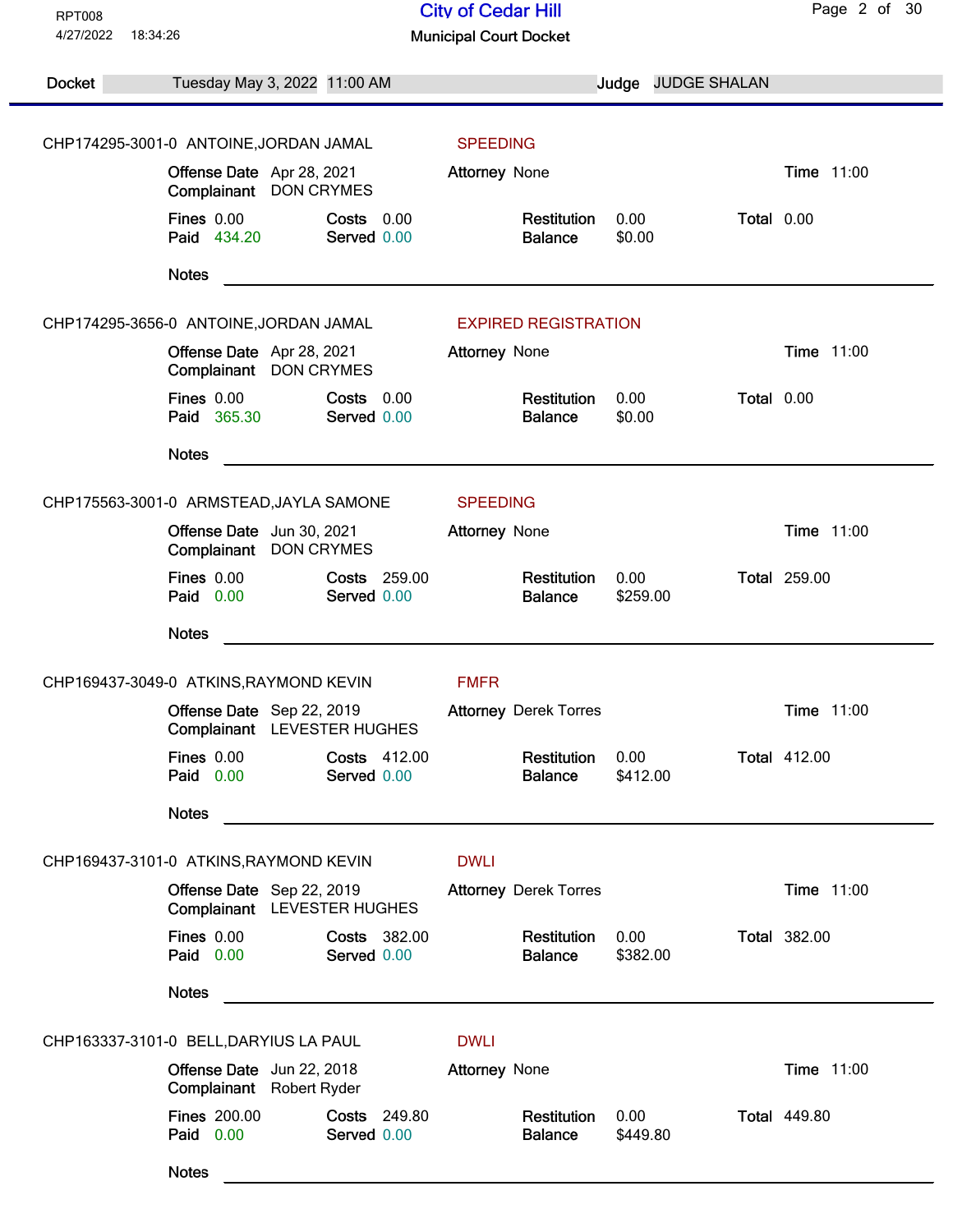| <b>RPT008</b>                                                               |                                                                     |                                                                                                                      | <b>City of Cedar Hill</b>     |                   |                     | Page 3 of 30        |
|-----------------------------------------------------------------------------|---------------------------------------------------------------------|----------------------------------------------------------------------------------------------------------------------|-------------------------------|-------------------|---------------------|---------------------|
| 4/27/2022<br>18:34:26                                                       |                                                                     |                                                                                                                      | <b>Municipal Court Docket</b> |                   |                     |                     |
| <b>Docket</b>                                                               | Tuesday May 3, 2022 11:00 AM                                        |                                                                                                                      |                               | Judge             | <b>JUDGE SHALAN</b> |                     |
|                                                                             |                                                                     |                                                                                                                      |                               |                   |                     |                     |
|                                                                             | CHP163337-4902-0 BELL, DARYIUS LA PAUL<br>Offense Date Jun 22, 2018 |                                                                                                                      | <b>LOUD NOISE - BUSINESS</b>  |                   |                     | <b>Time 11:00</b>   |
|                                                                             | Complainant Robert Ryder                                            |                                                                                                                      | <b>Attorney None</b>          |                   |                     |                     |
|                                                                             | <b>Fines 180.00</b><br>Paid 0.00                                    | Costs<br>146.00<br>Served 0.00                                                                                       | Restitution<br><b>Balance</b> | 0.00<br>\$326.00  |                     | <b>Total 326.00</b> |
|                                                                             | <b>Notes</b>                                                        |                                                                                                                      |                               |                   |                     |                     |
|                                                                             | CHP169183-3101-0 BELL, DARYIUS LA PAUL                              |                                                                                                                      | <b>DWLI</b>                   |                   |                     |                     |
|                                                                             | Offense Date Oct 9, 2019<br>Complainant Kermit Fowlks               |                                                                                                                      | <b>Attorney None</b>          |                   |                     | <b>Time 11:00</b>   |
|                                                                             | <b>Fines 250.00</b><br>Paid 0.00                                    | Costs 251.80<br>Served 0.00                                                                                          | Restitution<br><b>Balance</b> | 0.00<br>\$501.80  |                     | <b>Total 501.80</b> |
|                                                                             | <b>Notes</b>                                                        |                                                                                                                      |                               |                   |                     |                     |
|                                                                             | CHP169184-2691-0 BELL, DARYIUS LA PAUL                              |                                                                                                                      | POSSESSION DRUG PARAPHERNALIA |                   |                     |                     |
|                                                                             | Offense Date Oct 9, 2019<br>Complainant Kermit Fowlks               |                                                                                                                      | <b>Attorney None</b>          |                   |                     | Time 11:00          |
|                                                                             | <b>Fines 491.00</b><br>Paid 80.00                                   | <b>Costs 231.80</b><br>Served 0.00                                                                                   | Restitution<br><b>Balance</b> | 0.00<br>\$722.80  |                     | <b>Total 722.80</b> |
|                                                                             | <b>Notes</b>                                                        | <u> 1980 - Jan Barbara Barbara, maso a popular estas popular estas popular estas popular estas popular estas pop</u> |                               |                   |                     |                     |
|                                                                             | CHP169081-4754-0 BENNETT, MARQUES                                   |                                                                                                                      | PARKED IN A HANDICAPPED ZONE  |                   |                     |                     |
|                                                                             | Offense Date Sep 19, 2020<br>Complainant Andrew Rhoden              |                                                                                                                      | <b>Attorney None</b>          |                   |                     | Time 11:00          |
|                                                                             | <b>Fines 750.00</b><br>Paid 0.00                                    | Costs 392.10<br>Served 0.00                                                                                          | Restitution<br><b>Balance</b> | 0.00<br>\$1127.10 |                     | Total 1142.10       |
|                                                                             | <b>Notes</b>                                                        |                                                                                                                      |                               |                   |                     |                     |
|                                                                             | CHE2000769-3656- BENNETT, ZEB                                       |                                                                                                                      | <b>EXPIRED REGISTRATION</b>   |                   |                     |                     |
|                                                                             | Offense Date Feb 9, 2022<br>Complainant SHAWNA COTTON               |                                                                                                                      | <b>Attorney None</b>          |                   |                     | <b>Time 11:00</b>   |
|                                                                             | <b>Fines 100.00</b><br>Paid 60.00                                   | <b>Costs 36.00</b><br>Served 0.00                                                                                    | Restitution<br><b>Balance</b> | 0.00<br>\$136.00  |                     | <b>Total 136.00</b> |
|                                                                             | <b>Notes</b>                                                        |                                                                                                                      |                               |                   |                     |                     |
| CHE2006908-2691- BEVERLY, CHRISTOPHER LAMOTTE POSSESSION DRUG PARAPHERNALIA |                                                                     |                                                                                                                      |                               |                   |                     |                     |
|                                                                             | Offense Date Dec 3, 2021<br>Complainant E. Cerda                    |                                                                                                                      | <b>Attorney None</b>          |                   |                     | <b>Time 11:00</b>   |
|                                                                             | <b>Fines 0.00</b><br>Paid 0.00                                      | Costs 581.00<br>Served 0.00                                                                                          | Restitution<br><b>Balance</b> | 0.00<br>\$581.00  |                     | <b>Total 581.00</b> |
|                                                                             | <b>Notes</b>                                                        |                                                                                                                      |                               |                   |                     |                     |
|                                                                             |                                                                     |                                                                                                                      |                               |                   |                     |                     |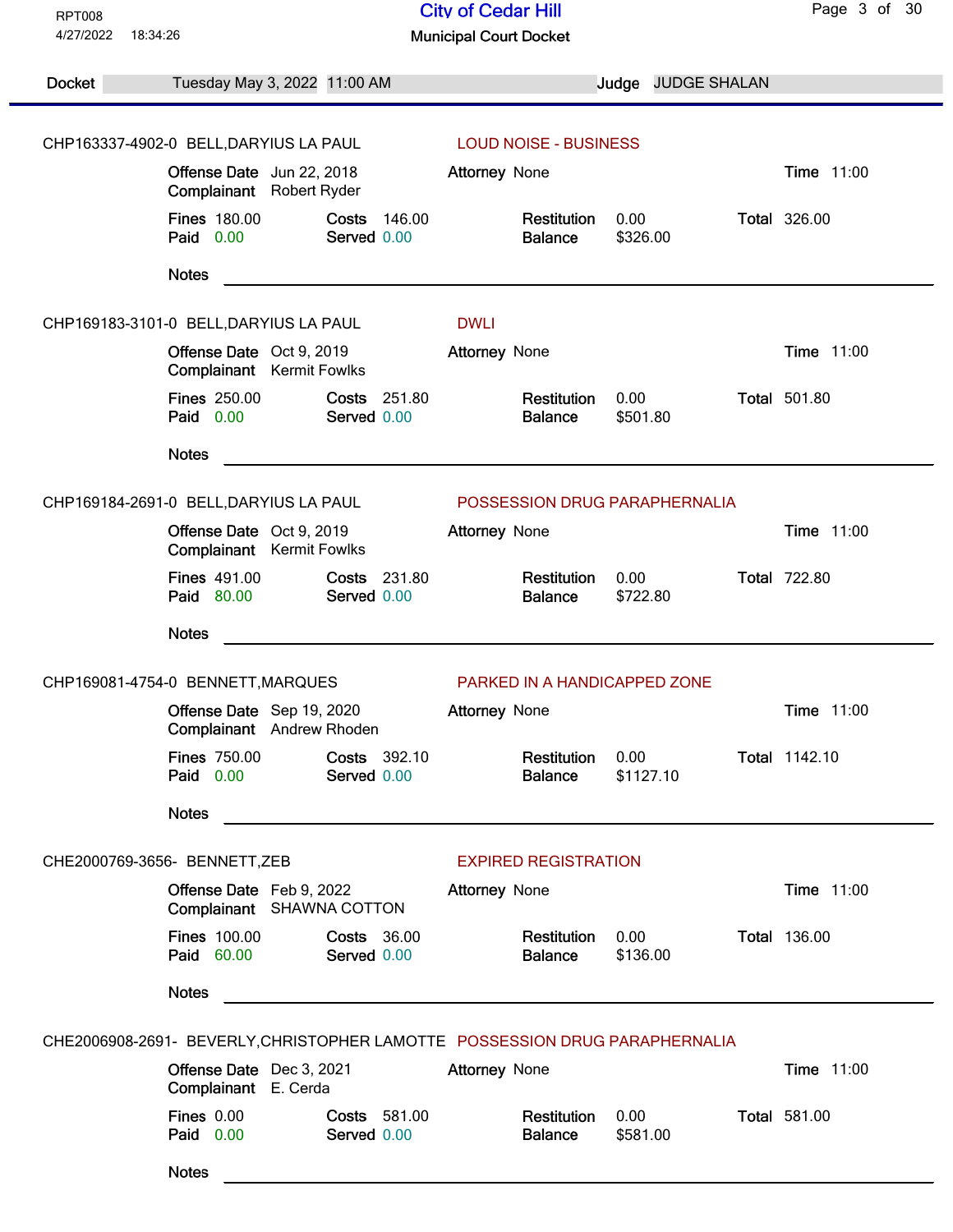| <b>RPT008</b><br>4/27/2022<br>18:34:26    |                                                             |                                    | <b>City of Cedar Hill</b><br><b>Municipal Court Docket</b> |                  |                     | Page 4 of 30        |
|-------------------------------------------|-------------------------------------------------------------|------------------------------------|------------------------------------------------------------|------------------|---------------------|---------------------|
|                                           |                                                             |                                    |                                                            |                  |                     |                     |
| <b>Docket</b>                             | Tuesday May 3, 2022 11:00 AM                                |                                    |                                                            | Judge            | <b>JUDGE SHALAN</b> |                     |
|                                           | CHE2006908-3007- BEVERLY, CHRISTOPHER LAMOTTE RAN RED LIGHT |                                    |                                                            |                  |                     |                     |
|                                           | Offense Date Dec 3, 2021<br>Complainant E. Cerda            |                                    | <b>Attorney None</b>                                       |                  |                     | Time 11:00          |
|                                           | <b>Fines 0.00</b><br>Paid 0.00                              | <b>Costs 284.00</b><br>Served 0.00 | Restitution<br><b>Balance</b>                              | 0.00<br>\$284.00 |                     | <b>Total 284.00</b> |
|                                           | <b>Notes</b>                                                |                                    |                                                            |                  |                     |                     |
|                                           | CHE2002608-3263- BOSTON, ADRIAN ARNAZ                       |                                    | FAIL TO DISPLAY DRIVER S LICENSE                           |                  |                     |                     |
|                                           | Offense Date Dec 4, 2021<br>Complainant Trenton Hendrix     |                                    | <b>Attorney None</b>                                       |                  |                     | Time 11:00          |
|                                           | Fines 0.00<br>Paid 0.00                                     | Costs 181.00<br>Served 0.00        | Restitution<br><b>Balance</b>                              | 0.00<br>\$181.00 |                     | <b>Total 181.00</b> |
|                                           | <b>Notes</b>                                                |                                    |                                                            |                  |                     |                     |
|                                           | CHE2002608-3656- BOSTON, ADRIAN ARNAZ                       |                                    | <b>EXPIRED REGISTRATION</b>                                |                  |                     |                     |
|                                           | Offense Date Dec 4, 2021<br>Complainant Trenton Hendrix     |                                    | Attorney None                                              |                  |                     | Time 11:00          |
|                                           | <b>Fines 0.00</b><br>Paid 0.00                              | <b>Costs 181.00</b><br>Served 0.00 | Restitution<br><b>Balance</b>                              | 0.00<br>\$181.00 |                     | <b>Total 181.00</b> |
|                                           | <b>Notes</b>                                                |                                    |                                                            |                  |                     |                     |
|                                           | CHP156115-3049-0 BRISBY, CORNELIA DEANAH                    |                                    | <b>FMFR</b>                                                |                  |                     |                     |
|                                           | Offense Date May 1, 2017<br>Complainant CITIZEN COMPLAINT   |                                    | Attorney None                                              |                  |                     | Time 11:00          |
|                                           | <b>Fines 196.00</b><br>Paid 350.00                          | Costs 100.00<br>Served 0.00        | Restitution<br><b>Balance</b>                              | 0.00<br>\$296.00 |                     | <b>Total 296.00</b> |
|                                           | <b>Notes</b>                                                |                                    |                                                            |                  |                     |                     |
|                                           | CHP162734-4212-0 BROWN, ANTHONY LEON                        |                                    | ASSAULT-FAMILY VIOLENCE                                    |                  |                     |                     |
|                                           | Offense Date Jul 17, 2021<br>Complainant Brittany Griffin   |                                    | <b>Attorney None</b>                                       |                  |                     | Time 11:00          |
|                                           | <b>Fines 250.00</b><br>Paid 300.00                          | Costs 131.00<br>Served 0.00        | Restitution<br><b>Balance</b>                              | 0.00<br>\$381.00 |                     | <b>Total 381.00</b> |
|                                           | <b>Notes</b>                                                |                                    |                                                            |                  |                     |                     |
| CHC176979-4361-0 BROWN, CHERYL MURKLEDOVE |                                                             | <b>FENCE MAINTENANCE</b>           |                                                            |                  |                     |                     |
|                                           | Offense Date Jan 31, 2022<br>Complainant REBA FARR          |                                    | <b>Attorney None</b>                                       |                  |                     | <b>Time 11:00</b>   |
|                                           | <b>Fines 150.00</b><br>Paid 0.00                            | <b>Costs 76.00</b><br>Served 0.00  | Restitution<br><b>Balance</b>                              | 0.00<br>\$226.00 |                     | <b>Total 226.00</b> |
|                                           | <b>Notes</b>                                                |                                    |                                                            |                  |                     |                     |
|                                           |                                                             |                                    |                                                            |                  |                     |                     |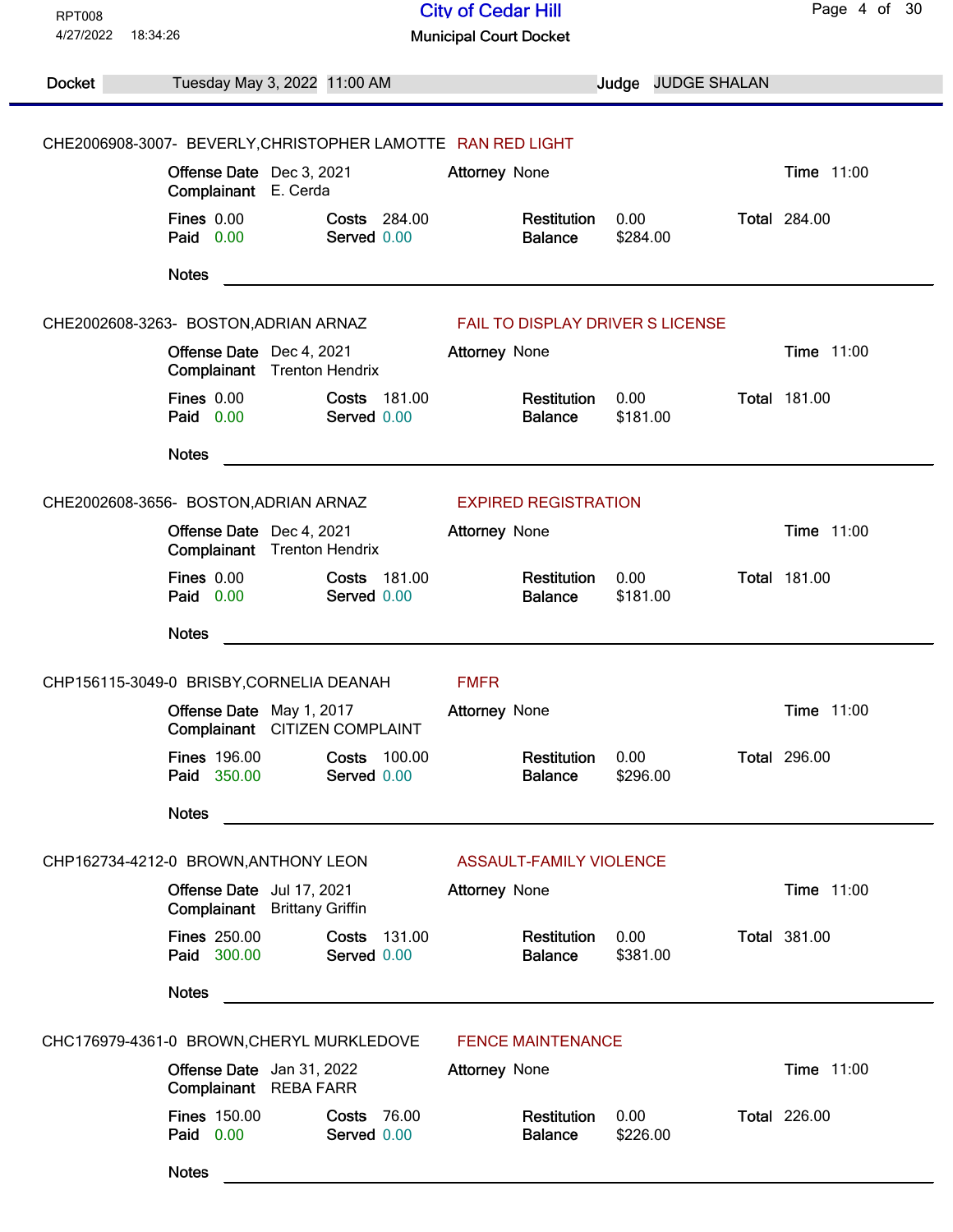| <b>RPT008</b>                     |                                                                        |                                   | <b>City of Cedar Hill</b>                             |                  |                    | Page 5 of 30        |
|-----------------------------------|------------------------------------------------------------------------|-----------------------------------|-------------------------------------------------------|------------------|--------------------|---------------------|
| 4/27/2022<br>18:34:26             |                                                                        |                                   | <b>Municipal Court Docket</b>                         |                  |                    |                     |
| Docket                            | Tuesday May 3, 2022 11:00 AM                                           |                                   |                                                       |                  | Judge JUDGE SHALAN |                     |
|                                   |                                                                        |                                   |                                                       |                  |                    |                     |
|                                   | CHC176979-4909-0 BROWN, CHERYL MURKLEDOVE<br>Offense Date Jan 31, 2022 |                                   | <b>TRASH AND DEBRIS</b>                               |                  |                    | Time 11:00          |
|                                   | Complainant REBA FARR                                                  |                                   | Attorney None                                         |                  |                    |                     |
|                                   | <b>Fines 250.00</b><br>Paid 0.00                                       | <b>Costs 76.00</b><br>Served 0.00 | Restitution<br><b>Balance</b>                         | 0.00<br>\$326.00 |                    | <b>Total 326.00</b> |
|                                   | <b>Notes</b>                                                           |                                   |                                                       |                  |                    |                     |
|                                   | CHE2001330-4221- BROWN, DONYA                                          |                                   | <b>CRIMINAL ATTEMPT THEFT U/\$750</b>                 |                  |                    |                     |
|                                   | Offense Date Mar 31, 2022<br>Complainant Justin Cole                   |                                   | Attorney None                                         |                  |                    | Time 11:00          |
|                                   | Fines 0.00<br>Paid 0.00                                                | Costs 581.00<br>Served 0.00       | Restitution<br><b>Balance</b>                         | 0.00<br>\$581.00 |                    | <b>Total 581.00</b> |
|                                   | <b>Notes</b>                                                           |                                   |                                                       |                  |                    |                     |
|                                   | CHE2000259-3101- BROWN, MILDRED S                                      |                                   | <b>DWLI</b>                                           |                  |                    |                     |
|                                   | Offense Date Mar 27, 2022<br>Complainant ARIANA COX                    |                                   | <b>Attorney None</b>                                  |                  |                    | Time 11:00          |
|                                   | <b>Fines 200.00</b><br>Paid 0.00                                       | <b>Costs 81.00</b><br>Served 0.00 | Restitution<br><b>Balance</b>                         | 0.00<br>\$281.00 |                    | <b>Total 281.00</b> |
|                                   | <b>Notes</b>                                                           |                                   |                                                       |                  |                    |                     |
|                                   | CHP1005709-3101- BROWN, MILDRED S                                      |                                   | <b>DWLI</b>                                           |                  |                    |                     |
|                                   | Offense Date Oct 23, 2016<br>Complainant John Sweeney                  |                                   | <b>Attorney None</b>                                  |                  |                    | Time 11:00          |
|                                   | <b>Fines 146.00</b><br>Paid 200.00                                     | Costs 0.00<br>Served 0.00         | Restitution<br><b>Balance</b>                         | 0.00<br>\$146.00 |                    | <b>Total 146.00</b> |
|                                   | <b>Notes</b>                                                           |                                   | <u> 1980 - Jan Stein Berlin, amerikan berlindar (</u> |                  |                    |                     |
|                                   | CHP1005709-3657- BROWN, MILDRED S                                      |                                   | WRONG, ALTERED OR OBSCURED LICENSE PLATE              |                  |                    |                     |
|                                   | Offense Date Oct 23, 2016<br>Complainant John Sweeney                  |                                   | <b>Attorney None</b>                                  |                  |                    | Time 11:00          |
|                                   | <b>Fines 150.00</b><br>Paid 0.00                                       | Costs 146.00<br>Served 0.00       | Restitution<br><b>Balance</b>                         | 0.00<br>\$296.00 |                    | <b>Total 296.00</b> |
|                                   | <b>Notes</b>                                                           |                                   |                                                       |                  |                    |                     |
| CHP1005709-3667- BROWN, MILDRED S |                                                                        |                                   | OPER M/V W/O LICENSE PLATES OR REGISTRATION           |                  |                    |                     |
|                                   | Offense Date Oct 23, 2016<br>Complainant John Sweeney                  |                                   | <b>Attorney None</b>                                  |                  |                    | Time 11:00          |
|                                   | <b>Fines 100.00</b><br>Paid 0.00                                       | Costs 146.00<br>Served 0.00       | Restitution<br><b>Balance</b>                         | 0.00<br>\$246.00 |                    | <b>Total 246.00</b> |
|                                   | <b>Notes</b>                                                           |                                   |                                                       |                  |                    |                     |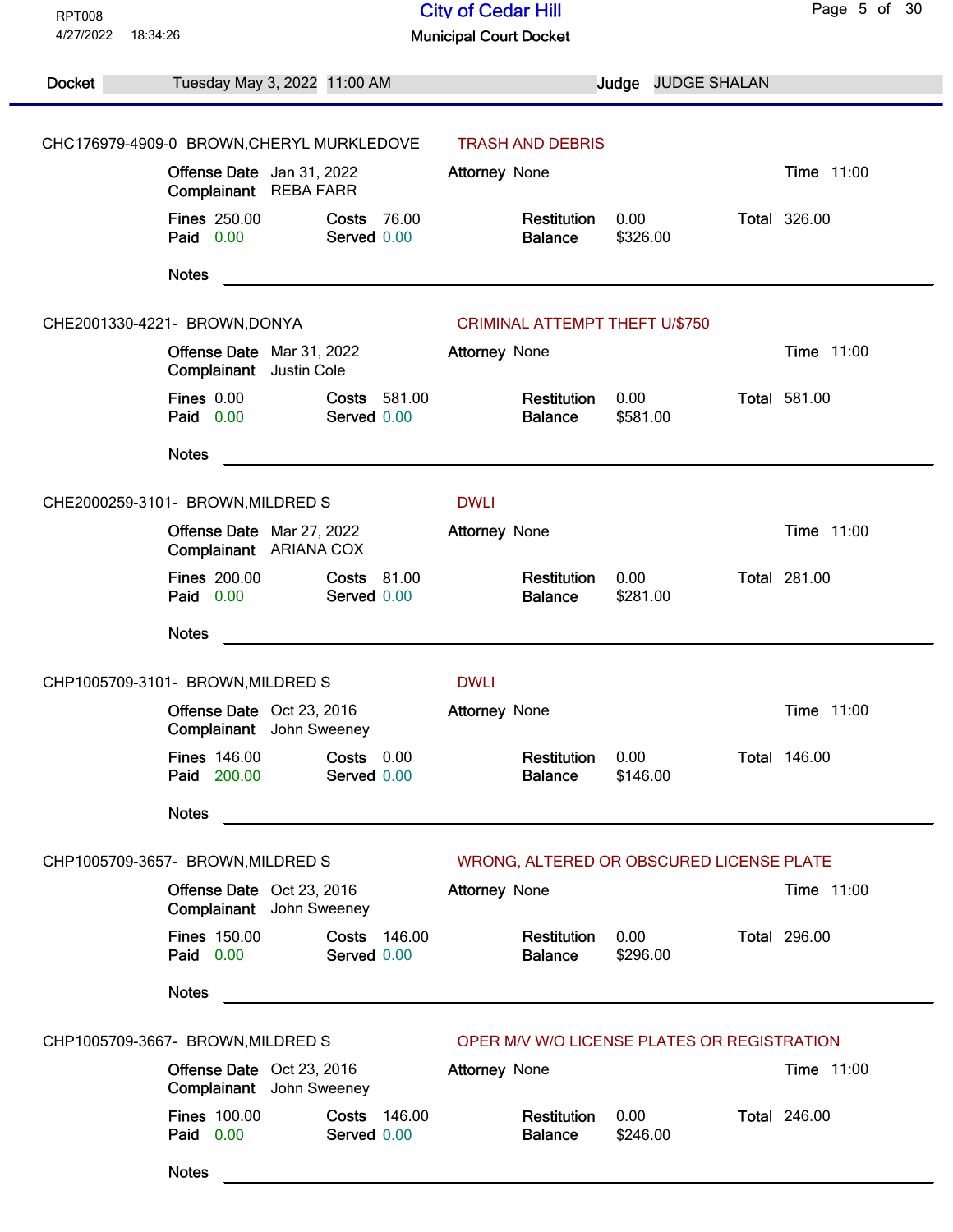| <b>RPT008</b>         |                                                       |                                                    | <b>City of Cedar Hill</b>     |                    |            | Page 6 of 30        |
|-----------------------|-------------------------------------------------------|----------------------------------------------------|-------------------------------|--------------------|------------|---------------------|
| 4/27/2022<br>18:34:26 |                                                       |                                                    | <b>Municipal Court Docket</b> |                    |            |                     |
| <b>Docket</b>         | Tuesday May 3, 2022 11:00 AM                          |                                                    |                               | Judge JUDGE SHALAN |            |                     |
|                       | CHP176096-3259-0 BROWN, WILLIE M<br><b>EXPIRED DL</b> |                                                    |                               |                    |            |                     |
|                       | Offense Date Aug 14, 2021                             |                                                    | <b>Attorney None</b>          |                    |            | Time 11:00          |
|                       | Complainant Kermit Fowlks                             |                                                    |                               |                    |            |                     |
|                       | <b>Fines 0.00</b><br>Paid 182.00                      | Costs 0.00<br>Served 0.00                          | Restitution<br><b>Balance</b> | 0.00<br>\$0.00     | Total 0.00 |                     |
|                       | <b>Notes</b>                                          |                                                    |                               |                    |            |                     |
|                       | CHC161239-4359-0 BRYANT, LYEDDIA EVETT                |                                                    | <b>OUTSIDE STORAGE</b>        |                    |            |                     |
|                       | Offense Date Apr 13, 2018<br>Complainant REBA FARR    |                                                    | <b>Attorney None</b>          |                    |            | <b>Time 11:00</b>   |
|                       | <b>Fines 166.00</b><br>Paid 200.00                    | Costs 0.00<br>Served 0.00                          | Restitution<br><b>Balance</b> | 0.00<br>\$166.00   |            | <b>Total 166.00</b> |
|                       | <b>Notes</b>                                          |                                                    |                               |                    |            |                     |
|                       | CHP176202-3106-0 CARROLL, AMIRA S                     |                                                    | <b>VIOLATE DL RESTRICTION</b> |                    |            |                     |
|                       | Offense Date Aug 9, 2021<br>Complainant DON CRYMES    |                                                    | Attorney None                 |                    |            | Time 11:00          |
|                       | <b>Fines 150.00</b><br>Paid 25.00                     | <b>Costs 71.00</b><br>Served 0.00                  | Restitution<br><b>Balance</b> | 0.00<br>\$221.00   |            | <b>Total 221.00</b> |
|                       | <b>Notes</b>                                          | <u> 1980 - John Stein, Amerikaansk politiker (</u> |                               |                    |            |                     |
|                       | CHE2000748-3006- CATO, GEORGE LEWIS                   |                                                    | <b>RAN STOP SIGN</b>          |                    |            |                     |
|                       | Offense Date Feb 5, 2022<br>Complainant TYRONE MORRIS |                                                    | <b>Attorney None</b>          |                    |            | Time 11:00          |
|                       | <b>Fines 150.00</b><br>Paid 80.00                     | <b>Costs 54.00</b><br>Served 0.00                  | Restitution<br><b>Balance</b> | 0.00<br>\$204.00   |            | <b>Total 204.00</b> |
|                       | <b>Notes</b>                                          |                                                    |                               |                    |            |                     |
|                       | CHE2000748-3259- CATO, GEORGE LEWIS                   |                                                    | <b>EXPIRED DL</b>             |                    |            |                     |
|                       | Offense Date Feb 5, 2022<br>Complainant TYRONE MORRIS |                                                    | <b>Attorney None</b>          |                    |            | Time 11:00          |
|                       | <b>Fines 100.00</b><br>Paid 0.00                      | <b>Costs 81.00</b><br>Served 0.00                  | Restitution<br><b>Balance</b> | 0.00<br>\$181.00   |            | <b>Total 181.00</b> |
|                       | <b>Notes</b>                                          |                                                    |                               |                    |            |                     |
|                       | CHE2000748-3656- CATO, GEORGE LEWIS                   |                                                    | <b>EXPIRED REGISTRATION</b>   |                    |            |                     |
|                       | Offense Date Feb 5, 2022<br>Complainant TYRONE MORRIS |                                                    | <b>Attorney None</b>          |                    |            | <b>Time 11:00</b>   |
|                       | <b>Fines 100.00</b><br>Paid 0.00                      | Costs 81.00<br>Served 0.00                         | Restitution<br><b>Balance</b> | 0.00<br>\$181.00   |            | <b>Total 181.00</b> |
|                       | <b>Notes</b>                                          |                                                    |                               |                    |            |                     |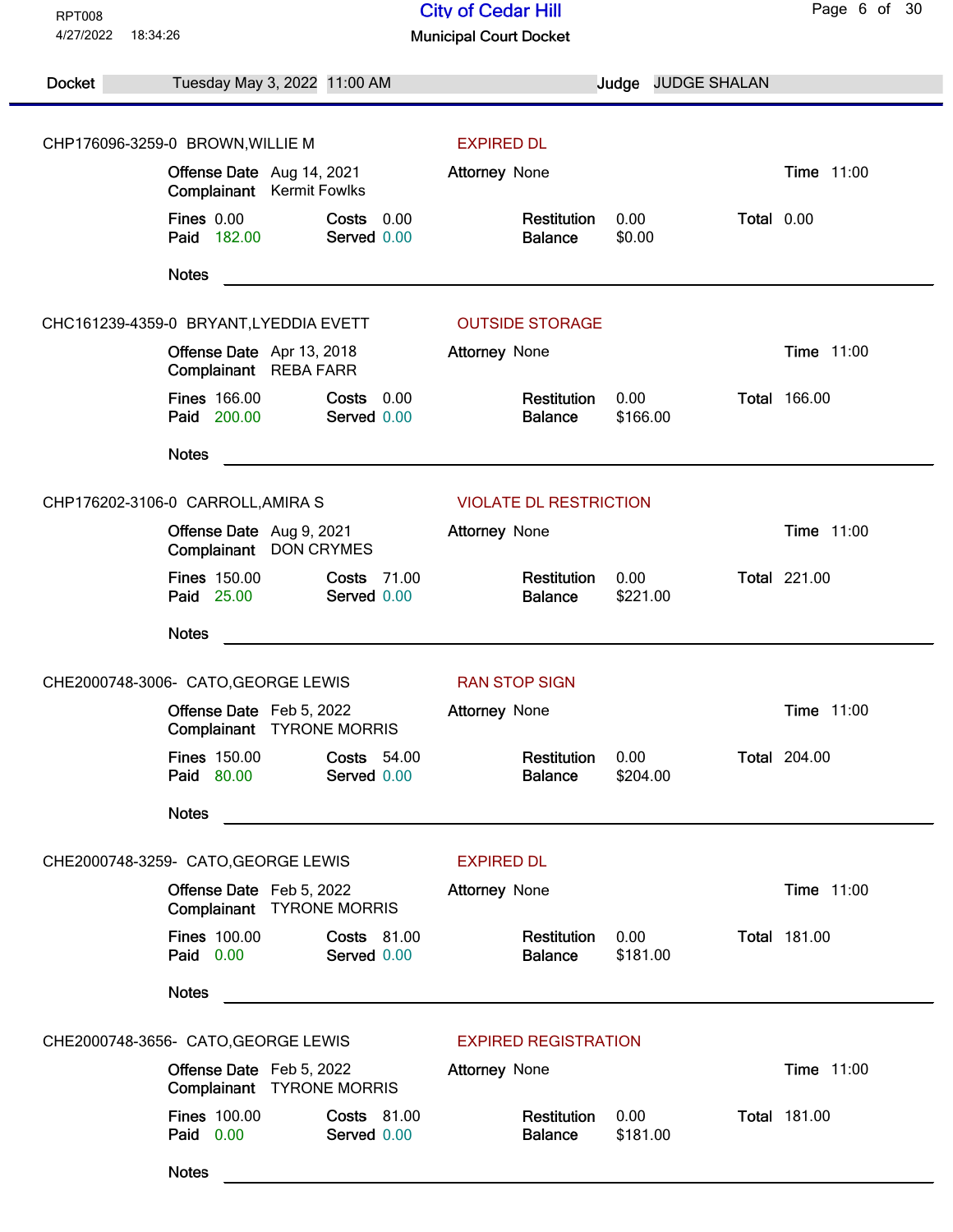| <b>RPT008</b>                            |                                                       |                                     | <b>City of Cedar Hill</b>               |                  |                    | Page 7 of 30        |
|------------------------------------------|-------------------------------------------------------|-------------------------------------|-----------------------------------------|------------------|--------------------|---------------------|
| 4/27/2022<br>18:34:26                    |                                                       |                                     | <b>Municipal Court Docket</b>           |                  |                    |                     |
| Docket                                   | Tuesday May 3, 2022 11:00 AM                          |                                     |                                         |                  | Judge JUDGE SHALAN |                     |
| CHE2004143-3656- CHAMPION, DERRICK       |                                                       |                                     |                                         |                  |                    |                     |
|                                          |                                                       |                                     | <b>EXPIRED REGISTRATION</b>             |                  |                    |                     |
|                                          | Offense Date Nov 22, 2021<br>Complainant Raul Pedraza |                                     | <b>Attorney None</b>                    |                  |                    | Time 11:00          |
|                                          | <b>Fines 0.00</b><br>Paid 0.00                        | Costs 181.00<br>Served 0.00         | Restitution<br><b>Balance</b>           | 0.00<br>\$181.00 |                    | <b>Total 181.00</b> |
|                                          | <b>Notes</b>                                          |                                     |                                         |                  |                    |                     |
| CHP172790-3006-0 CHISOLM, DECOTA JEROME  |                                                       |                                     | <b>RAN STOP SIGN</b>                    |                  |                    |                     |
|                                          | Offense Date Jan 2, 2021<br>Complainant Raul Pedraza  |                                     | <b>Attorney None</b>                    |                  |                    | <b>Time 11:00</b>   |
|                                          | Fines 0.00<br>Paid 225.00                             | Costs 228.70<br><b>Served 17.74</b> | Restitution<br><b>Balance</b>           | 0.00<br>\$228.70 |                    | <b>Total 228.70</b> |
|                                          | <b>Notes</b>                                          |                                     |                                         |                  |                    |                     |
| CHP172790-3049-0 CHISOLM, DECOTA JEROME  |                                                       |                                     | <b>FMFR</b>                             |                  |                    |                     |
|                                          | Offense Date Jan 2, 2021<br>Complainant Raul Pedraza  |                                     | Attorney None                           |                  |                    | <b>Time 11:00</b>   |
|                                          | <b>Fines 119.24</b><br>Paid 300.00                    | Costs 206.06<br>Served 0.00         | Restitution<br><b>Balance</b>           | 0.00<br>\$325.30 |                    | <b>Total 325.30</b> |
|                                          | <b>Notes</b>                                          |                                     |                                         |                  |                    |                     |
| CHP172790-4246-0 CHISOLM, DECOTA JEROME  |                                                       |                                     | POSS DEVICE FOR ILLEGAL SMOKING PRODUCT |                  |                    |                     |
|                                          | Offense Date Jan 2, 2021<br>Complainant Raul Pedraza  |                                     | <b>Attorney None</b>                    |                  |                    | Time 11:00          |
|                                          | <b>Fines 26.93</b><br>Paid 225.00                     | Costs 197.87<br>Served 0.00         | Restitution<br><b>Balance</b>           | 0.00<br>\$224.80 |                    | <b>Total 224.80</b> |
|                                          | <b>Notes</b>                                          |                                     |                                         |                  |                    |                     |
| CHP1013393-3001- COLEMAN, JASMINE BREAHN |                                                       |                                     | <b>SPEEDING</b>                         |                  |                    |                     |
|                                          | Offense Date Aug 30, 2020<br>Complainant              | <b>DON CRYMES</b>                   | Attorney TIMOTHY LACY                   |                  |                    | Time 11:00          |
|                                          | Fines 0.00<br>Paid 0.00                               | <b>Costs 474.00</b><br>Served 0.00  | Restitution<br><b>Balance</b>           | 0.00<br>\$474.00 |                    | <b>Total 474.00</b> |
|                                          | <b>Notes</b>                                          |                                     |                                         |                  |                    |                     |
| CHP173699-3103-0 COLLINS, EXZELDRIEA R   |                                                       |                                     | NO DRIVERS LICENSE                      |                  |                    |                     |
|                                          | Offense Date Jun 30, 2021<br>Complainant Evan Pontley |                                     | <b>Attorney None</b>                    |                  |                    | Time 11:00          |
|                                          | <b>Fines 200.00</b><br>Paid 0.00                      | Costs 230.30<br>Served 0.00         | Restitution<br><b>Balance</b>           | 0.00<br>\$430.30 |                    | <b>Total 430.30</b> |
|                                          | <b>Notes</b>                                          |                                     |                                         |                  |                    |                     |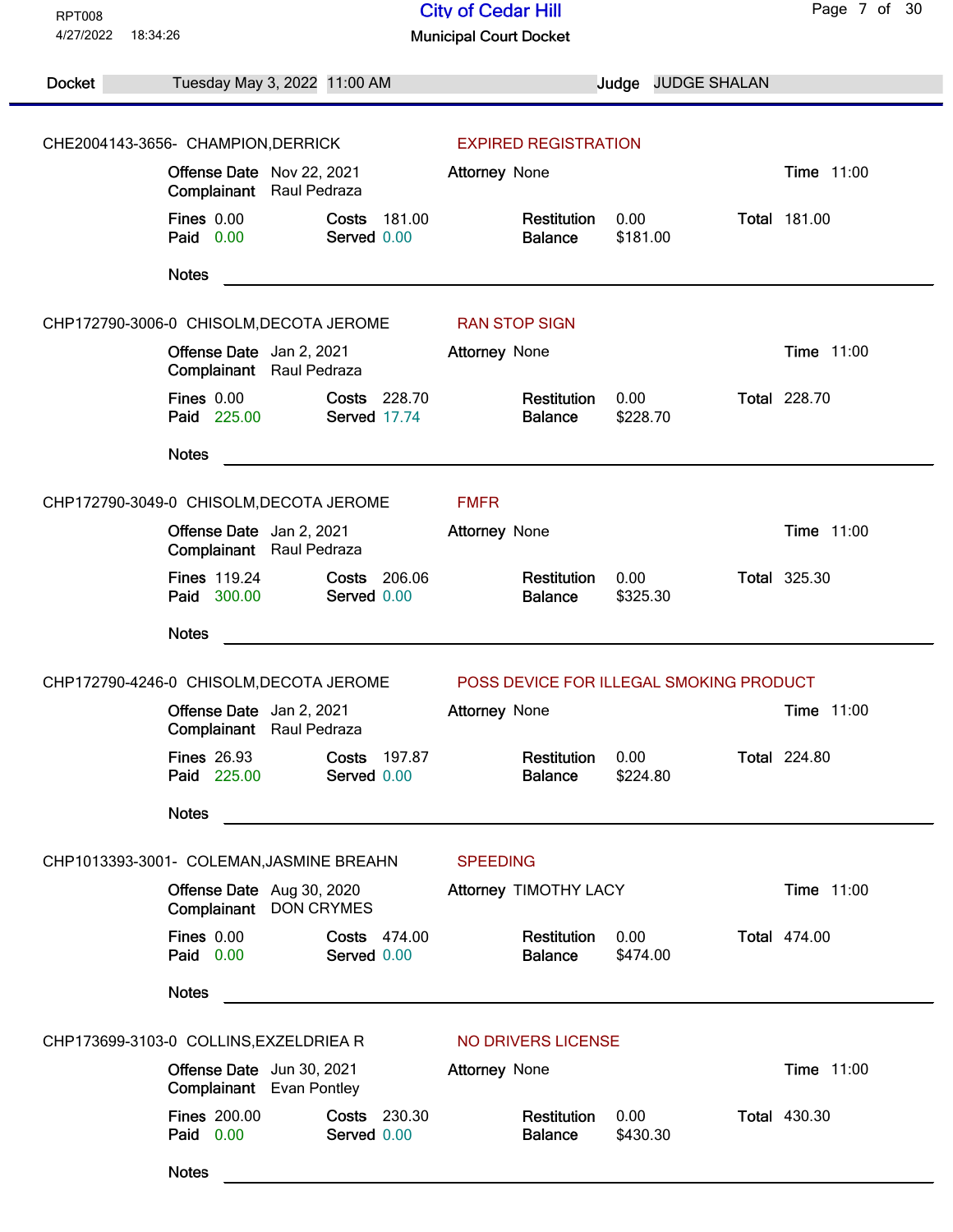| <b>RPT008</b>         |                                                                         | <b>City of Cedar Hill</b>                                                | Page 8 of 30        |
|-----------------------|-------------------------------------------------------------------------|--------------------------------------------------------------------------|---------------------|
| 4/27/2022<br>18:34:26 |                                                                         | <b>Municipal Court Docket</b>                                            |                     |
| <b>Docket</b>         | Tuesday May 3, 2022 11:00 AM                                            | Judge JUDGE SHALAN                                                       |                     |
|                       |                                                                         |                                                                          |                     |
|                       | CHP173490-4211-0 CONNEH, LYNDHART O                                     | <b>ASSAULT BY CONTACT</b>                                                |                     |
|                       | Offense Date May 27, 2021<br>Complainant LEVESTER HUGHES                | Attorney None                                                            | Time 11:00          |
|                       | <b>Fines 481.00</b><br><b>Costs 15.00</b><br>Paid 100.00<br>Served 0.00 | 0.00<br>Restitution<br>\$496.00<br><b>Balance</b>                        | <b>Total 496.00</b> |
|                       | <b>Notes</b>                                                            | <u> 1989 - Johann Stein, Amerikaansk politiker (* 1958)</u>              |                     |
|                       |                                                                         | CHP157748-2691-0 COUSIN, JEREMIAH LEJEWELL POSSESSION DRUG PARAPHERNALIA |                     |
|                       | Offense Date Nov 27, 2017<br>Complainant Delia Rangel                   | <b>Attorney None</b>                                                     | Time 11:00          |
|                       | <b>Fines 450.49</b><br>Costs 135.15<br>Paid 291.66<br>Served 0.00       | Restitution<br>0.00<br><b>Balance</b><br>\$585.64                        | <b>Total 585.64</b> |
|                       | <b>Notes</b>                                                            |                                                                          |                     |
|                       | CHE2004517-3103- CUSHENBERRY, DOMINIQUE D                               | NO DRIVERS LICENSE                                                       |                     |
|                       | Offense Date Sep 30, 2021<br>Complainant JOSUE PENA                     | Attorney None                                                            | Time 11:00          |
|                       | <b>Fines 200.00</b><br>Costs 181.00<br>Paid 0.00<br>Served 0.00         | Restitution<br>0.00<br>\$381.00<br><b>Balance</b>                        | <b>Total 381.00</b> |
|                       | <b>Notes</b>                                                            |                                                                          |                     |
|                       | CHP175317-3103-0 CUSHENBERRY, DOMINIQUE D                               | NO DRIVERS LICENSE                                                       |                     |
|                       | Offense Date Jul 8, 2021<br>Complainant L. Herron                       | <b>Attorney None</b>                                                     | Time 11:00          |
|                       | <b>Fines 62.00</b><br><b>Costs 15.00</b><br>Paid 269.00<br>Served 0.00  | Restitution<br>0.00<br><b>Balance</b><br>\$77.00                         | <b>Total 77.00</b>  |
|                       | <b>Notes</b>                                                            |                                                                          |                     |
|                       | CM 159740-3332-0 DARBY, BRENTTON KEITH                                  | <b>FAILURE TO APPEAR</b>                                                 |                     |
|                       | Offense Date Jan 23, 2018<br>Complainant Jack Wallace                   | <b>Attorney None</b>                                                     | Time 11:00          |
|                       | <b>Fines 141.60</b><br>Costs 103.50<br>Paid 230.10<br>Served 0.00       | 0.00<br>Restitution<br><b>Balance</b><br>\$245.10                        | <b>Total 245.10</b> |
|                       | <b>Notes</b>                                                            |                                                                          |                     |
|                       | CHP174606-3049-0 DEADMON, BRANDON D                                     | <b>FMFR</b>                                                              |                     |
|                       | Offense Date May 19, 2021<br>Complainant E. Cerda                       | Attorney None                                                            | Time 11:00          |
|                       | <b>Fines 331.00</b><br><b>Costs 15.00</b><br>Paid 100.00<br>Served 0.00 | Restitution<br>0.00<br><b>Balance</b><br>\$346.00                        | <b>Total 346.00</b> |
|                       | <b>Notes</b>                                                            |                                                                          |                     |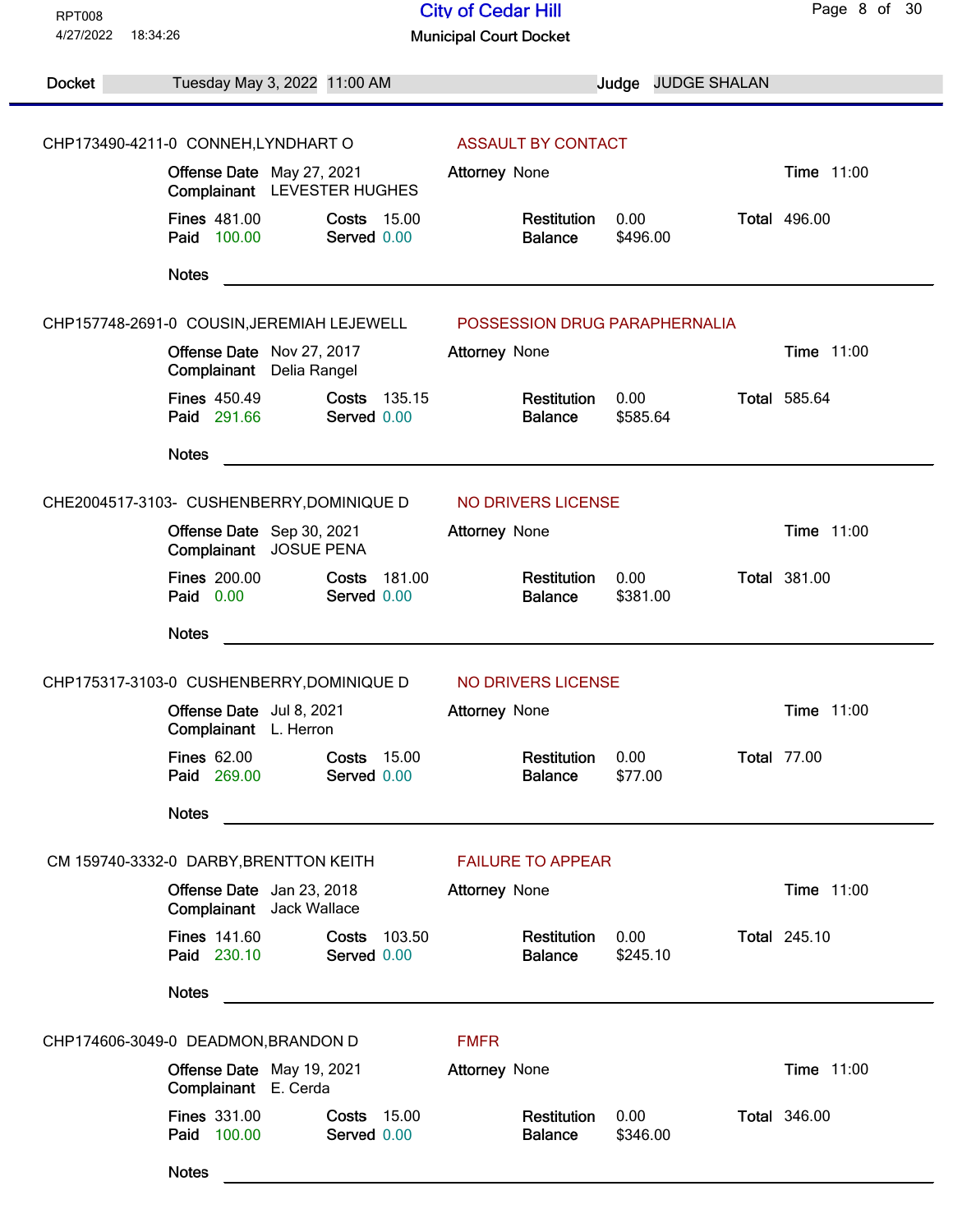| <b>RPT008</b> |                                                                         | <b>City of Cedar Hill</b>                         | Page 9 of 30        |
|---------------|-------------------------------------------------------------------------|---------------------------------------------------|---------------------|
| 4/27/2022     | 18:34:26                                                                | <b>Municipal Court Docket</b>                     |                     |
| Docket        | Tuesday May 3, 2022 11:00 AM                                            | Judge JUDGE SHALAN                                |                     |
|               |                                                                         |                                                   |                     |
|               | CHE2007411-3049- DELAROSA, JUAN MANUEL                                  | <b>FMFR</b>                                       |                     |
|               | Offense Date Dec 5, 2021<br>Complainant<br><b>DON CRYMES</b>            | Attorney None                                     | Time 11:00          |
|               | <b>Fines 0.00</b><br>Costs 381.00<br>Paid 0.00<br>Served 0.00           | Restitution<br>0.00<br>\$381.00<br><b>Balance</b> | <b>Total 381.00</b> |
|               | <b>Notes</b>                                                            |                                                   |                     |
|               | CHE2007373-3049- DOMINGUEZ PARRA, ARTURO                                | <b>FMFR</b>                                       |                     |
|               | Offense Date Nov 29, 2021<br>Complainant DON CRYMES                     | <b>Attorney None</b>                              | Time 11:00          |
|               | Fines 0.00<br>Costs 0.00<br>Paid 381.00<br>Served 0.00                  | 0.00<br>Restitution<br>\$0.00<br><b>Balance</b>   | Total 0.00          |
|               | <b>Notes</b>                                                            |                                                   |                     |
|               | CHP1001572-3049- EDWARDS, SHATOIRA LASHAWN                              | <b>FMFR</b>                                       |                     |
|               | Offense Date Dec 18, 2014<br>Complainant KRISTINE HILL                  | <b>Attorney None</b>                              | Time 11:00          |
|               | <b>Fines 317.15</b><br><b>Costs 95.15</b><br>Paid 200.00<br>Served 0.00 | Restitution<br>0.00<br>\$412.30<br><b>Balance</b> | <b>Total 412.30</b> |
|               | <b>Notes</b>                                                            |                                                   |                     |
|               | CHP163127-3049-0 ENGLISH, MARQUIS SIMEON                                | <b>FMFR</b>                                       |                     |
|               | Offense Date Aug 5, 2018<br>Complainant Kermit Fowlks                   | Attorney None                                     | Time 11:00          |
|               | <b>Fines 119.24</b><br>Costs 340.56<br>Paid 300.00<br>Served 0.00       | Restitution<br>0.00<br><b>Balance</b><br>\$459.80 | <b>Total 459.80</b> |
|               | <b>Notes</b>                                                            |                                                   |                     |
|               | CHP163127-3101-0 ENGLISH, MARQUIS SIMEON                                | <b>DWLI</b>                                       |                     |
|               | Offense Date Aug 5, 2018<br>Complainant Kermit Fowlks                   | Attorney None                                     | Time 11:00          |
|               | <b>Fines 19.24</b><br>Costs 310.56<br>Paid 300.00<br>Served 0.00        | 0.00<br>Restitution<br>\$329.80<br><b>Balance</b> | <b>Total 329.80</b> |
|               | <b>Notes</b>                                                            |                                                   |                     |
|               | CHP168676-2691-0 ENGLISH, MARQUIS SIMEON                                | POSSESSION DRUG PARAPHERNALIA                     |                     |
|               | Offense Date Aug 4, 2019<br>Complainant LEVESTER HUGHES                 | Attorney None                                     | Time 11:00          |
|               | <b>Fines 269.24</b><br>Costs 253.06<br>Paid 300.00<br>Served 0.00       | 0.00<br>Restitution<br><b>Balance</b><br>\$507.30 | <b>Total 522.30</b> |
|               | <b>Notes</b>                                                            |                                                   |                     |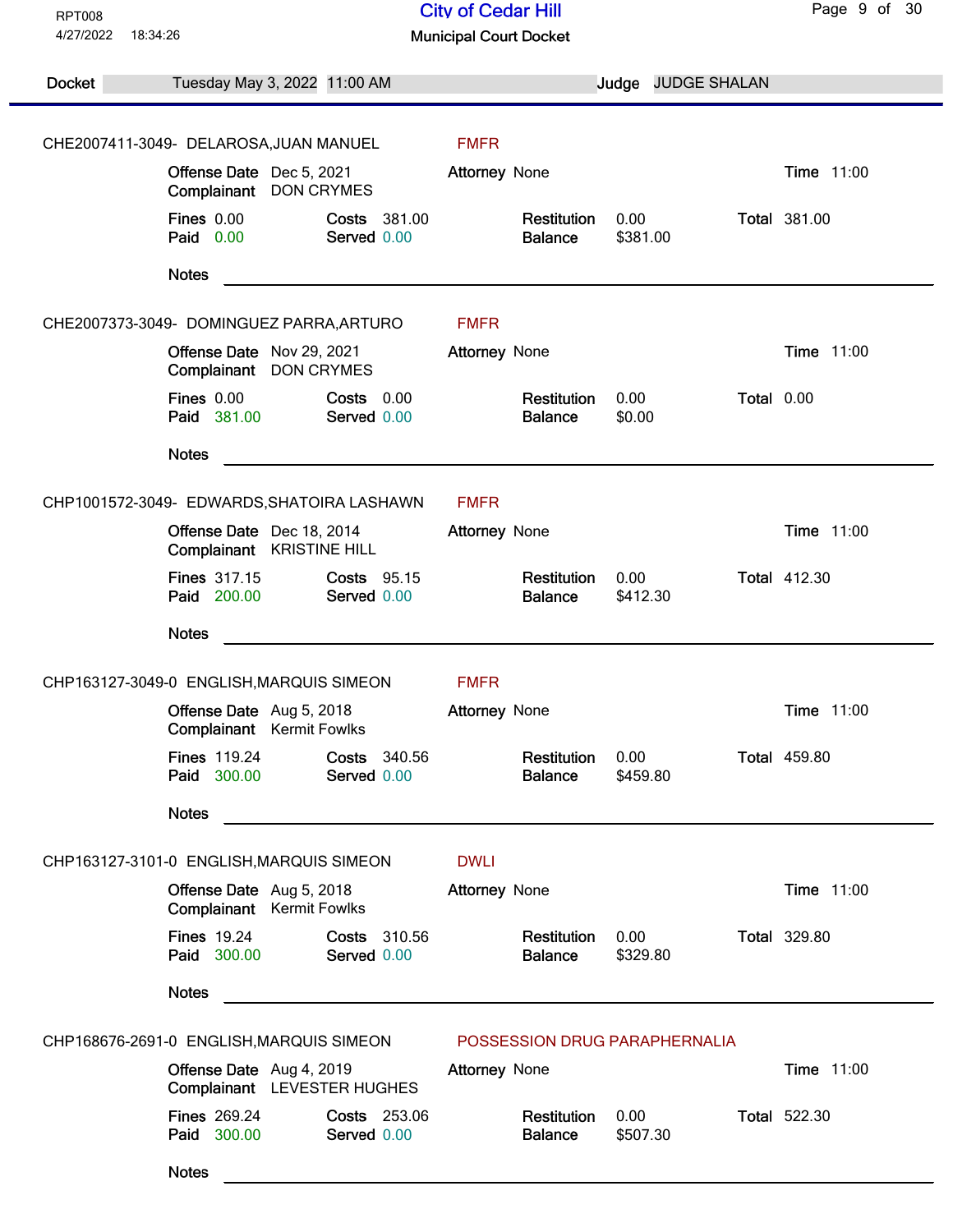| <b>RPT008</b> |                                                                          | <b>City of Cedar Hill</b>                          | Page 10 of 30       |  |  |
|---------------|--------------------------------------------------------------------------|----------------------------------------------------|---------------------|--|--|
| 4/27/2022     | 18:34:26                                                                 | <b>Municipal Court Docket</b>                      |                     |  |  |
| Docket        | Tuesday May 3, 2022 11:00 AM                                             | Judge JUDGE SHALAN                                 |                     |  |  |
|               |                                                                          |                                                    |                     |  |  |
|               | CHP1008043-3049- ENGLISH, MARQUIS SIMEON                                 | <b>FMFR</b>                                        |                     |  |  |
|               | Offense Date May 7, 2018<br>Complainant John Sweeney                     | <b>Attorney None</b>                               | Time 11:00          |  |  |
|               | <b>Fines 119.24</b><br><b>Costs</b> 340.56<br>Paid 300.00<br>Served 0.00 | Restitution<br>0.00<br><b>Balance</b><br>\$459.80  | <b>Total 459.80</b> |  |  |
|               | <b>Notes</b>                                                             |                                                    |                     |  |  |
|               | CHP174049-3103-0 ESPINAL, SHARON IVETTE NO DRIVERS LICENSE               |                                                    |                     |  |  |
|               | Offense Date May 23, 2021<br>Complainant REGINALD AGYEMANG               | <b>Attorney None</b>                               | <b>Time 11:00</b>   |  |  |
|               | <b>Fines 100.23</b><br><b>Costs 45.07</b><br>Paid 300.00<br>Served 0.00  | Restitution<br>0.00<br>\$145.30<br><b>Balance</b>  | <b>Total 145.30</b> |  |  |
|               | <b>Notes</b>                                                             |                                                    |                     |  |  |
|               | CHP176304-3103-0 EVERARDO TORRES, CHRISTOPHER NO DRIVERS LICENSE         |                                                    |                     |  |  |
|               | Offense Date Aug 12, 2021<br>Complainant Chad Cooley                     | <b>Attorney None</b>                               | <b>Time 11:00</b>   |  |  |
|               | <b>Fines 0.00</b><br>Costs 281.00<br>Paid 0.00<br>Served 0.00            | Restitution<br>0.00<br>\$281.00<br><b>Balance</b>  | <b>Total 281.00</b> |  |  |
|               | <b>Notes</b>                                                             |                                                    |                     |  |  |
|               | CHP173873-3668-0 FAVORS, MORDI A                                         | UNREGISTERED MOTOR VEHICLE                         |                     |  |  |
|               | Offense Date Sep 6, 2021<br>Complainant<br><b>Brittany Griffin</b>       | Attorney None                                      | Time 11:00          |  |  |
|               | <b>Fines 0.00</b><br><b>Costs 206.00</b><br>Paid 0.00<br>Served 0.00     | Restitution<br>0.00<br>\$206.00<br><b>Balance</b>  | <b>Total 206.00</b> |  |  |
|               | <b>Notes</b>                                                             |                                                    |                     |  |  |
|               | CHE2005645-9226- GALVAN, GERARDO                                         | BRAKE HOSE/TUBING CHAFING AND/OR KINKING OUT SERVI |                     |  |  |
|               | Offense Date Dec 1, 2021<br>Complainant John Sweeney                     | Attorney NOEMI A COLLIE                            | <b>Time 11:00</b>   |  |  |
|               | <b>Fines 150.00</b><br><b>Costs 96.00</b><br>Paid 0.00<br>Served 0.00    | 0.00<br>Restitution<br>\$246.00<br><b>Balance</b>  | <b>Total 246.00</b> |  |  |
|               | <b>Notes</b>                                                             |                                                    |                     |  |  |
|               | CHP170396-3049-0 GREEN, JOHNATHAN MALCOM                                 | <b>FMFR</b>                                        |                     |  |  |
|               | Offense Date Mar 7, 2020<br>Complainant BRYAN CROWDER                    | <b>Attorney Derek Torres</b>                       | Time 11:00          |  |  |
|               | <b>Fines 0.00</b><br>Costs 450.00<br>Paid 0.00<br>Served 0.00            | 0.00<br>Restitution<br>\$450.00<br><b>Balance</b>  | <b>Total 450.00</b> |  |  |
|               | <b>Notes</b>                                                             |                                                    |                     |  |  |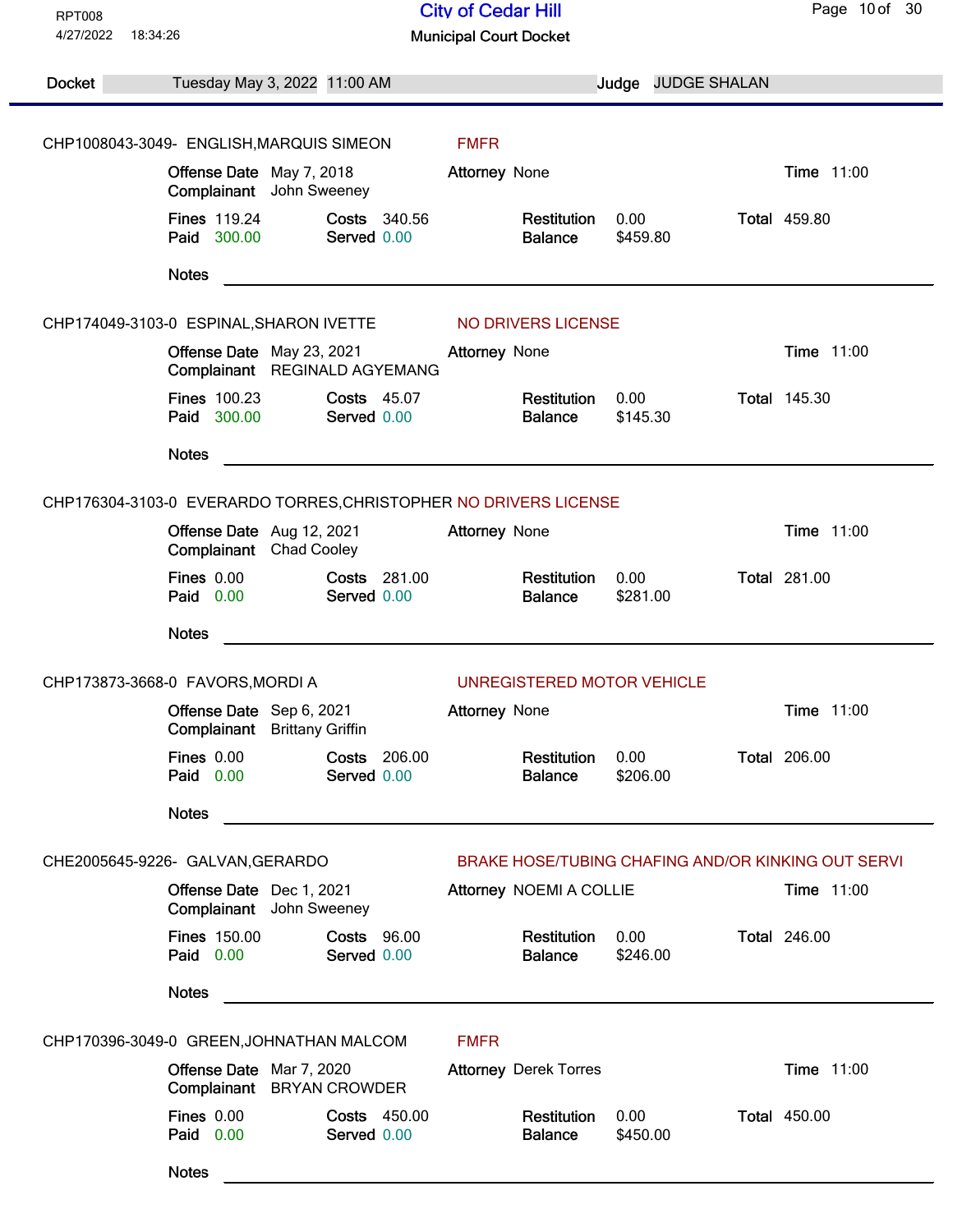| <b>RPT008</b>                                                            |                                                                       | <b>City of Cedar Hill</b>                          | Page 11 of 30       |  |  |
|--------------------------------------------------------------------------|-----------------------------------------------------------------------|----------------------------------------------------|---------------------|--|--|
| 4/27/2022                                                                | 18:34:26                                                              | <b>Municipal Court Docket</b>                      |                     |  |  |
| <b>Docket</b>                                                            | Tuesday May 3, 2022 11:00 AM                                          | Judge JUDGE SHALAN                                 |                     |  |  |
|                                                                          |                                                                       |                                                    |                     |  |  |
|                                                                          | CHP170396-3101-0 GREEN, JOHNATHAN MALCOM                              | <b>DWLI</b>                                        |                     |  |  |
|                                                                          | Offense Date Mar 7, 2020<br>Complainant BRYAN CROWDER                 | <b>Attorney Derek Torres</b>                       | Time 11:00          |  |  |
|                                                                          | <b>Fines 0.00</b><br><b>Costs 330.00</b><br>Paid 0.00<br>Served 0.00  | Restitution<br>0.00<br>\$330.00<br><b>Balance</b>  | <b>Total 330.00</b> |  |  |
|                                                                          | <b>Notes</b>                                                          |                                                    |                     |  |  |
|                                                                          | CHP171268-3049-0 GREENIDGE, KEMONIN                                   | <b>FMFR</b>                                        |                     |  |  |
|                                                                          | Offense Date Jul 2, 2020<br>Complainant LEVESTER HUGHES               | Attorney None                                      | Time 11:00          |  |  |
|                                                                          | <b>Fines 300.00</b><br>Costs 214.80<br>Paid 50.00<br>Served 0.00      | 0.00<br>Restitution<br>\$514.80<br><b>Balance</b>  | <b>Total 514.80</b> |  |  |
|                                                                          | <b>Notes</b>                                                          |                                                    |                     |  |  |
| CHP1012169-3084- GREENIDGE, KEMONIN<br><b>FAIL TO SIGNAL LANE CHANGE</b> |                                                                       |                                                    |                     |  |  |
|                                                                          | Offense Date Sep 28, 2020<br>Complainant M. Martinez                  | Attorney None                                      | Time 11:00          |  |  |
|                                                                          | <b>Fines 100.00</b><br>Costs 288.70<br>Paid 0.00<br>Served 0.00       | Restitution<br>0.00<br>\$388.70<br><b>Balance</b>  | <b>Total 388.70</b> |  |  |
|                                                                          | <b>Notes</b>                                                          |                                                    |                     |  |  |
|                                                                          | CHE2006120-9248- GUERRERO VALDEZ,J REFUGIO                            | BRAKES OUT OF SERVICE: 20 PERCNT OR MORE OUT OF SE |                     |  |  |
|                                                                          | Offense Date Dec 1, 2021<br>Complainant JAMES VALENTI                 | Attorney NOEMI A COLLIE                            | Time 11:00          |  |  |
|                                                                          | <b>Fines 119.00</b><br><b>Costs 96.00</b><br>Paid 0.00<br>Served 0.00 | Restitution<br>0.00<br>\$215.00<br><b>Balance</b>  | <b>Total 215.00</b> |  |  |
|                                                                          | <b>Notes</b>                                                          |                                                    |                     |  |  |
|                                                                          | CHE2006120-9505- GUERRERO VALDEZ, J REFUGIO                           | No Protection Against Shifting/Falling CARGO OOS   |                     |  |  |
|                                                                          | Offense Date Dec 1, 2021<br>Complainant JAMES VALENTI                 | Attorney NOEMI A COLLIE                            | Time 11:00          |  |  |
|                                                                          | <b>Fines 119.00</b><br><b>Costs 96.00</b><br>Paid 0.00<br>Served 0.00 | 0.00<br>Restitution<br>\$215.00<br><b>Balance</b>  | <b>Total 215.00</b> |  |  |
|                                                                          | <b>Notes</b>                                                          |                                                    |                     |  |  |
|                                                                          | CHP156463-3101-0 HELAIRE, NICHELE JANAE                               | <b>DWLI</b>                                        |                     |  |  |
|                                                                          | Offense Date Mar 17, 2017<br>Complainant Jacob Rawlins                | Attorney None                                      | Time 11:00          |  |  |
|                                                                          | <b>Fines 250.00</b><br>Costs 297.30<br>Paid 0.00<br>Served 0.00       | Restitution<br>0.00<br><b>Balance</b><br>\$547.30  | <b>Total 547.30</b> |  |  |
|                                                                          | <b>Notes</b>                                                          |                                                    |                     |  |  |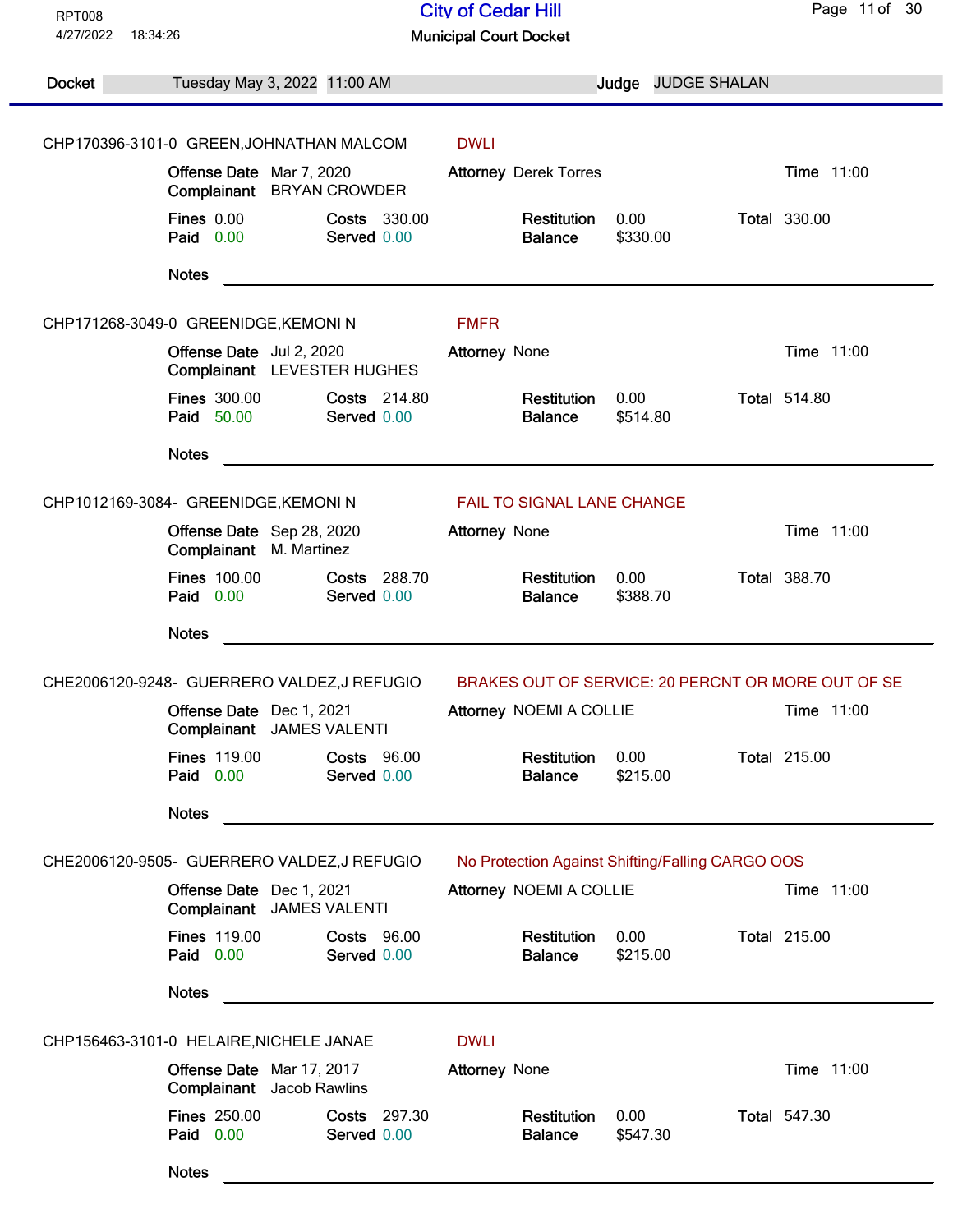| <b>RPT008</b>                                                         |                                                                        | <b>City of Cedar Hill</b>                         | Page 12 of 30       |  |  |
|-----------------------------------------------------------------------|------------------------------------------------------------------------|---------------------------------------------------|---------------------|--|--|
| 4/27/2022                                                             | 18:34:26                                                               | <b>Municipal Court Docket</b>                     |                     |  |  |
|                                                                       |                                                                        |                                                   |                     |  |  |
| Docket                                                                | Tuesday May 3, 2022 11:00 AM                                           | Judge JUDGE SHALAN                                |                     |  |  |
|                                                                       |                                                                        |                                                   |                     |  |  |
|                                                                       | CHP164807-3049-0 HELAIRE, NICHELE JANAE                                | <b>FMFR</b>                                       |                     |  |  |
|                                                                       | Offense Date Dec 19, 2018<br>Complainant JOSUE PENA                    | Attorney None                                     | Time 11:00          |  |  |
|                                                                       | <b>Fines 350.00</b><br>Costs 327.30<br>Paid 0.00<br>Served 0.00        | Restitution<br>0.00<br>\$677.30<br><b>Balance</b> | <b>Total 677.30</b> |  |  |
|                                                                       | <b>Notes</b>                                                           |                                                   |                     |  |  |
|                                                                       | CHP164807-3101-0 HELAIRE, NICHELE JANAE                                | <b>DWLI</b>                                       |                     |  |  |
|                                                                       | Offense Date Dec 19, 2018<br>Complainant JOSUE PENA                    | <b>Attorney None</b>                              | Time 11:00          |  |  |
|                                                                       | <b>Fines 250.00</b><br><b>Costs 297.30</b><br>Paid 0.00<br>Served 0.00 | 0.00<br>Restitution<br>\$547.30<br><b>Balance</b> | <b>Total 547.30</b> |  |  |
|                                                                       | <b>Notes</b>                                                           |                                                   |                     |  |  |
|                                                                       | CHC165779-4360-0 HENDERSON, SHANIQUA L                                 | <b>EXTERIOR STRUCTURE</b>                         |                     |  |  |
|                                                                       | Offense Date May 6, 2019<br>Complainant Kevin Quintanar                | <b>Attorney None</b>                              | Time 11:00          |  |  |
|                                                                       | <b>Fines 158.00</b><br>Costs 0.00<br>Paid 158.00<br>Served 0.00        | Restitution<br>0.00<br>\$158.00<br><b>Balance</b> | <b>Total 158.00</b> |  |  |
|                                                                       | <b>Notes</b>                                                           |                                                   |                     |  |  |
|                                                                       | CHE2006845-3001- HOSKINS, HORACE LEON                                  | <b>SPEEDING</b>                                   |                     |  |  |
|                                                                       | Offense Date Nov 18, 2021<br>Complainant E. Cerda                      | <b>Attorney None</b>                              | Time 11:00          |  |  |
|                                                                       | <b>Fines 100.00</b><br>Costs 0.00<br>Paid 144.00<br>Served 0.00        | Restitution<br>0.00<br>\$100.00<br><b>Balance</b> | <b>Total 100.00</b> |  |  |
|                                                                       | <b>Notes</b>                                                           |                                                   |                     |  |  |
|                                                                       | CHP146537-3049-0 HOUSE, ROBERT TERRELL                                 | <b>FMFR</b>                                       |                     |  |  |
|                                                                       | Offense Date Oct 26, 2014<br>Complainant REGINALD AGYEMANG             | Attorney None                                     | Time 11:00          |  |  |
|                                                                       | <b>Fines 350.00</b><br>Costs 221.00<br>Paid 25.00<br>Served 0.00       | 0.00<br>Restitution<br>\$571.00<br><b>Balance</b> | <b>Total 571.00</b> |  |  |
|                                                                       | <b>Notes</b>                                                           |                                                   |                     |  |  |
| CHP146537-3656-0 HOUSE, ROBERT TERRELL<br><b>EXPIRED REGISTRATION</b> |                                                                        |                                                   |                     |  |  |
|                                                                       | Offense Date Oct 26, 2014<br>Complainant REGINALD AGYEMANG             | Attorney None                                     | Time 11:00          |  |  |
|                                                                       | <b>Fines 21.00</b><br><b>Costs 50.00</b><br>Paid 325.00<br>Served 0.00 | 0.00<br>Restitution<br>\$71.00<br><b>Balance</b>  | <b>Total 71.00</b>  |  |  |
|                                                                       | <b>Notes</b>                                                           |                                                   |                     |  |  |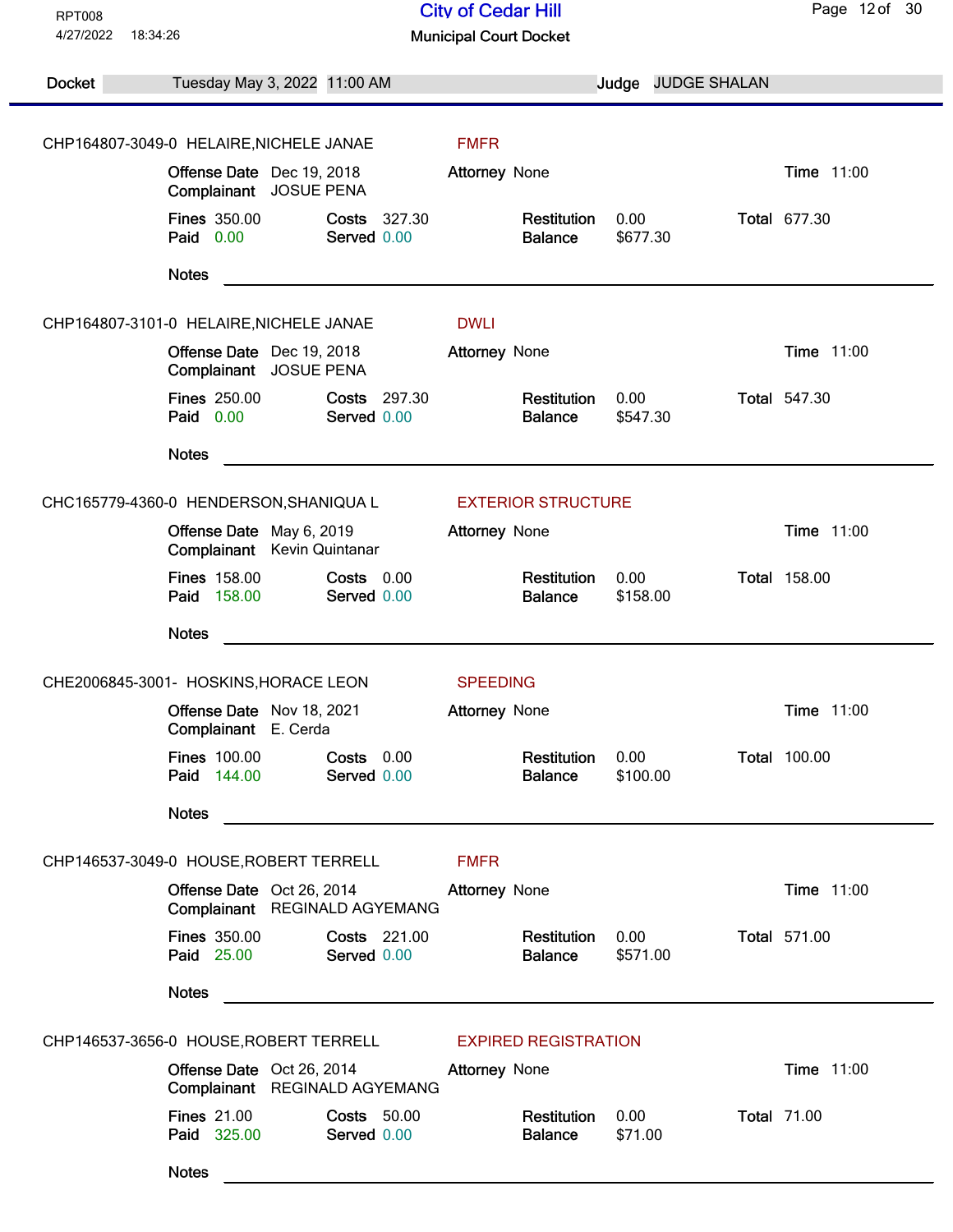| <b>RPT008</b>         |                                                                   | <b>City of Cedar Hill</b>                         | Page 13 of 30       |
|-----------------------|-------------------------------------------------------------------|---------------------------------------------------|---------------------|
| 4/27/2022<br>18:34:26 |                                                                   | <b>Municipal Court Docket</b>                     |                     |
| <b>Docket</b>         | Tuesday May 3, 2022 11:00 AM                                      | Judge JUDGE SHALAN                                |                     |
|                       |                                                                   |                                                   |                     |
|                       | CHP163784-2691-0 HOUSE, ROBERT TERRELL                            | POSSESSION DRUG PARAPHERNALIA                     |                     |
|                       | Offense Date Dec 10, 2018<br>Complainant<br>David Banta           | <b>Attorney None</b>                              | Time 11:00          |
|                       | <b>Fines 500.00</b><br>Costs 146.00<br>Paid 0.00<br>Served 0.00   | Restitution<br>0.00<br>\$646.00<br><b>Balance</b> | <b>Total 646.00</b> |
|                       | <b>Notes</b>                                                      |                                                   |                     |
|                       | CHP164695-3049-0 HOUSE, ROBERT TERRELL                            | <b>FMFR</b>                                       |                     |
|                       | Offense Date Feb 7, 2019<br>Complainant Brittany Griffin          | <b>Attorney None</b>                              | Time 11:00          |
|                       | <b>Fines 350.00</b><br>Costs 196.00<br>Paid 0.00<br>Served 0.00   | 0.00<br>Restitution<br>\$546.00<br><b>Balance</b> | <b>Total 546.00</b> |
|                       | <b>Notes</b>                                                      |                                                   |                     |
|                       | CHP164695-3101-0 HOUSE, ROBERT TERRELL                            | <b>DWLI</b>                                       |                     |
|                       | Offense Date Feb 7, 2019<br>Complainant Brittany Griffin          | <b>Attorney None</b>                              | Time 11:00          |
|                       | <b>Fines 100.00</b><br>Costs 196.00<br>Paid 150.00<br>Served 0.00 | Restitution<br>0.00<br>\$296.00<br><b>Balance</b> | <b>Total 296.00</b> |
|                       | <b>Notes</b>                                                      |                                                   |                     |
|                       | CHP165711-2691-0 HOUSE, ROBERT TERRELL                            | POSSESSION DRUG PARAPHERNALIA                     |                     |
|                       | Offense Date Aug 12, 2019<br>Complainant REGINALD AGYEMANG        | Attorney None                                     | Time 11:00          |
|                       | <b>Fines 500.00</b><br>Costs 146.00<br>Paid 0.00<br>Served 0.00   | Restitution<br>0.00<br>\$646.00<br><b>Balance</b> | <b>Total 646.00</b> |
|                       | <b>Notes</b>                                                      |                                                   |                     |
|                       | CHE2001068-3101- HOUSTON, DEBBIE WILLIAMS                         | <b>DWLI</b>                                       |                     |
|                       | Offense Date Oct 11, 2021<br>Complainant Brittany Griffin         | Attorney TIMOTHY LACY                             | Time 11:00          |
|                       | Fines 0.00<br>Costs 281.00<br>Paid 0.00<br>Served 0.00            | 0.00<br>Restitution<br>\$281.00<br><b>Balance</b> | <b>Total 281.00</b> |
|                       | <b>Notes</b>                                                      |                                                   |                     |
|                       | CHP169623-3049-0 HUBBARD, EARLENE KEANNA                          | <b>FMFR</b>                                       |                     |
|                       | Offense Date Dec 23, 2019<br>Complainant L. Herron                | <b>Attorney Gregnnecia Darrett</b>                | Time 11:00          |
|                       | <b>Fines 0.00</b><br>Costs 500.00<br>Paid 0.00<br>Served 0.00     | Restitution<br>0.00<br>\$500.00<br><b>Balance</b> | <b>Total 500.00</b> |
|                       | <b>Notes</b>                                                      |                                                   |                     |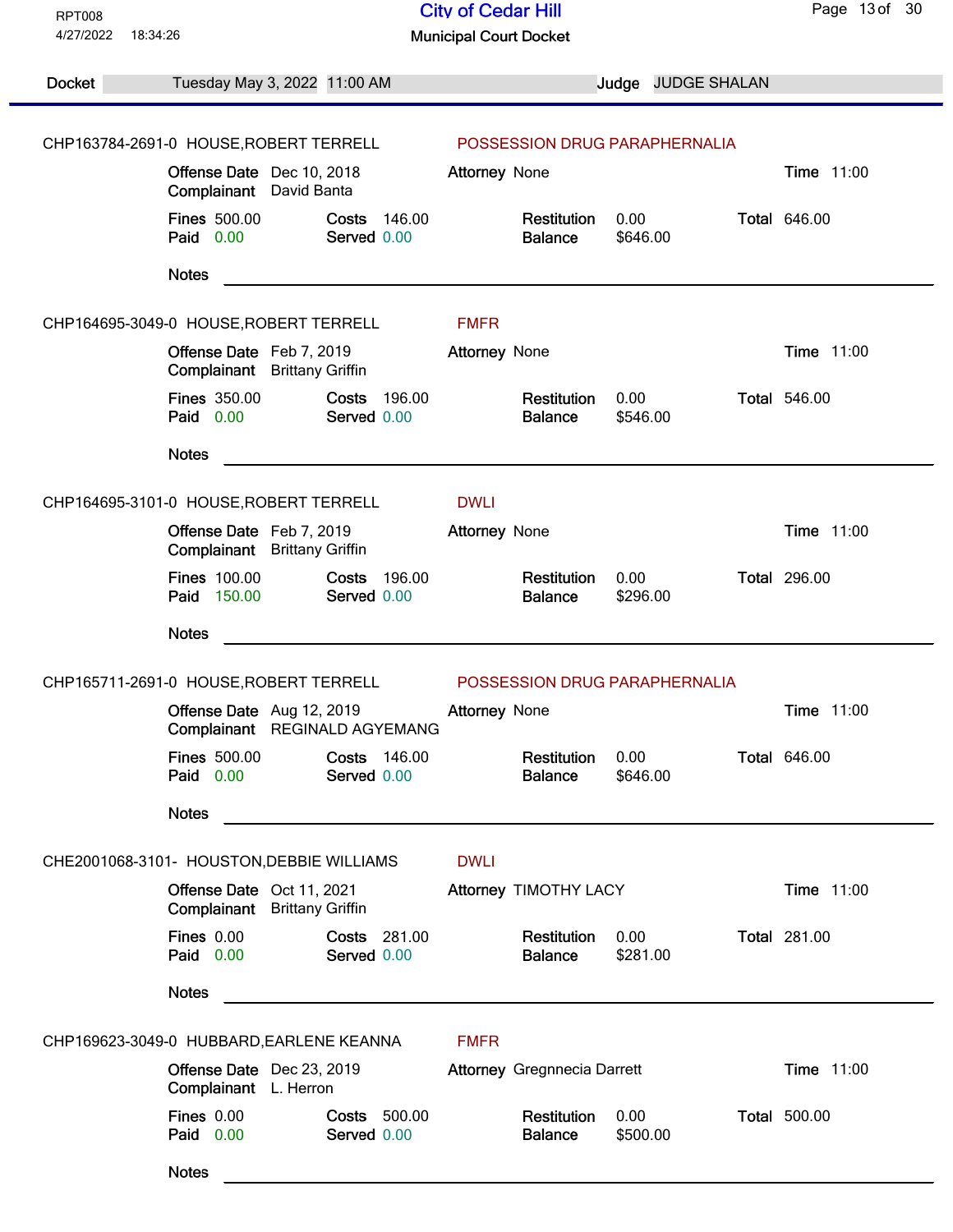| 18:34:26<br><b>Municipal Court Docket</b><br><b>Docket</b><br><b>JUDGE SHALAN</b><br>Tuesday May 3, 2022 11:00 AM<br>Judge<br>CHP169623-3103-0 HUBBARD, EARLENE KEANNA<br>NO DRIVERS LICENSE<br>Time 11:00<br>Offense Date Dec 23, 2019<br><b>Attorney Gregnnecia Darrett</b><br>Complainant L. Herron<br><b>Fines 0.00</b><br>0.00<br><b>Total 317.00</b><br><b>Costs 317.00</b><br>Restitution<br>Paid 0.00<br>Served 0.00<br>\$317.00<br><b>Balance</b><br><b>Notes</b><br>CHE2006669-3049- HUNT, DANEISHA LOUISE<br><b>FMFR</b><br>Offense Date Sep 22, 2021<br><b>Time 11:00</b><br><b>Attorney None</b><br>Complainant E. Cerda<br>Fines 0.00<br>0.00<br>Total 0.00<br>$Costs$ $0.00$<br>Restitution<br>Paid 381.00<br>Served 0.00<br><b>Balance</b><br>\$0.00<br><b>Notes</b><br>CHE2007690-3001- JIMENEZ, HENRY ARIEL<br><b>SPEEDING</b><br>Time 11:00<br>Offense Date Jan 23, 2022<br>Attorney None<br><b>Complainant</b> Kermit Fowlks<br><b>Fines 200.00</b><br><b>Total 349.00</b><br>Costs<br>149.00<br>Restitution<br>0.00<br>Paid 0.00<br>Served 0.00<br><b>Balance</b><br>\$349.00<br><b>Notes</b><br><u> 1989 - Johann Harry Harry Harry Harry Harry Harry Harry Harry Harry Harry Harry Harry Harry Harry Harry Harry</u><br>DEF/IMPROPER LOW AIR WARN DEVICE - OUT OF SERVICE<br>CHE2005678-9074- JOHNSON, ALVIN JAMES<br>Time 11:00<br>Offense Date Jan 12, 2022<br><b>Attorney None</b><br>Complainant John Sweeney<br><b>Fines 300.00</b><br>Costs 96.00<br><b>Total 396.00</b><br>Restitution<br>0.00<br>Paid 0.00<br>Served 0.00<br>\$396.00<br><b>Balance</b><br><b>Notes</b><br>CHP165113-3656-0 JOHNSON, CHARNETTA MARIE<br><b>EXPIRED REGISTRATION</b><br>Offense Date Mar 23, 2019<br>Time 11:00<br><b>Attorney None</b><br>Complainant Ashley Novian<br><b>Fines 100.00</b><br><b>Costs 284.80</b><br>0.00<br><b>Total 384.80</b><br>Restitution<br>Paid 0.00<br>Served 0.00<br>\$384.80<br><b>Balance</b><br><b>Notes</b><br>CHE2007556-3103- JONES, DAVID<br>NO DRIVERS LICENSE<br>Time 11:00<br>Offense Date Nov 18, 2021<br><b>Attorney None</b><br>Complainant Evan Pontley<br><b>Total 281.00</b><br><b>Fines 0.00</b><br>Costs 281.00<br>Restitution<br>0.00<br>Paid 0.00<br>Served 0.00<br><b>Balance</b><br>\$281.00<br><b>Notes</b> | <b>RPT008</b><br>4/27/2022 |  | <b>City of Cedar Hill</b> |  | Page 14 of 30 |
|-----------------------------------------------------------------------------------------------------------------------------------------------------------------------------------------------------------------------------------------------------------------------------------------------------------------------------------------------------------------------------------------------------------------------------------------------------------------------------------------------------------------------------------------------------------------------------------------------------------------------------------------------------------------------------------------------------------------------------------------------------------------------------------------------------------------------------------------------------------------------------------------------------------------------------------------------------------------------------------------------------------------------------------------------------------------------------------------------------------------------------------------------------------------------------------------------------------------------------------------------------------------------------------------------------------------------------------------------------------------------------------------------------------------------------------------------------------------------------------------------------------------------------------------------------------------------------------------------------------------------------------------------------------------------------------------------------------------------------------------------------------------------------------------------------------------------------------------------------------------------------------------------------------------------------------------------------------------------------------------------------------------------------------------------------------------------------------------------------------------------------------------------------------------------------------------------------------------------------------------------------------------------------|----------------------------|--|---------------------------|--|---------------|
|                                                                                                                                                                                                                                                                                                                                                                                                                                                                                                                                                                                                                                                                                                                                                                                                                                                                                                                                                                                                                                                                                                                                                                                                                                                                                                                                                                                                                                                                                                                                                                                                                                                                                                                                                                                                                                                                                                                                                                                                                                                                                                                                                                                                                                                                             |                            |  |                           |  |               |
|                                                                                                                                                                                                                                                                                                                                                                                                                                                                                                                                                                                                                                                                                                                                                                                                                                                                                                                                                                                                                                                                                                                                                                                                                                                                                                                                                                                                                                                                                                                                                                                                                                                                                                                                                                                                                                                                                                                                                                                                                                                                                                                                                                                                                                                                             |                            |  |                           |  |               |
|                                                                                                                                                                                                                                                                                                                                                                                                                                                                                                                                                                                                                                                                                                                                                                                                                                                                                                                                                                                                                                                                                                                                                                                                                                                                                                                                                                                                                                                                                                                                                                                                                                                                                                                                                                                                                                                                                                                                                                                                                                                                                                                                                                                                                                                                             |                            |  |                           |  |               |
|                                                                                                                                                                                                                                                                                                                                                                                                                                                                                                                                                                                                                                                                                                                                                                                                                                                                                                                                                                                                                                                                                                                                                                                                                                                                                                                                                                                                                                                                                                                                                                                                                                                                                                                                                                                                                                                                                                                                                                                                                                                                                                                                                                                                                                                                             |                            |  |                           |  |               |
|                                                                                                                                                                                                                                                                                                                                                                                                                                                                                                                                                                                                                                                                                                                                                                                                                                                                                                                                                                                                                                                                                                                                                                                                                                                                                                                                                                                                                                                                                                                                                                                                                                                                                                                                                                                                                                                                                                                                                                                                                                                                                                                                                                                                                                                                             |                            |  |                           |  |               |
|                                                                                                                                                                                                                                                                                                                                                                                                                                                                                                                                                                                                                                                                                                                                                                                                                                                                                                                                                                                                                                                                                                                                                                                                                                                                                                                                                                                                                                                                                                                                                                                                                                                                                                                                                                                                                                                                                                                                                                                                                                                                                                                                                                                                                                                                             |                            |  |                           |  |               |
|                                                                                                                                                                                                                                                                                                                                                                                                                                                                                                                                                                                                                                                                                                                                                                                                                                                                                                                                                                                                                                                                                                                                                                                                                                                                                                                                                                                                                                                                                                                                                                                                                                                                                                                                                                                                                                                                                                                                                                                                                                                                                                                                                                                                                                                                             |                            |  |                           |  |               |
|                                                                                                                                                                                                                                                                                                                                                                                                                                                                                                                                                                                                                                                                                                                                                                                                                                                                                                                                                                                                                                                                                                                                                                                                                                                                                                                                                                                                                                                                                                                                                                                                                                                                                                                                                                                                                                                                                                                                                                                                                                                                                                                                                                                                                                                                             |                            |  |                           |  |               |
|                                                                                                                                                                                                                                                                                                                                                                                                                                                                                                                                                                                                                                                                                                                                                                                                                                                                                                                                                                                                                                                                                                                                                                                                                                                                                                                                                                                                                                                                                                                                                                                                                                                                                                                                                                                                                                                                                                                                                                                                                                                                                                                                                                                                                                                                             |                            |  |                           |  |               |
|                                                                                                                                                                                                                                                                                                                                                                                                                                                                                                                                                                                                                                                                                                                                                                                                                                                                                                                                                                                                                                                                                                                                                                                                                                                                                                                                                                                                                                                                                                                                                                                                                                                                                                                                                                                                                                                                                                                                                                                                                                                                                                                                                                                                                                                                             |                            |  |                           |  |               |
|                                                                                                                                                                                                                                                                                                                                                                                                                                                                                                                                                                                                                                                                                                                                                                                                                                                                                                                                                                                                                                                                                                                                                                                                                                                                                                                                                                                                                                                                                                                                                                                                                                                                                                                                                                                                                                                                                                                                                                                                                                                                                                                                                                                                                                                                             |                            |  |                           |  |               |
|                                                                                                                                                                                                                                                                                                                                                                                                                                                                                                                                                                                                                                                                                                                                                                                                                                                                                                                                                                                                                                                                                                                                                                                                                                                                                                                                                                                                                                                                                                                                                                                                                                                                                                                                                                                                                                                                                                                                                                                                                                                                                                                                                                                                                                                                             |                            |  |                           |  |               |
|                                                                                                                                                                                                                                                                                                                                                                                                                                                                                                                                                                                                                                                                                                                                                                                                                                                                                                                                                                                                                                                                                                                                                                                                                                                                                                                                                                                                                                                                                                                                                                                                                                                                                                                                                                                                                                                                                                                                                                                                                                                                                                                                                                                                                                                                             |                            |  |                           |  |               |
|                                                                                                                                                                                                                                                                                                                                                                                                                                                                                                                                                                                                                                                                                                                                                                                                                                                                                                                                                                                                                                                                                                                                                                                                                                                                                                                                                                                                                                                                                                                                                                                                                                                                                                                                                                                                                                                                                                                                                                                                                                                                                                                                                                                                                                                                             |                            |  |                           |  |               |
|                                                                                                                                                                                                                                                                                                                                                                                                                                                                                                                                                                                                                                                                                                                                                                                                                                                                                                                                                                                                                                                                                                                                                                                                                                                                                                                                                                                                                                                                                                                                                                                                                                                                                                                                                                                                                                                                                                                                                                                                                                                                                                                                                                                                                                                                             |                            |  |                           |  |               |
|                                                                                                                                                                                                                                                                                                                                                                                                                                                                                                                                                                                                                                                                                                                                                                                                                                                                                                                                                                                                                                                                                                                                                                                                                                                                                                                                                                                                                                                                                                                                                                                                                                                                                                                                                                                                                                                                                                                                                                                                                                                                                                                                                                                                                                                                             |                            |  |                           |  |               |
|                                                                                                                                                                                                                                                                                                                                                                                                                                                                                                                                                                                                                                                                                                                                                                                                                                                                                                                                                                                                                                                                                                                                                                                                                                                                                                                                                                                                                                                                                                                                                                                                                                                                                                                                                                                                                                                                                                                                                                                                                                                                                                                                                                                                                                                                             |                            |  |                           |  |               |
|                                                                                                                                                                                                                                                                                                                                                                                                                                                                                                                                                                                                                                                                                                                                                                                                                                                                                                                                                                                                                                                                                                                                                                                                                                                                                                                                                                                                                                                                                                                                                                                                                                                                                                                                                                                                                                                                                                                                                                                                                                                                                                                                                                                                                                                                             |                            |  |                           |  |               |
|                                                                                                                                                                                                                                                                                                                                                                                                                                                                                                                                                                                                                                                                                                                                                                                                                                                                                                                                                                                                                                                                                                                                                                                                                                                                                                                                                                                                                                                                                                                                                                                                                                                                                                                                                                                                                                                                                                                                                                                                                                                                                                                                                                                                                                                                             |                            |  |                           |  |               |
|                                                                                                                                                                                                                                                                                                                                                                                                                                                                                                                                                                                                                                                                                                                                                                                                                                                                                                                                                                                                                                                                                                                                                                                                                                                                                                                                                                                                                                                                                                                                                                                                                                                                                                                                                                                                                                                                                                                                                                                                                                                                                                                                                                                                                                                                             |                            |  |                           |  |               |
|                                                                                                                                                                                                                                                                                                                                                                                                                                                                                                                                                                                                                                                                                                                                                                                                                                                                                                                                                                                                                                                                                                                                                                                                                                                                                                                                                                                                                                                                                                                                                                                                                                                                                                                                                                                                                                                                                                                                                                                                                                                                                                                                                                                                                                                                             |                            |  |                           |  |               |
|                                                                                                                                                                                                                                                                                                                                                                                                                                                                                                                                                                                                                                                                                                                                                                                                                                                                                                                                                                                                                                                                                                                                                                                                                                                                                                                                                                                                                                                                                                                                                                                                                                                                                                                                                                                                                                                                                                                                                                                                                                                                                                                                                                                                                                                                             |                            |  |                           |  |               |
|                                                                                                                                                                                                                                                                                                                                                                                                                                                                                                                                                                                                                                                                                                                                                                                                                                                                                                                                                                                                                                                                                                                                                                                                                                                                                                                                                                                                                                                                                                                                                                                                                                                                                                                                                                                                                                                                                                                                                                                                                                                                                                                                                                                                                                                                             |                            |  |                           |  |               |
|                                                                                                                                                                                                                                                                                                                                                                                                                                                                                                                                                                                                                                                                                                                                                                                                                                                                                                                                                                                                                                                                                                                                                                                                                                                                                                                                                                                                                                                                                                                                                                                                                                                                                                                                                                                                                                                                                                                                                                                                                                                                                                                                                                                                                                                                             |                            |  |                           |  |               |
|                                                                                                                                                                                                                                                                                                                                                                                                                                                                                                                                                                                                                                                                                                                                                                                                                                                                                                                                                                                                                                                                                                                                                                                                                                                                                                                                                                                                                                                                                                                                                                                                                                                                                                                                                                                                                                                                                                                                                                                                                                                                                                                                                                                                                                                                             |                            |  |                           |  |               |
|                                                                                                                                                                                                                                                                                                                                                                                                                                                                                                                                                                                                                                                                                                                                                                                                                                                                                                                                                                                                                                                                                                                                                                                                                                                                                                                                                                                                                                                                                                                                                                                                                                                                                                                                                                                                                                                                                                                                                                                                                                                                                                                                                                                                                                                                             |                            |  |                           |  |               |
|                                                                                                                                                                                                                                                                                                                                                                                                                                                                                                                                                                                                                                                                                                                                                                                                                                                                                                                                                                                                                                                                                                                                                                                                                                                                                                                                                                                                                                                                                                                                                                                                                                                                                                                                                                                                                                                                                                                                                                                                                                                                                                                                                                                                                                                                             |                            |  |                           |  |               |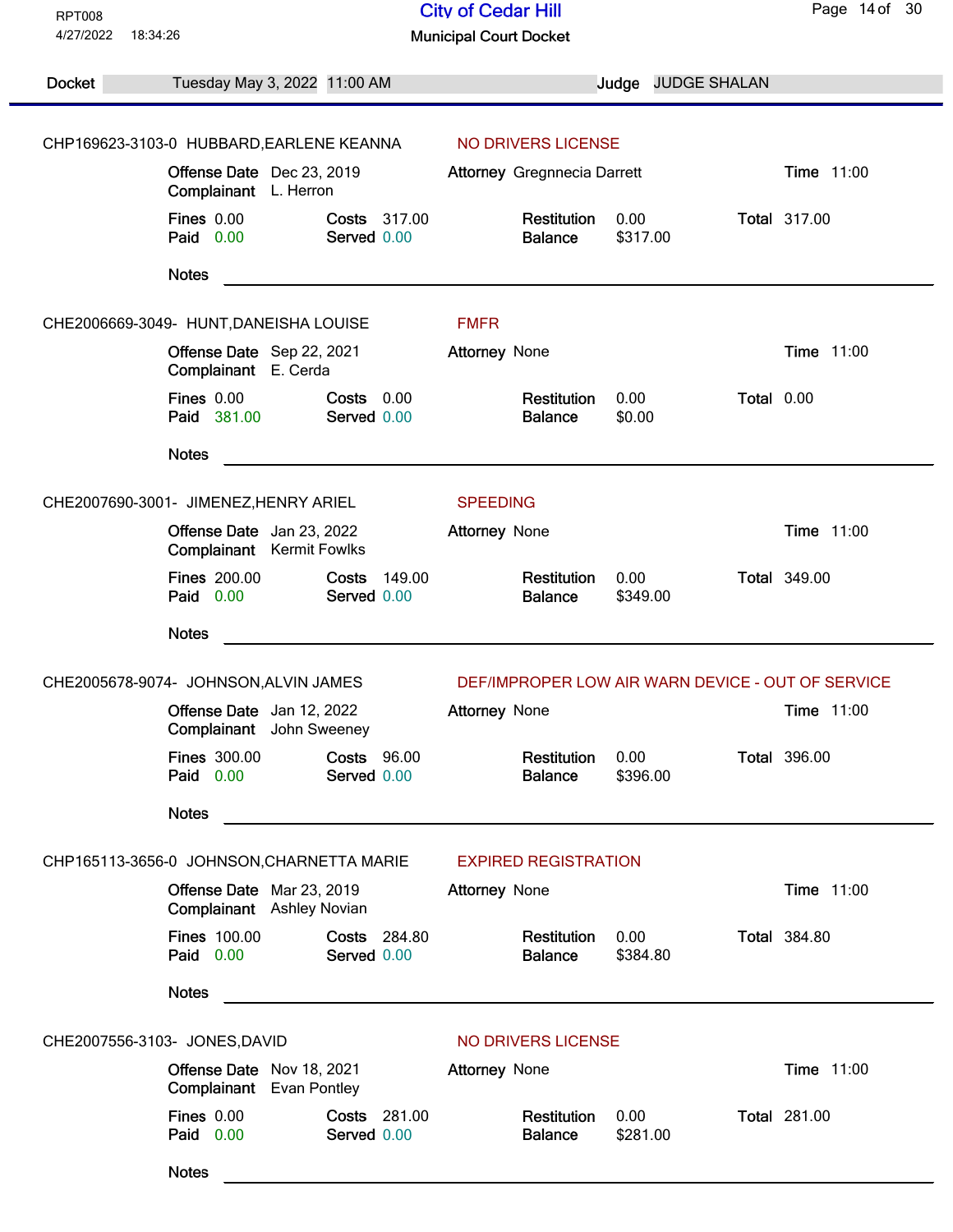| <b>RPT008</b><br>4/27/2022<br>18:34:26 |                                                        | <b>City of Cedar Hill</b><br><b>Municipal Court Docket</b> |                                                   |                  |                    | Page 15 of 30       |
|----------------------------------------|--------------------------------------------------------|------------------------------------------------------------|---------------------------------------------------|------------------|--------------------|---------------------|
|                                        |                                                        |                                                            |                                                   |                  |                    |                     |
| <b>Docket</b>                          | Tuesday May 3, 2022 11:00 AM                           |                                                            |                                                   |                  | Judge JUDGE SHALAN |                     |
|                                        | CHE2006749-3001- JONES, JALEN EVERETT                  |                                                            | <b>SPEEDING</b>                                   |                  |                    |                     |
|                                        | Offense Date Oct 18, 2021                              |                                                            | Attorney None                                     |                  |                    | Time 11:00          |
|                                        | Complainant E. Cerda                                   |                                                            |                                                   |                  |                    |                     |
|                                        | <b>Fines 0.00</b><br>Paid 334.00                       | Costs 0.00<br>Served 0.00                                  | Restitution<br><b>Balance</b>                     | 0.00<br>\$0.00   | Total 0.00         |                     |
|                                        | <b>Notes</b>                                           |                                                            |                                                   |                  |                    |                     |
|                                        | CHP21125492-9016 JONES, RICARDO ELON                   |                                                            | <b>BRAKE HOSE / TUBING CHAFING AND/OR KINKING</b> |                  |                    |                     |
|                                        | Offense Date Jul 23, 2021<br>Complainant JAMES VALENTI |                                                            | Attorney BRITNEY BROWN                            |                  |                    | Time 11:00          |
|                                        | <b>Fines 119.00</b><br>Paid 0.00                       | <b>Costs 96.00</b><br>Served 0.00                          | Restitution<br><b>Balance</b>                     | 0.00<br>\$215.00 |                    | <b>Total 215.00</b> |
|                                        | <b>Notes</b>                                           |                                                            |                                                   |                  |                    |                     |
|                                        | CHP21125492-9089 JONES, RICARDO ELON                   |                                                            | TIRE WITH AUDIBLE AIR LEAK - OUT OF SERVICE       |                  |                    |                     |
|                                        | Offense Date Jul 23, 2021<br>Complainant JAMES VALENTI |                                                            | Attorney BRITNEY BROWN                            |                  |                    | Time 11:00          |
|                                        | <b>Fines 144.00</b><br>Paid 0.00                       | <b>Costs 96.00</b><br>Served 0.00                          | Restitution<br><b>Balance</b>                     | 0.00<br>\$240.00 |                    | <b>Total 240.00</b> |
|                                        | <b>Notes</b>                                           |                                                            |                                                   |                  |                    |                     |
|                                        | CT 159965-3332-0 KEMP, AMARIA JOYNELL                  |                                                            | <b>FAILURE TO APPEAR</b>                          |                  |                    |                     |
|                                        | Offense Date Feb 2, 2019<br>Complainant Jack Wallace   |                                                            | <b>Attorney None</b>                              |                  |                    | Time 11:00          |
|                                        | <b>Fines 168.00</b><br>Paid 0.00                       | Costs 315.60<br>Served 0.00                                | Restitution<br><b>Balance</b>                     | 0.00<br>\$483.60 |                    | <b>Total 483.60</b> |
|                                        | <b>Notes</b>                                           |                                                            |                                                   |                  |                    |                     |
|                                        | CT 164566-3332-0 KEMP, AMARIA JOYNELL                  |                                                            | <b>FAILURE TO APPEAR</b>                          |                  |                    |                     |
|                                        | Offense Date Jan 18, 2019<br>Complainant Jack Wallace  |                                                            | <b>Attorney None</b>                              |                  |                    | Time 11:00          |
|                                        | <b>Fines 168.00</b><br>Paid 0.00                       | Costs 374.10<br>Served 0.00                                | Restitution<br><b>Balance</b>                     | 0.00<br>\$542.10 |                    | <b>Total 542.10</b> |
|                                        | <b>Notes</b>                                           |                                                            |                                                   |                  |                    |                     |
| CT 164965-3332-0 KEMP, AMARIA JOYNELL  |                                                        | <b>FAILURE TO APPEAR</b>                                   |                                                   |                  |                    |                     |
|                                        | Offense Date Mar 16, 2019<br>Complainant Jack Wallace  |                                                            | <b>Attorney None</b>                              |                  |                    | Time 11:00          |
|                                        | <b>Fines 168.00</b><br>Paid 0.00                       | Costs 315.60<br>Served 0.00                                | Restitution<br><b>Balance</b>                     | 0.00<br>\$483.60 |                    | <b>Total 483.60</b> |
|                                        | <b>Notes</b>                                           |                                                            |                                                   |                  |                    |                     |
|                                        |                                                        |                                                            |                                                   |                  |                    |                     |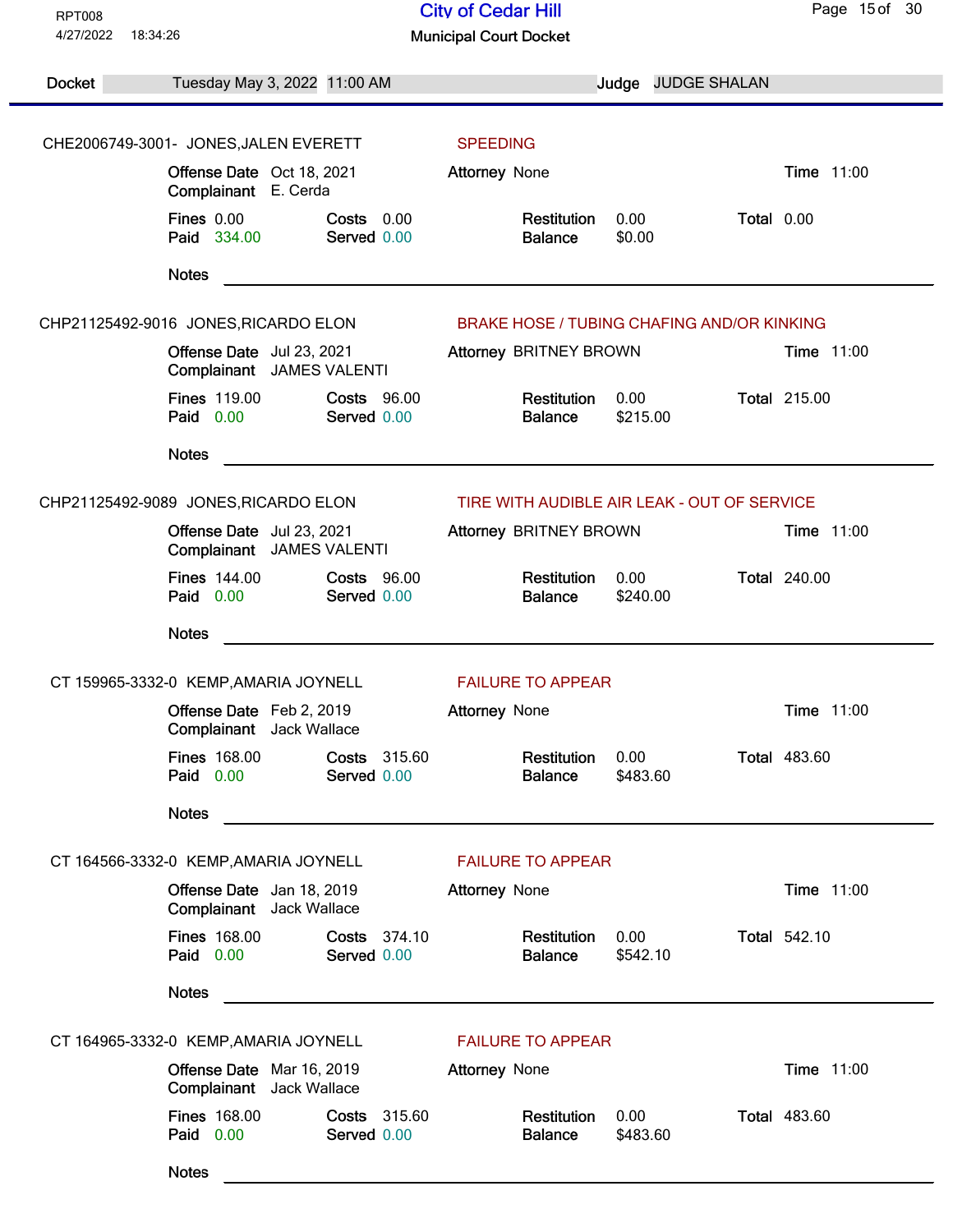| <b>RPT008</b>         |                                                       |                                    | <b>City of Cedar Hill</b>          |                  |                    | Page 16 of 30       |
|-----------------------|-------------------------------------------------------|------------------------------------|------------------------------------|------------------|--------------------|---------------------|
| 4/27/2022<br>18:34:26 |                                                       |                                    | <b>Municipal Court Docket</b>      |                  |                    |                     |
| <b>Docket</b>         | Tuesday May 3, 2022 11:00 AM                          |                                    |                                    |                  | Judge JUDGE SHALAN |                     |
|                       | CHP174896-3103-0 KOUASSI, ARNAUD E                    |                                    | NO DRIVERS LICENSE                 |                  |                    |                     |
|                       | Offense Date Jun 13, 2021<br>Complainant DON CRYMES   |                                    | Attorney None                      |                  |                    | Time 11:00          |
|                       | <b>Fines 0.00</b><br>Paid 281.00                      | Costs 0.00<br>Served 0.00          | Restitution<br><b>Balance</b>      | 0.00<br>\$0.00   | Total 0.00         |                     |
|                       | <b>Notes</b>                                          |                                    |                                    |                  |                    |                     |
|                       | CHP175629-3006-0 LEWIS, MYKHELLA J                    |                                    | <b>RAN STOP SIGN</b>               |                  |                    |                     |
|                       | Offense Date Jul 15, 2021<br>Complainant Justin Cole  |                                    | <b>Attorney None</b>               |                  |                    | Time 11:00          |
|                       | Fines 0.00<br>Paid 0.00                               | Costs 234.00<br>Served 0.00        | Restitution<br><b>Balance</b>      | 0.00<br>\$234.00 |                    | <b>Total 234.00</b> |
|                       | <b>Notes</b>                                          |                                    |                                    |                  |                    |                     |
|                       | CHP175629-3049-0 LEWIS, MYKHELLA J                    |                                    | <b>FMFR</b>                        |                  |                    |                     |
|                       | Offense Date Jul 15, 2021<br>Complainant Justin Cole  |                                    | Attorney None                      |                  |                    | Time 11:00          |
|                       | <b>Fines 0.00</b><br>Paid 0.00                        | <b>Costs 231.00</b><br>Served 0.00 | Restitution<br><b>Balance</b>      | 0.00<br>\$231.00 |                    | <b>Total 231.00</b> |
|                       | <b>Notes</b>                                          |                                    |                                    |                  |                    |                     |
|                       | CHP175629-3103-0 LEWIS, MYKHELLA J                    |                                    | NO DRIVERS LICENSE                 |                  |                    |                     |
|                       | Offense Date Jul 15, 2021<br>Complainant Justin Cole  |                                    | <b>Attorney None</b>               |                  |                    | Time 11:00          |
|                       | <b>Fines 0.00</b><br>Paid 0.00                        | Costs 181.00<br>Served 0.00        | Restitution<br><b>Balance</b>      | 0.00<br>\$181.00 |                    | <b>Total 181.00</b> |
|                       | <b>Notes</b>                                          |                                    |                                    |                  |                    |                     |
|                       | CHP1005401-3049- LOGGINS, CAROL TRAHAN                |                                    | <b>FMFR</b>                        |                  |                    |                     |
|                       | Offense Date May 29, 2016<br>Complainant John Sweeney |                                    | Attorney CHASE HORTON              |                  |                    | Time 11:00          |
|                       | Fines 0.00<br>Paid 500.00                             | Costs 0.00<br>Served 0.00          | Restitution<br><b>Balance</b>      | 0.00<br>\$0.00   | Total 0.00         |                     |
|                       | <b>Notes</b>                                          |                                    |                                    |                  |                    |                     |
|                       | CHP167885-3049-0 MALONE, LACEY TAITIANA               |                                    | <b>FMFR</b>                        |                  |                    |                     |
|                       | Offense Date Jun 29, 2019<br>Complainant M. Martinez  |                                    | Attorney Bridgette L. Williams, Es |                  |                    | Time 11:00          |
|                       | <b>Fines 230.33</b><br>Paid 330.00                    | Costs 66.97<br>Served 0.00         | Restitution<br><b>Balance</b>      | 0.00<br>\$297.30 |                    | <b>Total 297.30</b> |
|                       | <b>Notes</b>                                          |                                    |                                    |                  |                    |                     |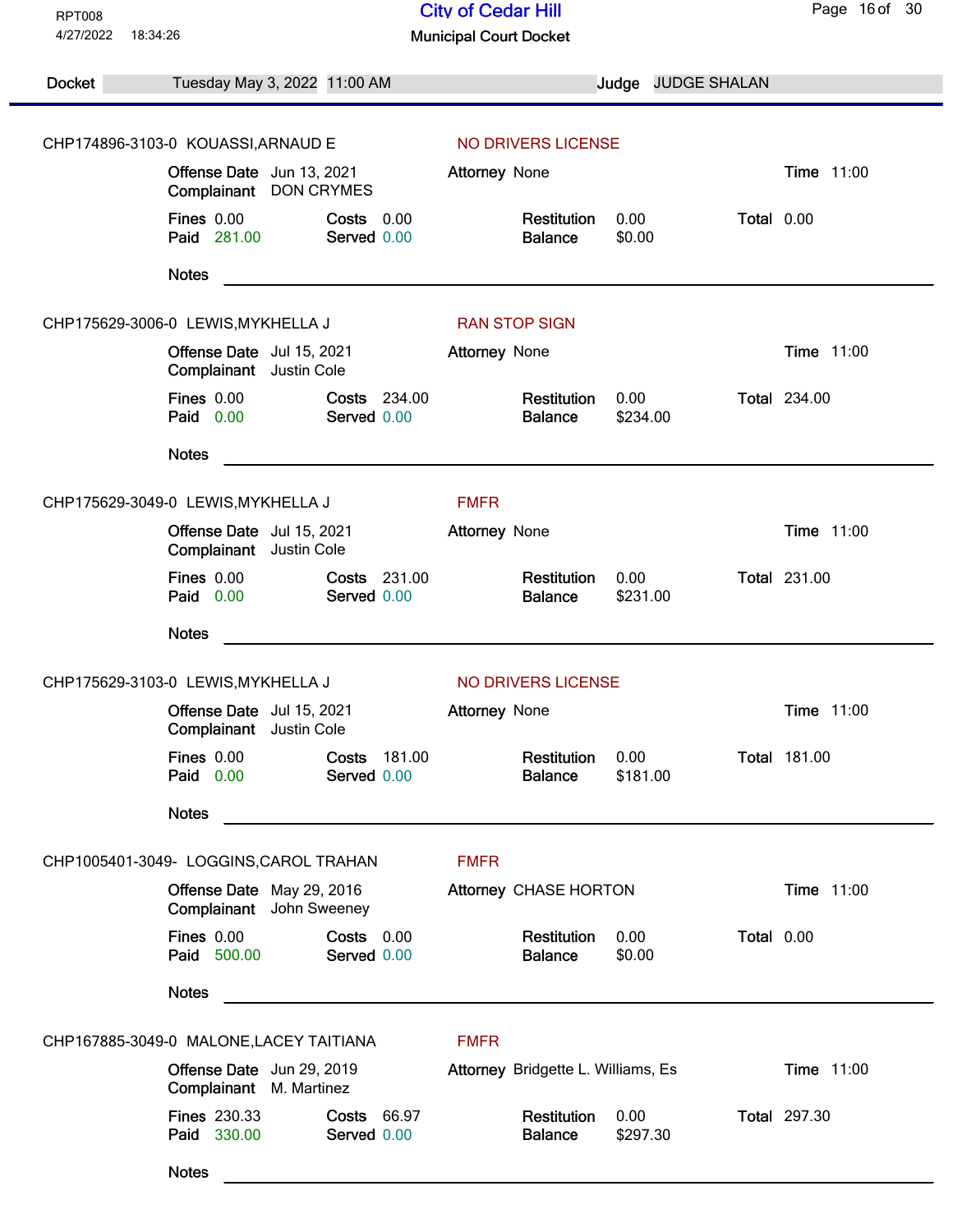| <b>RPT008</b><br>4/27/2022<br>18:34:26   |                                                       |                                                                                                                                                                                                                               | <b>City of Cedar Hill</b><br><b>Municipal Court Docket</b> |                  |                                                | Page 17 of 30       |
|------------------------------------------|-------------------------------------------------------|-------------------------------------------------------------------------------------------------------------------------------------------------------------------------------------------------------------------------------|------------------------------------------------------------|------------------|------------------------------------------------|---------------------|
|                                          |                                                       |                                                                                                                                                                                                                               |                                                            |                  |                                                |                     |
| Docket                                   | Tuesday May 3, 2022 11:00 AM                          |                                                                                                                                                                                                                               |                                                            | Judge            | <b>JUDGE SHALAN</b>                            |                     |
|                                          | CHE2006890-3001- MANRIQUEZ,LUIS JIOVANNI              |                                                                                                                                                                                                                               | <b>SPEEDING</b>                                            |                  |                                                |                     |
|                                          | Offense Date Dec 2, 2021<br>Complainant E. Cerda      |                                                                                                                                                                                                                               | <b>Attorney None</b>                                       |                  |                                                | Time 11:00          |
|                                          | <b>Fines 0.00</b><br>Paid 259.00                      | Costs 0.00<br>Served 0.00                                                                                                                                                                                                     | Restitution<br><b>Balance</b>                              | 0.00<br>\$0.00   | Total 0.00                                     |                     |
|                                          | <b>Notes</b>                                          |                                                                                                                                                                                                                               |                                                            |                  |                                                |                     |
|                                          | CHE2006916-3001- MARTINEZ MURILL, RIGOBERTO           |                                                                                                                                                                                                                               | <b>SPEEDING</b>                                            |                  |                                                |                     |
|                                          | Offense Date Dec 13, 2021<br>Complainant E. Cerda     |                                                                                                                                                                                                                               | <b>Attorney None</b>                                       |                  |                                                | Time 11:00          |
|                                          | <b>Fines 0.00</b><br><b>Paid</b> 234.00               | Costs 0.00<br>Served 0.00                                                                                                                                                                                                     | Restitution<br><b>Balance</b>                              | 0.00<br>\$0.00   | Total 0.00                                     |                     |
|                                          | <b>Notes</b>                                          |                                                                                                                                                                                                                               |                                                            |                  |                                                |                     |
|                                          | CHP175696-3049-0 MCBRIDE, SIERRA ENAYA                |                                                                                                                                                                                                                               | <b>FMFR</b>                                                |                  |                                                |                     |
|                                          | Offense Date Sep 16, 2021<br>Complainant Raul Pedraza |                                                                                                                                                                                                                               | Attorney None                                              |                  |                                                | Time 11:00          |
|                                          | <b>Fines 350.00</b><br>Paid 0.00                      | Costs<br>131.00<br>Served 0.00                                                                                                                                                                                                | Restitution<br><b>Balance</b>                              | 0.00<br>\$481.00 |                                                | <b>Total 481.00</b> |
|                                          | <b>Notes</b>                                          | the control of the control of the control of the control of the control of the control of the control of the control of the control of the control of the control of the control of the control of the control of the control |                                                            |                  |                                                |                     |
|                                          | CHP175696-3656-0 MCBRIDE, SIERRA ENAYA                |                                                                                                                                                                                                                               | <b>EXPIRED REGISTRATION</b>                                |                  |                                                |                     |
|                                          | Offense Date Sep 16, 2021<br>Complainant Raul Pedraza |                                                                                                                                                                                                                               | <b>Attorney None</b>                                       |                  |                                                | Time 11:00          |
|                                          | <b>Fines 150.00</b><br>Paid 0.00                      | Costs 131.00<br>Served 0.00                                                                                                                                                                                                   | Restitution<br><b>Balance</b>                              | 0.00<br>\$281.00 |                                                | <b>Total 281.00</b> |
|                                          | <b>Notes</b>                                          |                                                                                                                                                                                                                               |                                                            |                  |                                                |                     |
|                                          | CHP175696-3657-0 MCBRIDE, SIERRA ENAYA                |                                                                                                                                                                                                                               | WRONG, ALTERED OR OBSCURED LICENSE PLATE                   |                  |                                                |                     |
|                                          | Offense Date Sep 16, 2021<br>Complainant Raul Pedraza |                                                                                                                                                                                                                               | <b>Attorney None</b>                                       |                  |                                                | Time 11:00          |
|                                          | <b>Fines 200.00</b><br>Paid 50.00                     | <b>Costs</b> 31.00<br>Served 0.00                                                                                                                                                                                             | Restitution<br><b>Balance</b>                              | 0.00<br>\$231.00 |                                                | <b>Total 231.00</b> |
|                                          | <b>Notes</b>                                          |                                                                                                                                                                                                                               |                                                            |                  |                                                |                     |
| CHE2006679-9164- MCCULLAR, ALDREN LADELL |                                                       |                                                                                                                                                                                                                               |                                                            |                  | USE OF WIRELESS COMMUNIC DEVICE IN SCHOOL ZONE |                     |
|                                          | Offense Date Sep 23, 2021<br>Complainant E. Cerda     |                                                                                                                                                                                                                               | <b>Attorney None</b>                                       |                  |                                                | <b>Time 11:00</b>   |
|                                          | <b>Fines 0.00</b><br>Paid 0.00                        | Costs 334.00<br>Served 0.00                                                                                                                                                                                                   | Restitution<br><b>Balance</b>                              | 0.00<br>\$334.00 |                                                | <b>Total 334.00</b> |
|                                          | <b>Notes</b>                                          |                                                                                                                                                                                                                               |                                                            |                  |                                                |                     |
|                                          |                                                       |                                                                                                                                                                                                                               |                                                            |                  |                                                |                     |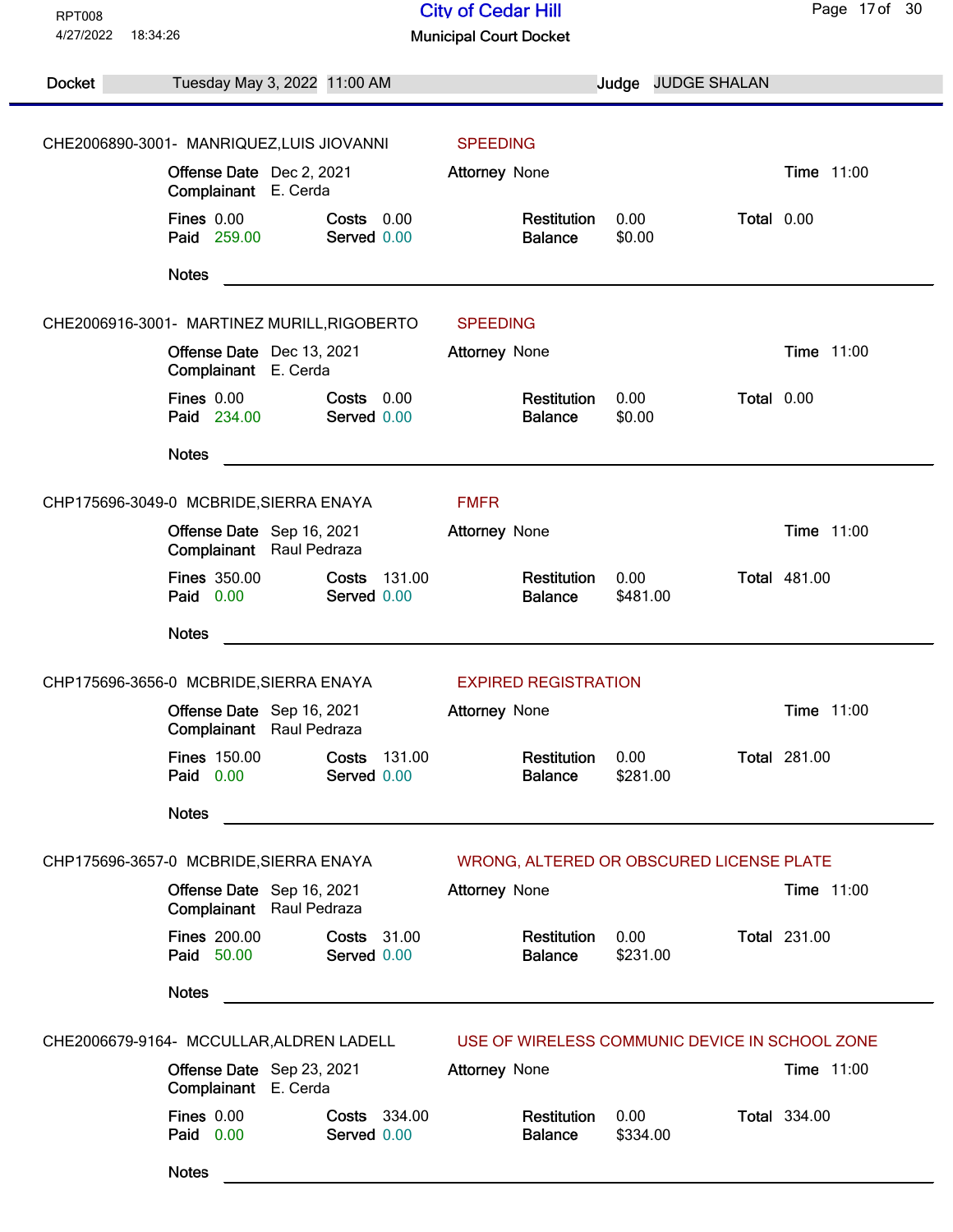| <b>RPT008</b>         |                                                        |                                    | <b>City of Cedar Hill</b>        |                    |  | Page 18 of 30       |
|-----------------------|--------------------------------------------------------|------------------------------------|----------------------------------|--------------------|--|---------------------|
| 4/27/2022<br>18:34:26 |                                                        |                                    | <b>Municipal Court Docket</b>    |                    |  |                     |
| <b>Docket</b>         | Tuesday May 3, 2022 11:00 AM                           |                                    |                                  | Judge JUDGE SHALAN |  |                     |
|                       | CHP161730-3101-0 MCFARLIN, MICHAEL RASHAD              |                                    | <b>DWLI</b>                      |                    |  |                     |
|                       | Offense Date Apr 20, 2018<br>Complainant Warren Bell   |                                    | <b>Attorney Andrew Garcia</b>    |                    |  | Time 11:00          |
|                       | <b>Fines 250.00</b><br>Paid 170.00                     | Costs 127.30<br>Served 0.00        | Restitution<br><b>Balance</b>    | 0.00<br>\$377.30   |  | <b>Total 377.30</b> |
|                       | <b>Notes</b>                                           |                                    |                                  |                    |  |                     |
|                       | CHP1010441-3001- MEDINA, SANDRA L                      |                                    | <b>SPEEDING</b>                  |                    |  |                     |
|                       | Offense Date Apr 29, 2019<br>Complainant DON CRYMES    |                                    | <b>Attorney None</b>             |                    |  | Time 11:00          |
|                       | <b>Fines 149.90</b><br>Paid 0.00                       | Costs 245.30<br>Served 0.00        | Restitution<br><b>Balance</b>    | 0.00<br>\$395.20   |  | <b>Total 395.20</b> |
|                       | <b>Notes</b>                                           |                                    |                                  |                    |  |                     |
|                       | CT 1010441-3333-0 MEDINA, SANDRA L                     |                                    | <b>VIOLATE PROMISE TO APPEAR</b> |                    |  |                     |
|                       | Offense Date May 29, 2019<br>Complainant Jack Wallace  |                                    | Attorney None                    |                    |  | Time 11:00          |
|                       | <b>Fines 200.00</b><br>Paid 0.00                       | <b>Costs</b> 253.70<br>Served 0.00 | Restitution<br><b>Balance</b>    | 0.00<br>\$453.70   |  | <b>Total 453.70</b> |
|                       | <b>Notes</b>                                           |                                    |                                  |                    |  |                     |
|                       | CHP171715-1012-0 MILLER, RONNIE DURELLE                |                                    | SPEEDING - SCHOOL ZONE 15-24 MPH |                    |  |                     |
|                       | Offense Date Apr 13, 2021<br>Complainant JAMES VALENTI |                                    | <b>Attorney None</b>             |                    |  | Time 11:00          |
|                       | <b>Fines 34.00</b><br>Paid 240.00                      | Costs 0.00<br>Served 0.00          | Restitution<br><b>Balance</b>    | 0.00<br>\$34.00    |  | <b>Total 34.00</b>  |
|                       | <b>Notes</b>                                           |                                    |                                  |                    |  |                     |
|                       | CHE176314-3001-0 MIMS, KEYLON MARQUISE                 |                                    | <b>SPEEDING</b>                  |                    |  |                     |
|                       | Offense Date Mar 15, 2022<br>Complainant Chad Cooley   |                                    | <b>Attorney None</b>             |                    |  | Time 11:00          |
|                       | <b>Fines 100.00</b><br>Paid 0.00                       | Costs 134.00<br>Served 0.00        | Restitution<br><b>Balance</b>    | 0.00<br>\$234.00   |  | <b>Total 234.00</b> |
|                       | <b>Notes</b>                                           |                                    |                                  |                    |  |                     |
|                       | CHE2008220-3001- MIMS, KEYLON MARQUISE                 |                                    | <b>SPEEDING</b>                  |                    |  |                     |
|                       | Offense Date Mar 31, 2022<br>Complainant E. Cerda      |                                    | <b>Attorney None</b>             |                    |  | Time 11:00          |
|                       | <b>Fines 175.00</b><br>Paid 0.00                       | Costs 159.00<br>Served 0.00        | Restitution<br><b>Balance</b>    | 0.00<br>\$334.00   |  | <b>Total 334.00</b> |
|                       | <b>Notes</b>                                           |                                    |                                  |                    |  |                     |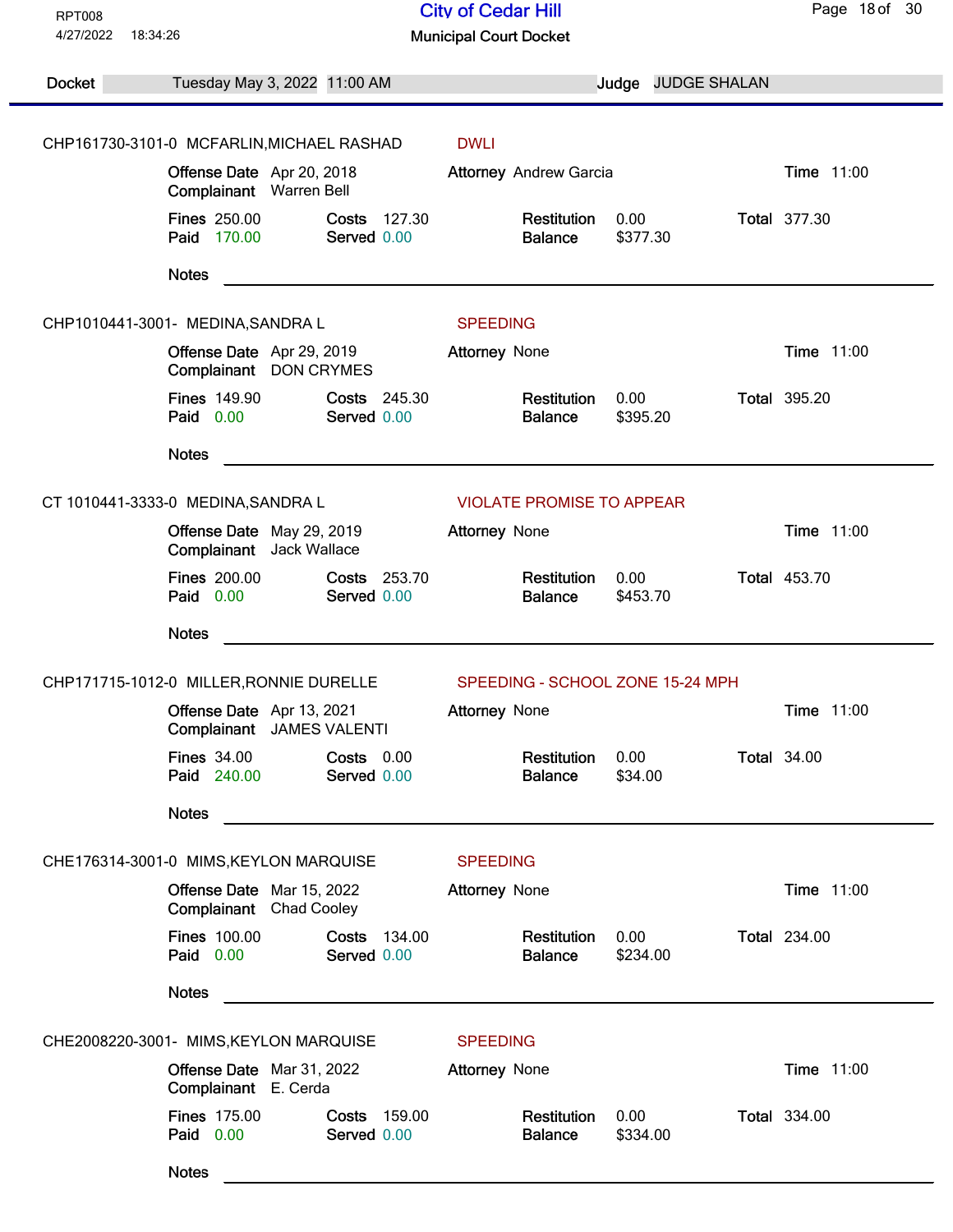| <b>RPT008</b><br>4/27/2022 | 18:34:26                                                                | <b>City of Cedar Hill</b>                                | Page 19 of 30       |
|----------------------------|-------------------------------------------------------------------------|----------------------------------------------------------|---------------------|
|                            |                                                                         | <b>Municipal Court Docket</b>                            |                     |
| <b>Docket</b>              | Tuesday May 3, 2022 11:00 AM                                            | Judge JUDGE SHALAN                                       |                     |
|                            | CHP170793-3103-0 MONTOYA, MARCO ANTONIO                                 | NO DRIVERS LICENSE                                       |                     |
|                            | Offense Date Apr 6, 2021                                                | <b>Attorney None</b>                                     | Time 11:00          |
|                            | Complainant CHARLES HINTON                                              |                                                          |                     |
|                            | <b>Fines 0.00</b><br><b>Costs 430.30</b><br>Paid 0.00<br>Served 0.00    | 0.00<br>Restitution<br><b>Balance</b><br>\$430.30        | <b>Total 430.30</b> |
|                            | <b>Notes</b>                                                            |                                                          |                     |
|                            | CHP171957-3103-0 MONTOYA, MARCO ANTONIO                                 | NO DRIVERS LICENSE                                       |                     |
|                            | Offense Date Jun 22, 2021<br>Complainant Jon Morrison                   | <b>Attorney None</b>                                     | <b>Time 11:00</b>   |
|                            | Fines 0.00<br>Costs<br>131.00<br>Paid 200.00<br>Served 0.00             | <b>Restitution</b><br>0.00<br>\$131.00<br><b>Balance</b> | <b>Total 131.00</b> |
|                            | <b>Notes</b>                                                            |                                                          |                     |
|                            | CHP160104-3365-0 MONTOYA, TOMAS                                         | ALLOW UNLICENSED PERSON TO DRIVE- NON PARENT             |                     |
|                            | Offense Date May 20, 2018<br>Complainant John Sweeney                   | Attorney None                                            | Time 11:00          |
|                            | <b>Fines 215.38</b><br><b>Costs 79.62</b><br>Paid 202.30<br>Served 0.00 | Restitution<br>0.00<br>\$295.00<br><b>Balance</b>        | <b>Total 295.00</b> |
|                            | <b>Notes</b>                                                            |                                                          |                     |
|                            | CHE2004579-2691- MOORE, DANIEL LEE                                      | POSSESSION DRUG PARAPHERNALIA                            |                     |
|                            | Offense Date Oct 28, 2021<br>Complainant JOSUE PENA                     | <b>Attorney None</b>                                     | Time 11:00          |
|                            | <b>Fines 0.00</b><br>Costs 581.00<br>Paid 0.00<br>Served 0.00           | Restitution<br>0.00<br>\$581.00<br><b>Balance</b>        | <b>Total 581.00</b> |
|                            | <b>Notes</b>                                                            |                                                          |                     |
|                            | CHE2004579-4241- MOORE, DANIEL LEE                                      | MINOR IN POSSESSION - TOBACCO                            |                     |
|                            | Offense Date Oct 28, 2021<br>Complainant JOSUE PENA                     | <b>Attorney None</b>                                     | Time 11:00          |
|                            | Fines 0.00<br>Costs<br>181.00<br>Paid 0.00<br>Served 0.00               | 0.00<br>Restitution<br>\$181.00<br><b>Balance</b>        | <b>Total 181.00</b> |
|                            | <b>Notes</b>                                                            |                                                          |                     |
|                            | CHE2004636-3101- MOORE, KENYON ARMON                                    | <b>DWLI</b>                                              |                     |
|                            | Offense Date Dec 7, 2021<br>Complainant Brittany Griffin                | Attorney None                                            | <b>Time 11:00</b>   |
|                            | <b>Fines 0.00</b><br><b>Costs 231.00</b><br>Paid 50.00<br>Served 0.00   | 0.00<br>Restitution<br><b>Balance</b><br>\$231.00        | <b>Total 231.00</b> |
|                            | <b>Notes</b>                                                            |                                                          |                     |
|                            |                                                                         |                                                          |                     |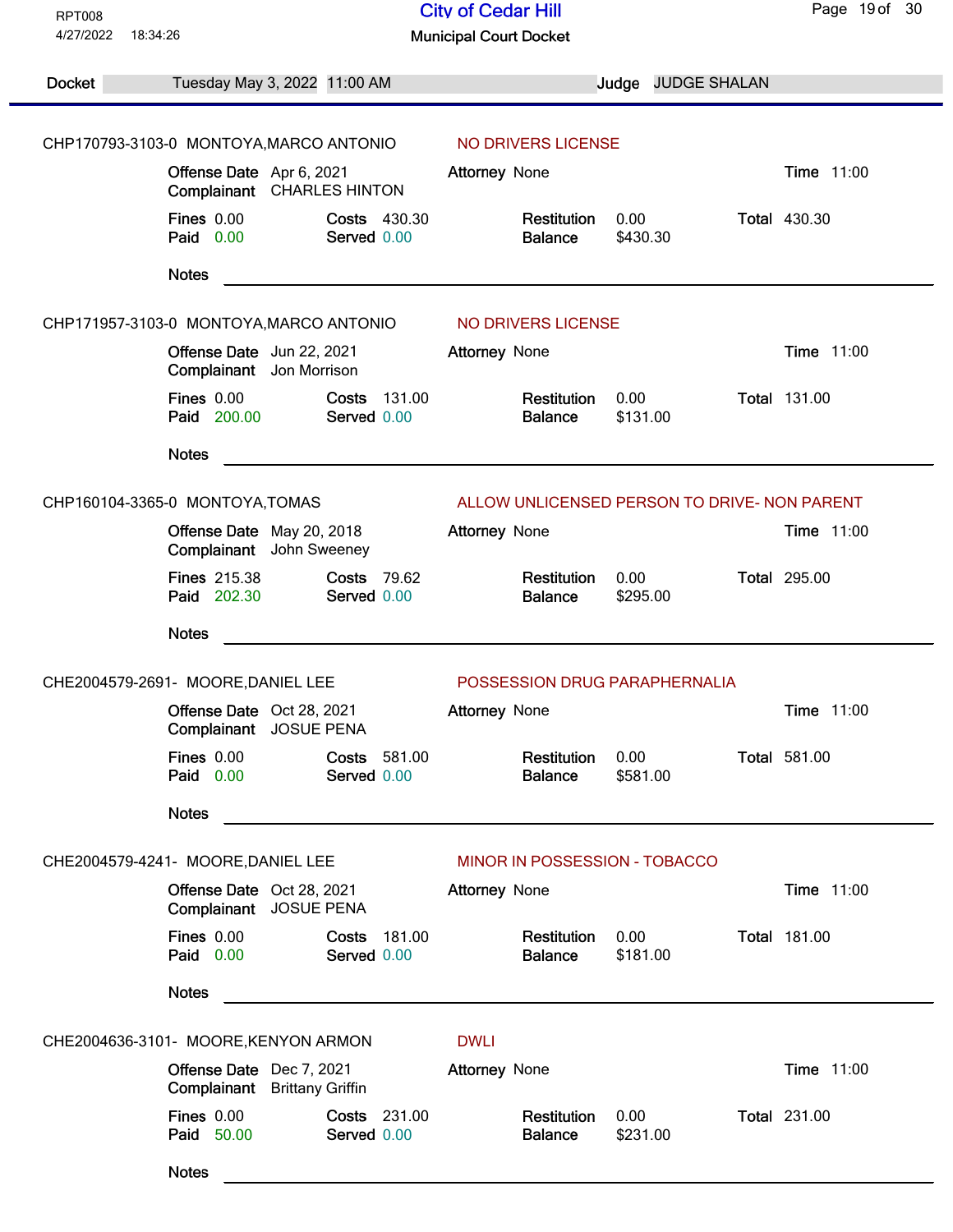| <b>RPT008</b>         |                                                                         | <b>City of Cedar Hill</b>                                     | Page 20 of 30       |
|-----------------------|-------------------------------------------------------------------------|---------------------------------------------------------------|---------------------|
| 4/27/2022<br>18:34:26 |                                                                         | <b>Municipal Court Docket</b>                                 |                     |
| Docket                | Tuesday May 3, 2022 11:00 AM                                            | Judge JUDGE SHALAN                                            |                     |
|                       |                                                                         |                                                               |                     |
|                       | CHE2007461-3103- MORENO, KARINA                                         | NO DRIVERS LICENSE                                            |                     |
|                       | Offense Date Dec 14, 2021<br>Complainant DON CRYMES                     | <b>Attorney None</b>                                          | Time 11:00          |
|                       | <b>Fines 0.00</b><br>Costs 281.00<br>Paid 0.00<br>Served 0.00           | 0.00<br>Restitution<br>\$281.00<br><b>Balance</b>             | <b>Total 281.00</b> |
|                       | <b>Notes</b>                                                            |                                                               |                     |
|                       | CHP143752-3103-0 MORGAN, TY-RONEE                                       | NO DRIVERS LICENSE                                            |                     |
|                       | Offense Date Apr 3, 2014<br>Complainant SHAWNA LEE                      | <b>Attorney None</b>                                          | <b>Time 11:00</b>   |
|                       | <b>Fines 160.50</b><br>Costs 63.15<br>Paid 208.65<br>Served 0.00        | 0.00<br>Restitution<br>\$223.65<br><b>Balance</b>             | <b>Total 223.65</b> |
|                       | <b>Notes</b>                                                            |                                                               |                     |
|                       | CHP1012730-3001- MURRAY, PATRICK VINCENT                                | <b>SPEEDING</b>                                               |                     |
|                       | Offense Date Mar 5, 2020<br>Complainant DON CRYMES                      | <b>Attorney None</b>                                          | <b>Time 11:00</b>   |
|                       | <b>Fines 100.00</b><br><b>Costs 19.00</b><br>Paid 180.00<br>Served 0.00 | Restitution<br>0.00<br><b>Balance</b><br>\$119.00             | <b>Total 119.00</b> |
|                       | <b>Notes</b>                                                            |                                                               |                     |
|                       | CHE2005625-9533- NAMBO-VELAZQUEZ,J LUIS                                 | No/Improper Stop Lamps - OUT OF SERVICE                       |                     |
|                       | Offense Date Nov 16, 2021<br>Complainant John Sweeney                   | <b>Attorney None</b>                                          | Time 11:00          |
|                       | <b>Fines 221.00</b><br>Costs 0.00<br>Paid 160.00<br>Served 0.00         | Restitution<br>0.00<br>\$221.00<br><b>Balance</b>             | <b>Total 221.00</b> |
|                       | <b>Notes</b>                                                            |                                                               |                     |
|                       | CHE2006711-2999- NELSON, LYNN DAMON                                     | <b>SPEEDING LESS THAN 10%</b>                                 |                     |
|                       | Offense Date Sep 27, 2021<br>Complainant E. Cerda                       | Attorney David B. Cantu                                       | Time 11:00          |
|                       | <b>Fines 16.00</b><br>Costs 149.00<br>Paid 0.00<br>Served 0.00          | Restitution<br>0.00<br>\$165.00<br><b>Balance</b>             | <b>Total 165.00</b> |
|                       | <b>Notes</b>                                                            |                                                               |                     |
|                       | CHE2007386-3103- ORTEGON, ALEXANDRA RHAE                                | NO DRIVERS LICENSE                                            |                     |
|                       | Offense Date Nov 30, 2021<br>Complainant DON CRYMES                     | <b>Attorney None</b>                                          | Time 11:00          |
|                       | <b>Fines 0.00</b><br>$Costs$ 0.00<br>Paid 281.00<br>Served 0.00         | 0.00<br>Total 0.00<br>Restitution<br>\$0.00<br><b>Balance</b> |                     |
|                       | <b>Notes</b>                                                            |                                                               |                     |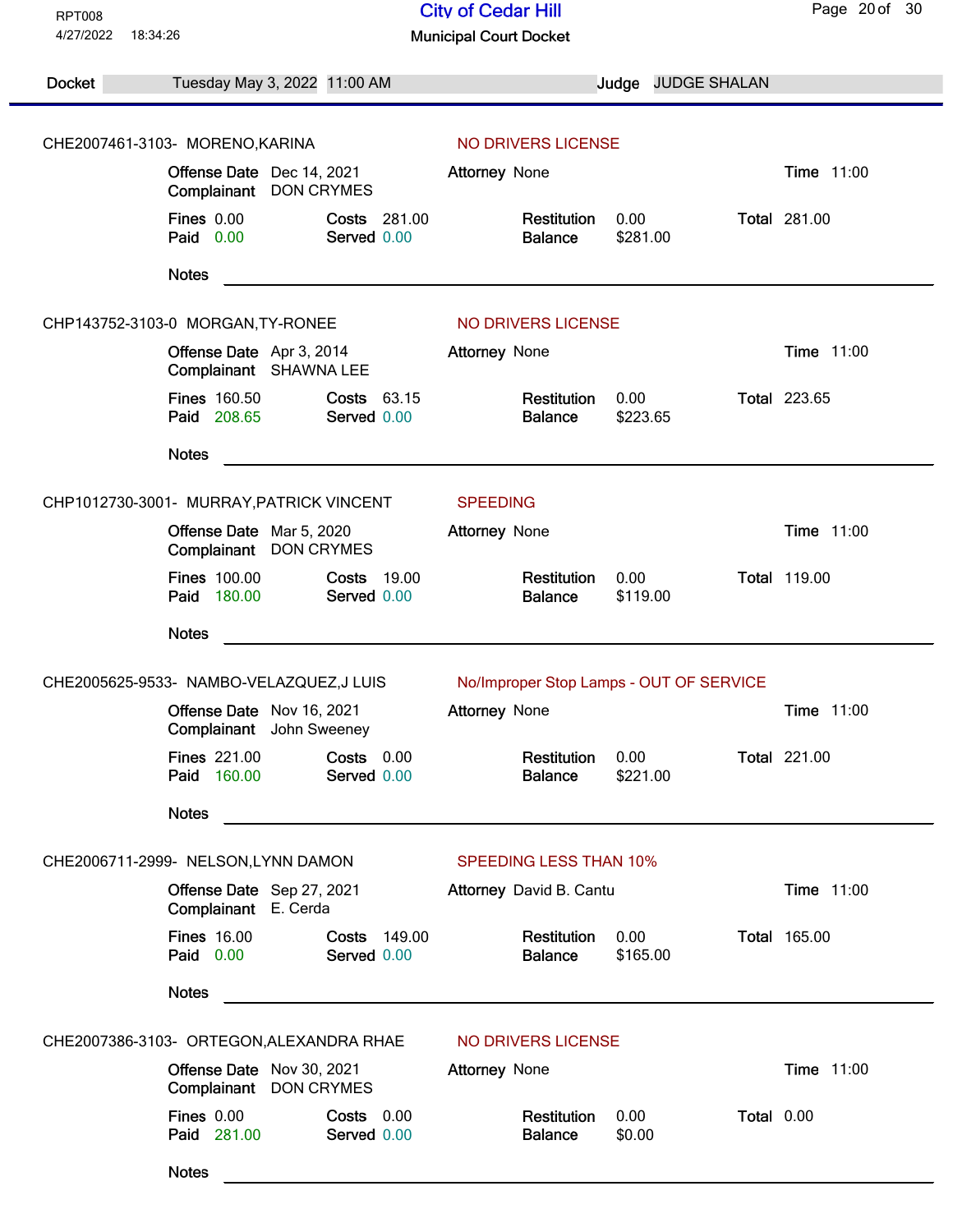| <b>RPT008</b> |                                                                       | <b>City of Cedar Hill</b>                         | Page 21 of 30       |
|---------------|-----------------------------------------------------------------------|---------------------------------------------------|---------------------|
| 4/27/2022     | 18:34:26                                                              | <b>Municipal Court Docket</b>                     |                     |
| <b>Docket</b> | Tuesday May 3, 2022 11:00 AM                                          | Judge JUDGE SHALAN                                |                     |
|               |                                                                       |                                                   |                     |
|               | CHP135296-3101-0 PERRY, TASHONTIS RESHELL                             | <b>DWLI</b>                                       |                     |
|               | Offense Date Oct 24, 2018<br>Complainant SHAWNA LEE                   | <b>Attorney None</b>                              | Time 11:00          |
|               | <b>Fines 200.00</b><br><b>Costs 96.00</b><br>Paid 0.00<br>Served 0.00 | Restitution<br>0.00<br>\$296.00<br><b>Balance</b> | <b>Total 296.00</b> |
|               | <b>Notes</b>                                                          |                                                   |                     |
|               | CHE2007379-3001- POLANCO YNFANTE, KISHA LISAURY SPEEDING              |                                                   |                     |
|               | Offense Date Nov 29, 2021<br>Complainant DON CRYMES                   | <b>Attorney None</b>                              | Time 11:00          |
|               | Fines 0.00<br>$Costs$ $0.00$<br>Paid 259.00<br>Served 0.00            | 0.00<br>Restitution<br>\$0.00<br><b>Balance</b>   | Total 0.00          |
|               | <b>Notes</b>                                                          |                                                   |                     |
|               | CHE2001720-3001- PORTER, KEIANDON RENA                                | <b>SPEEDING</b>                                   |                     |
|               | Offense Date Feb 14, 2022<br>Complainant Chad Cooley                  | <b>Attorney None</b>                              | Time 11:00          |
|               | <b>Fines 175.00</b><br>Costs 134.00<br>Paid 0.00<br>Served 0.00       | Restitution<br>0.00<br>\$309.00<br><b>Balance</b> | <b>Total 309.00</b> |
|               | <b>Notes</b>                                                          |                                                   |                     |
|               | CHP174287-3001-0 POTEET, STEVEN ROYCE                                 | <b>SPEEDING</b>                                   |                     |
|               | Offense Date Apr 27, 2021<br>Complainant DON CRYMES                   | Attorney K. Barrett Townsend                      | Time 11:00          |
|               | <b>Fines 20.00</b><br>Costs 149.00<br>Paid 0.00<br>Served 0.00        | Restitution<br>0.00<br>\$169.00<br><b>Balance</b> | <b>Total 169.00</b> |
|               | <b>Notes</b>                                                          |                                                   |                     |
|               | CHE2003550-3103- RAIGOZA ESTRADA, LEONE                               | NO DRIVERS LICENSE                                |                     |
|               | Offense Date Oct 20, 2021<br>Complainant A. Covarrubio                | <b>Attorney None</b>                              | Time 11:00          |
|               | Fines 0.00<br>Costs 281.00<br>Paid 0.00<br>Served 0.00                | 0.00<br>Restitution<br>\$281.00<br><b>Balance</b> | <b>Total 281.00</b> |
|               | <b>Notes</b>                                                          |                                                   |                     |
|               | CHP172398-3001-0 RAINGE, MALIKK ALLAN                                 | <b>SPEEDING</b>                                   |                     |
|               | Offense Date Dec 17, 2020<br>Complainant Robert Ryder                 | Attorney None                                     | Time 11:00          |
|               | <b>Fines 116.25</b><br>Costs 32.95<br>Paid 300.00<br>Served 0.00      | Restitution<br>0.00<br>\$149.20<br><b>Balance</b> | <b>Total 149.20</b> |
|               | <b>Notes</b>                                                          |                                                   |                     |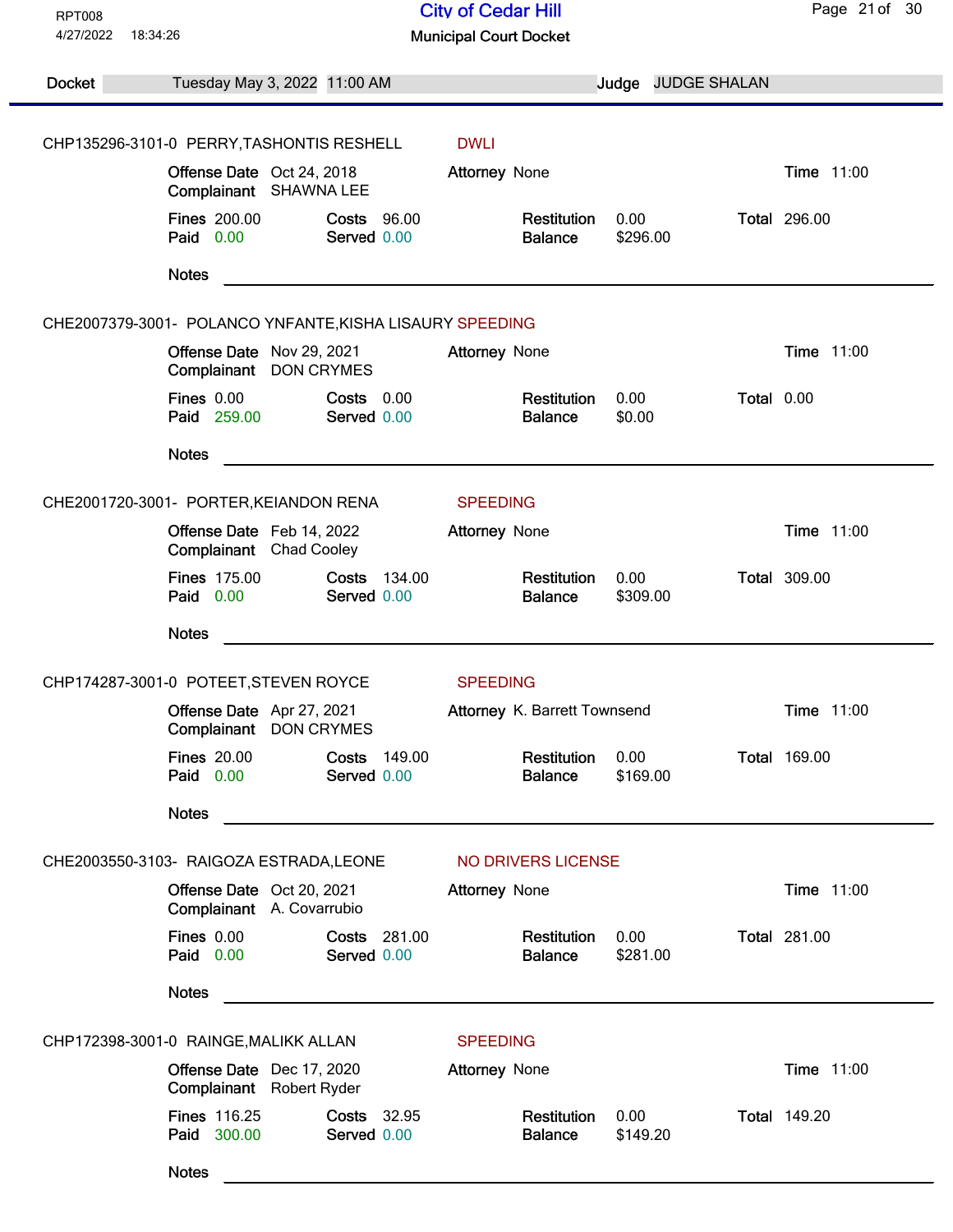| <b>RPT008</b> |                                                                       | <b>City of Cedar Hill</b>                                     | Page 22 of 30       |
|---------------|-----------------------------------------------------------------------|---------------------------------------------------------------|---------------------|
| 4/27/2022     | 18:34:26                                                              | <b>Municipal Court Docket</b>                                 |                     |
|               |                                                                       |                                                               |                     |
| Docket        | Tuesday May 3, 2022 11:00 AM                                          | <b>JUDGE SHALAN</b><br>Judge                                  |                     |
|               |                                                                       |                                                               |                     |
|               | CHP174460-3049-0 ROBERTS, JENNIFER M                                  | <b>FMFR</b>                                                   |                     |
|               | Offense Date Aug 27, 2021<br>Complainant Ashley Novian                | Attorney None                                                 | Time 11:00          |
|               | <b>Fines 0.00</b><br>Costs 431.00<br>Paid 0.00<br>Served 0.00         | 0.00<br>Restitution<br>\$431.00<br><b>Balance</b>             | <b>Total 431.00</b> |
|               | <b>Notes</b>                                                          |                                                               |                     |
|               | CHP174460-3656-0 ROBERTS, JENNIFER M                                  | <b>EXPIRED REGISTRATION</b>                                   |                     |
|               | Offense Date Aug 27, 2021<br>Complainant Ashley Novian                | <b>Attorney None</b>                                          | Time 11:00          |
|               | <b>Fines 0.00</b><br>Costs 231.00<br>Paid 0.00<br>Served 0.00         | 0.00<br>Restitution<br>\$231.00<br><b>Balance</b>             | <b>Total 231.00</b> |
|               | <b>Notes</b>                                                          |                                                               |                     |
|               | CHE2006827-3007- ROBINSON, BRANDII ROCHELLE                           | <b>RAN RED LIGHT</b>                                          |                     |
|               | Offense Date Nov 17, 2021                                             | <b>Attorney None</b>                                          | Time 11:00          |
|               | Complainant E. Cerda                                                  |                                                               |                     |
|               | <b>Fines 0.00</b><br>Costs 284.00<br>Paid 0.00<br>Served 0.00         | Restitution<br>0.00<br>\$284.00<br><b>Balance</b>             | <b>Total 284.00</b> |
|               | <b>Notes</b>                                                          |                                                               |                     |
|               | CHE2007302-3049- RODRIGUEZ-RANGEL, ERIC IVAN                          | <b>FMFR</b>                                                   |                     |
|               | Offense Date Oct 20, 2021<br>Complainant DON CRYMES                   | Attorney None                                                 | Time 11:00          |
|               | <b>Fines 0.00</b><br>Costs 0.00<br>Paid 431.00<br>Served 0.00         | Restitution<br>0.00<br>Total 0.00<br>\$0.00<br><b>Balance</b> |                     |
|               | <b>Notes</b>                                                          |                                                               |                     |
|               | CHE2000641-4218-RODRIGUEZ, ESTELA GANDARA                             | THEFT UNDER ONE HUNDRED                                       |                     |
|               | Offense Date Nov 29, 2021<br>Complainant WALTER MEINZER               | <b>Attorney None</b>                                          | Time 11:00          |
|               | Fines 0.00<br>Costs 481.00<br>Paid 100.00<br>Served 0.00              | 0.00<br>Restitution<br>\$481.00<br><b>Balance</b>             | <b>Total 481.00</b> |
|               | <b>Notes</b>                                                          |                                                               |                     |
|               | CHE2000745-3049- ROSS, TREZAUN JAHDEY                                 | <b>FMFR</b>                                                   |                     |
|               | Offense Date Feb 5, 2022<br>Complainant TYRONE MORRIS                 | Attorney None                                                 | Time 11:00          |
|               | <b>Fines 300.00</b><br><b>Costs 96.00</b><br>Paid 0.00<br>Served 0.00 | Restitution<br>0.00<br>\$396.00<br><b>Balance</b>             | <b>Total 396.00</b> |
|               | <b>Notes</b>                                                          |                                                               |                     |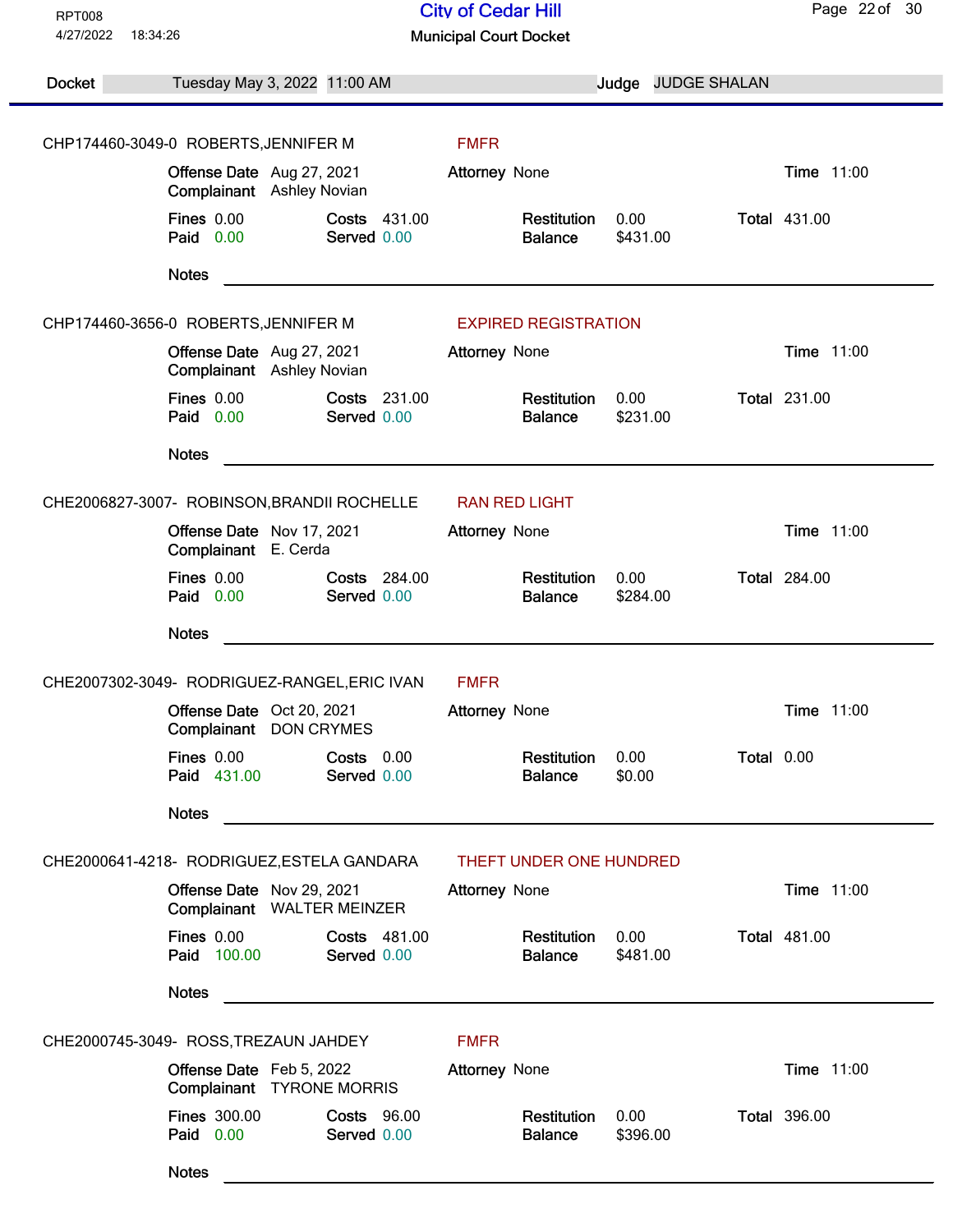| <b>RPT008</b><br>4/27/2022<br>18:34:26 |                                                                | <b>City of Cedar Hill</b><br><b>Municipal Court Docket</b> |                                                                                                                       |                  |                    | Page 23 of 30       |
|----------------------------------------|----------------------------------------------------------------|------------------------------------------------------------|-----------------------------------------------------------------------------------------------------------------------|------------------|--------------------|---------------------|
|                                        |                                                                |                                                            |                                                                                                                       |                  |                    |                     |
| <b>Docket</b>                          | Tuesday May 3, 2022 11:00 AM                                   |                                                            |                                                                                                                       |                  | Judge JUDGE SHALAN |                     |
|                                        | CHE2000745-3103- ROSS, TREZAUN JAHDEY                          |                                                            | NO DRIVERS LICENSE                                                                                                    |                  |                    |                     |
|                                        | Offense Date Feb 5, 2022<br>Complainant TYRONE MORRIS          |                                                            | <b>Attorney None</b>                                                                                                  |                  |                    | Time 11:00          |
|                                        | <b>Fines 200.00</b><br>Paid 0.00                               | <b>Costs 96.00</b><br>Served 0.00                          | Restitution<br><b>Balance</b>                                                                                         | 0.00<br>\$296.00 |                    | <b>Total 296.00</b> |
|                                        | <b>Notes</b>                                                   |                                                            |                                                                                                                       |                  |                    |                     |
|                                        | CHE2000745-3656- ROSS, TREZAUN JAHDEY                          |                                                            | <b>EXPIRED REGISTRATION</b>                                                                                           |                  |                    |                     |
|                                        | Offense Date Feb 5, 2022<br>Complainant TYRONE MORRIS          |                                                            | Attorney None                                                                                                         |                  |                    | Time 11:00          |
|                                        | <b>Fines 100.00</b><br>Paid 0.00                               | <b>Costs 96.00</b><br>Served 0.00                          | Restitution<br><b>Balance</b>                                                                                         | 0.00<br>\$196.00 |                    | <b>Total 196.00</b> |
|                                        | <b>Notes</b>                                                   |                                                            |                                                                                                                       |                  |                    |                     |
|                                        | CHE2005659-3001- ROYE, CANDACE R                               |                                                            | <b>SPEEDING</b>                                                                                                       |                  |                    |                     |
|                                        | Offense Date Dec 27, 2021<br>Complainant John Sweeney          |                                                            | Attorney None                                                                                                         |                  |                    | Time 11:00          |
|                                        | <b>Fines 0.00</b><br>Paid 334.00                               | Costs 0.00<br>Served 0.00                                  | Restitution<br><b>Balance</b>                                                                                         | 0.00<br>\$0.00   | Total 0.00         |                     |
|                                        | <b>Notes</b>                                                   |                                                            |                                                                                                                       |                  |                    |                     |
|                                        | CHP166549-3103-0 SCOTT-MILLER, SHAUN ALI                       |                                                            | NO DRIVERS LICENSE                                                                                                    |                  |                    |                     |
|                                        | Offense Date Mar 19, 2019<br><b>Complainant</b> Kermit Fowlks  |                                                            | Attorney None                                                                                                         |                  |                    | Time 11:00          |
|                                        | <b>Fines 84.62</b><br>Paid 300.00                              | Costs 47.81<br>Served 0.00                                 | Restitution<br><b>Balance</b>                                                                                         | 0.00<br>\$132.43 |                    | <b>Total 132.43</b> |
|                                        | <b>Notes</b>                                                   |                                                            | <u> 1989 - Johann Harry Harry Harry Harry Harry Harry Harry Harry Harry Harry Harry Harry Harry Harry Harry Harry</u> |                  |                    |                     |
|                                        | CHE2004063-3007- SENEGAL, DILLAN                               |                                                            | <b>RAN RED LIGHT</b>                                                                                                  |                  |                    |                     |
|                                        | Offense Date Oct 25, 2021<br>Complainant Justin Cole           |                                                            | <b>Attorney None</b>                                                                                                  |                  |                    | <b>Time 11:00</b>   |
|                                        | <b>Fines 0.00</b><br>Paid 334.00                               | Costs 0.00<br>Served 0.00                                  | Restitution<br><b>Balance</b>                                                                                         | 0.00<br>\$0.00   | Total 0.00         |                     |
|                                        | <b>Notes</b>                                                   |                                                            |                                                                                                                       |                  |                    |                     |
|                                        | CHP131337-3001-0 SHAMLIN-PEGUES, DARCEA SHNEA SPEEDING         |                                                            |                                                                                                                       |                  |                    |                     |
|                                        | Offense Date Mar 14, 2012<br><b>Complainant</b> Brian Williams |                                                            | Attorney TIMOTHY LACY                                                                                                 |                  |                    | Time 11:00          |
|                                        | <b>Fines 0.00</b><br>Paid 0.00                                 | Costs 353.60<br>Served 0.00                                | Restitution<br><b>Balance</b>                                                                                         | 0.00<br>\$353.60 |                    | <b>Total 353.60</b> |
|                                        | <b>Notes</b>                                                   |                                                            |                                                                                                                       |                  |                    |                     |
|                                        |                                                                |                                                            |                                                                                                                       |                  |                    |                     |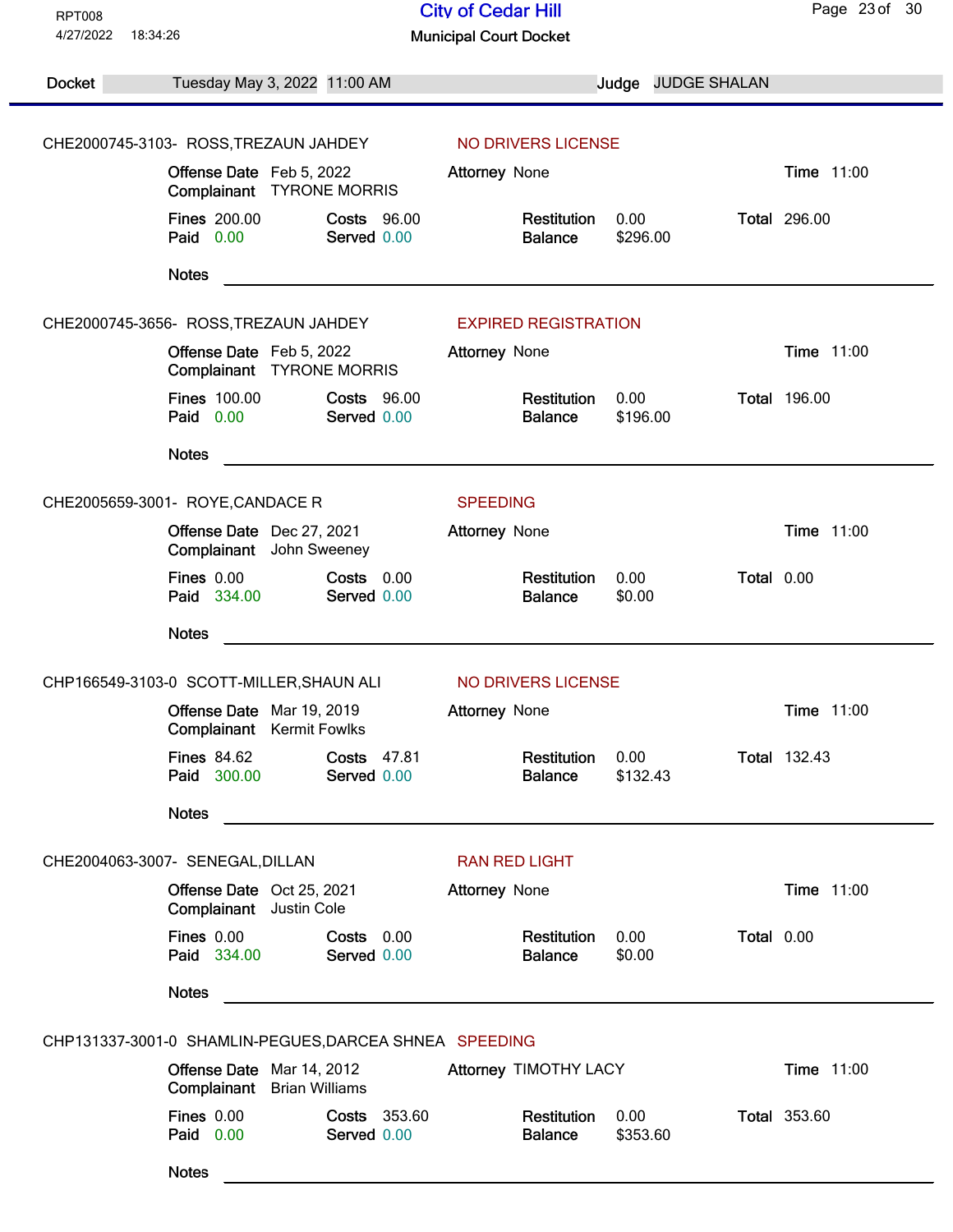| <b>RPT008</b><br>4/27/2022<br>18:34:26 |                                                                | <b>City of Cedar Hill</b><br><b>Municipal Court Docket</b>                            |                               |                                            | Page 24 of 30       |
|----------------------------------------|----------------------------------------------------------------|---------------------------------------------------------------------------------------|-------------------------------|--------------------------------------------|---------------------|
| Docket                                 | Tuesday May 3, 2022 11:00 AM                                   |                                                                                       |                               | Judge JUDGE SHALAN                         |                     |
|                                        |                                                                | CHP131337-3049-0 SHAMLIN-PEGUES, DARCEA SHNEA FMFR                                    |                               |                                            |                     |
|                                        | Offense Date Mar 14, 2012<br><b>Complainant</b> Brian Williams |                                                                                       | Attorney TIMOTHY LACY         |                                            | <b>Time 11:00</b>   |
|                                        | <b>Fines 0.00</b><br>Paid 0.00                                 | <b>Costs 415.00</b><br>Served 0.00                                                    | Restitution<br><b>Balance</b> | 0.00<br>\$415.00                           | <b>Total 415.00</b> |
|                                        | <b>Notes</b>                                                   |                                                                                       |                               |                                            |                     |
|                                        |                                                                | CHP153438-3049-0 SHAMLIN-PEGUES, DARCEA SHNEA FMFR                                    |                               |                                            |                     |
|                                        | Offense Date Feb 27, 2017<br>Complainant REGINALD AGYEMANG     |                                                                                       | Attorney TIMOTHY LACY         |                                            | <b>Time 11:00</b>   |
|                                        | <b>Fines 212.70</b><br>Paid 0.00                               | Costs 277.30<br>Served 0.00                                                           | Restitution<br><b>Balance</b> | 0.00<br>\$490.00                           | <b>Total 490.00</b> |
|                                        | <b>Notes</b>                                                   |                                                                                       |                               |                                            |                     |
|                                        |                                                                | CHP153438-3101-0 SHAMLIN-PEGUES, DARCEA SHNEA DWLI                                    |                               |                                            |                     |
|                                        | Offense Date Feb 27, 2017<br>Complainant REGINALD AGYEMANG     |                                                                                       | Attorney TIMOTHY LACY         |                                            | Time 11:00          |
|                                        | <b>Fines 82.70</b><br>Paid 0.00                                | <b>Costs 247.30</b><br>Served 0.00                                                    | Restitution<br><b>Balance</b> | 0.00<br>\$330.00                           | <b>Total 330.00</b> |
|                                        | <b>Notes</b>                                                   | <u> 1989 - Johann Stein, mars an deutscher Stein († 1958)</u>                         |                               |                                            |                     |
|                                        |                                                                | CHP157905-3031-0 SHAMLIN-PEGUES, DARCEA SHNEA UNRESTD. CHILD U/8YRS & LESS THAN 57 IN |                               |                                            |                     |
|                                        | Offense Date Jun 9, 2017<br>Complainant E. Cerda               |                                                                                       | Attorney TIMOTHY LACY         |                                            | Time 11:00          |
|                                        | <b>Fines 47.30</b><br>Paid 0.00                                | Costs 282.70<br>Served 0.00                                                           | Restitution<br><b>Balance</b> | 0.00<br>\$330.00                           | <b>Total 330.00</b> |
|                                        | <b>Notes</b>                                                   |                                                                                       |                               |                                            |                     |
|                                        |                                                                | CHP157905-3049-0 SHAMLIN-PEGUES, DARCEA SHNEA FMFR                                    |                               |                                            |                     |
|                                        | Offense Date Jun 9, 2017<br>Complainant E. Cerda               |                                                                                       | Attorney TIMOTHY LACY         |                                            | Time 11:00          |
|                                        | Fines 0.00<br>Paid 0.00                                        | Costs 450.00<br>Served 0.00                                                           | Restitution<br><b>Balance</b> | 0.00<br>\$450.00                           | <b>Total 450.00</b> |
|                                        | <b>Notes</b>                                                   |                                                                                       |                               |                                            |                     |
|                                        | CHC175249-4611-0 SMALL, JOHN A                                 |                                                                                       |                               | <b>EXTERIOR GROUNDS - TREES AND SHRUBS</b> |                     |
|                                        | Offense Date Oct 19, 2021<br>Complainant Chante Jacobs         | <b>Attorney None</b>                                                                  |                               |                                            | <b>Time 11:00</b>   |
|                                        | <b>Fines 76.00</b><br>Paid 200.00                              | <b>Costs 15.00</b><br>Served 0.00                                                     | Restitution<br><b>Balance</b> | 0.00<br>\$91.00                            | <b>Total 91.00</b>  |
|                                        | <b>Notes</b>                                                   |                                                                                       |                               |                                            |                     |
|                                        |                                                                |                                                                                       |                               |                                            |                     |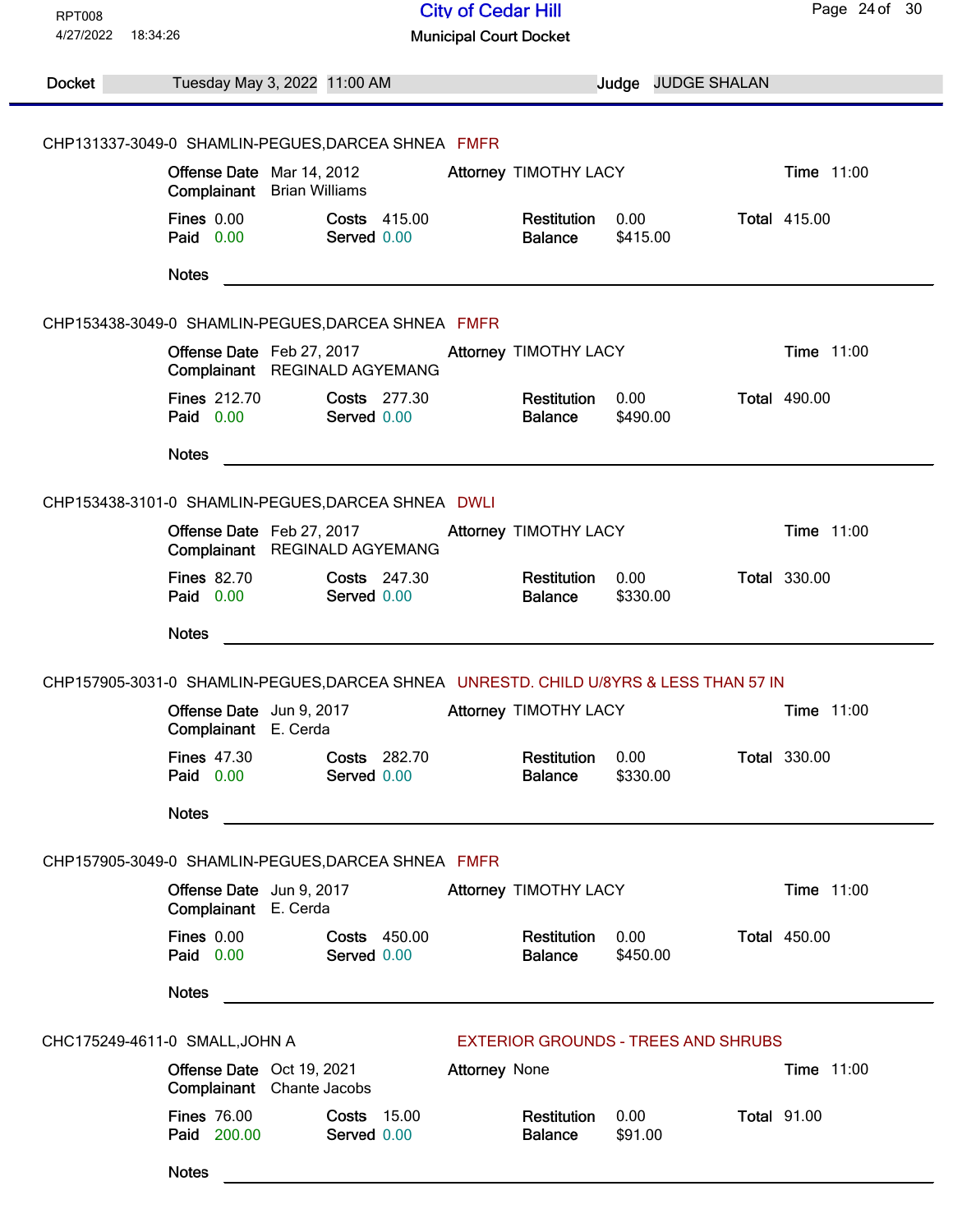| <b>RPT008</b> |                                                                          | <b>City of Cedar Hill</b>                                                                                             | Page 25 of 30       |
|---------------|--------------------------------------------------------------------------|-----------------------------------------------------------------------------------------------------------------------|---------------------|
| 4/27/2022     | 18:34:26                                                                 | <b>Municipal Court Docket</b>                                                                                         |                     |
|               |                                                                          |                                                                                                                       |                     |
| Docket        | Tuesday May 3, 2022 11:00 AM                                             | Judge JUDGE SHALAN                                                                                                    |                     |
|               |                                                                          |                                                                                                                       |                     |
|               | CHP173483-3031-0 SMITH, MELISSA MICHELLE                                 | UNRESTD. CHILD U/8YRS & LESS THAN 57 IN                                                                               |                     |
|               | Offense Date May 13, 2021<br>Complainant JOSUE PENA                      | Attorney None                                                                                                         | <b>Time 11:00</b>   |
|               | <b>Fines 200.00</b><br><b>Costs 139.50</b><br>Paid 174.70<br>Served 0.00 | 0.00<br>Restitution<br>\$339.50<br><b>Balance</b>                                                                     | <b>Total 339.50</b> |
|               | <b>Notes</b>                                                             | <u> 1989 - Johann Stoff, deutscher Stoff, der Stoff, der Stoff, der Stoff, der Stoff, der Stoff, der Stoff, der S</u> |                     |
|               |                                                                          | CHE2006841-3031- SPEARS, DEMARCUS MARTEZ UNRESTD. CHILD U/8YRS & LESS THAN 57 IN                                      |                     |
|               | Offense Date Nov 17, 2021<br>Complainant E. Cerda                        | <b>Attorney None</b>                                                                                                  | Time 11:00          |
|               | Fines 0.00<br>Costs 190.00<br>Paid 119.00<br>Served 0.00                 | 0.00<br>Restitution<br>\$190.00<br><b>Balance</b>                                                                     | <b>Total 190.00</b> |
|               | <b>Notes</b>                                                             |                                                                                                                       |                     |
|               | CHE2006841-3049- SPEARS, DEMARCUS MARTEZ                                 | <b>FMFR</b>                                                                                                           |                     |
|               | Offense Date Nov 17, 2021<br>Complainant E. Cerda                        | <b>Attorney None</b>                                                                                                  | Time 11:00          |
|               | <b>Fines 300.00</b><br><b>Costs 96.00</b><br>Paid 0.00<br>Served 0.00    | Restitution<br>0.00<br>\$396.00<br><b>Balance</b>                                                                     | <b>Total 396.00</b> |
|               | <b>Notes</b>                                                             |                                                                                                                       |                     |
|               | CHE2008852-1073- SPILLMAN, JOYCE THOMAS                                  | DISREGARD TRAFFIC CONTROL DEVICE - Left Turn Only                                                                     |                     |
|               | Offense Date Apr 4, 2022<br>Complainant DON CRYMES                       | <b>Attorney None</b>                                                                                                  | Time 11:00          |
|               | <b>Fines 200.00</b><br>Costs 134.00<br>Served 0.00<br>Paid 0.00          | Restitution<br>0.00<br>\$334.00<br><b>Balance</b>                                                                     | <b>Total 334.00</b> |
|               | <b>Notes</b>                                                             |                                                                                                                       |                     |
|               | CHE2005586-9070- TAYLOR, HEZEKIAH K                                      | ADJUSTABLE AXLE LOCKING PIN MISS/DISENG OUT OF SER                                                                    |                     |
|               | Offense Date Oct 27, 2021<br>Complainant John Sweeney                    | Attorney TODD E. TKACH                                                                                                | Time 11:00          |
|               | <b>Fines 300.00</b><br><b>Costs 96.00</b><br>Paid 0.00<br>Served 0.00    | 0.00<br>Restitution<br><b>Balance</b><br>\$396.00                                                                     | <b>Total 396.00</b> |
|               | <b>Notes</b>                                                             |                                                                                                                       |                     |
|               | CHE2005586-9094- TAYLOR, HEZEKIAH K                                      | TIRE-FLAT / UNDER INFLATED - OUT OF SERVICE                                                                           |                     |
|               | Offense Date Oct 27, 2021<br>Complainant John Sweeney                    | Attorney TODD E. TKACH                                                                                                | <b>Time 11:00</b>   |
|               | <b>Fines 350.00</b><br><b>Costs 96.00</b><br>Paid 0.00<br>Served 0.00    | Restitution<br>0.00<br><b>Balance</b><br>\$446.00                                                                     | <b>Total 446.00</b> |
|               | <b>Notes</b>                                                             |                                                                                                                       |                     |
|               |                                                                          |                                                                                                                       |                     |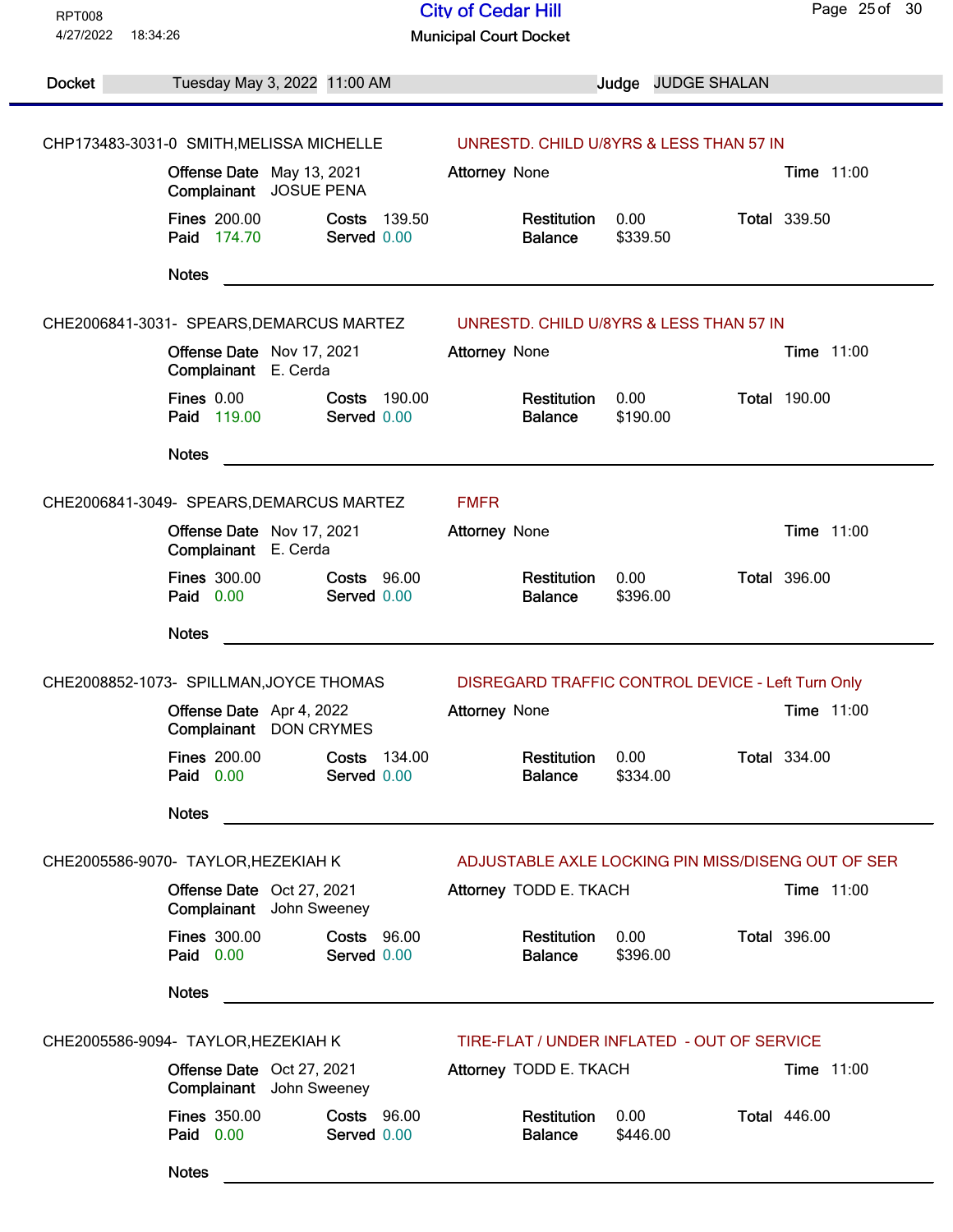| <b>RPT008</b> |                                                                         | <b>City of Cedar Hill</b>                         | Page 26 of 30       |
|---------------|-------------------------------------------------------------------------|---------------------------------------------------|---------------------|
| 4/27/2022     | 18:34:26                                                                | <b>Municipal Court Docket</b>                     |                     |
| Docket        | Tuesday May 3, 2022 11:00 AM                                            | Judge JUDGE SHALAN                                |                     |
|               |                                                                         |                                                   |                     |
|               | CHP175693-3009-0 TAYLOR, TORION CARLLETTA                               | UNSAFE LANE CHANGE                                |                     |
|               | Offense Date Sep 15, 2021<br>Complainant Raul Pedraza                   | <b>Attorney None</b>                              | Time 11:00          |
|               | <b>Fines 150.00</b><br><b>Costs 29.00</b><br>Served 0.00<br>Paid 120.00 | Restitution<br>0.00<br><b>Balance</b><br>\$164.00 | <b>Total 179.00</b> |
|               | <b>Notes</b>                                                            |                                                   |                     |
|               | CHP175693-3049-0 TAYLOR, TORION CARLLETTA                               | <b>FMFR</b>                                       |                     |
|               | Offense Date Sep 15, 2021<br>Complainant Raul Pedraza                   | <b>Attorney None</b>                              | Time 11:00          |
|               | <b>Fines 300.00</b><br><b>Costs 96.00</b><br>Paid 0.00<br>Served 0.00   | Restitution<br>0.00<br>\$396.00<br><b>Balance</b> | <b>Total 396.00</b> |
|               | <b>Notes</b>                                                            |                                                   |                     |
|               | CHP175693-3103-0 TAYLOR, TORION CARLLETTA                               | NO DRIVERS LICENSE                                |                     |
|               | Offense Date Sep 15, 2021<br>Complainant Raul Pedraza                   | Attorney None                                     | Time 11:00          |
|               | <b>Fines 200.00</b><br><b>Costs 96.00</b><br>Paid 0.00<br>Served 0.00   | Restitution<br>0.00<br>\$281.00<br><b>Balance</b> | <b>Total 296.00</b> |
|               | <b>Notes</b>                                                            |                                                   |                     |
|               | CHP164529-3031-0 THOMAS, JUACARLA MORIE                                 | UNRESTD. CHILD U/8YRS & LESS THAN 57 IN           |                     |
|               | Offense Date May 31, 2019<br>Complainant<br>Robert Ryder                | Attorney ANDREW W. WILKERSON                      | Time 11:00          |
|               | <b>Fines 0.00</b><br>Costs 279.00<br>Paid 0.00<br>Served 0.00           | Restitution<br>0.00<br>\$279.00<br><b>Balance</b> | <b>Total 279.00</b> |
|               | <b>Notes</b>                                                            |                                                   |                     |
|               | CHP173697-3001-0 THOMPSON, UNIQUE F                                     | <b>SPEEDING</b>                                   |                     |
|               | Offense Date Jun 19, 2021<br>Complainant Evan Pontley                   | <b>Attorney None</b>                              | Time 11:00          |
|               | <b>Fines 175.00</b><br>Costs 291.70<br>Paid 0.00<br>Served 0.00         | 0.00<br>Restitution<br><b>Balance</b><br>\$466.70 | <b>Total 466.70</b> |
|               | <b>Notes</b>                                                            |                                                   |                     |
|               | CHP173697-3049-0 THOMPSON, UNIQUE F                                     | <b>FMFR</b>                                       |                     |
|               | Offense Date Jun 19, 2021<br>Complainant Evan Pontley                   | Attorney None                                     | Time 11:00          |
|               | <b>Fines 350.00</b><br>Costs 275.30<br>Paid 0.00<br>Served 0.00         | Restitution<br>0.00<br>\$625.30<br><b>Balance</b> | <b>Total 625.30</b> |
|               | <b>Notes</b>                                                            |                                                   |                     |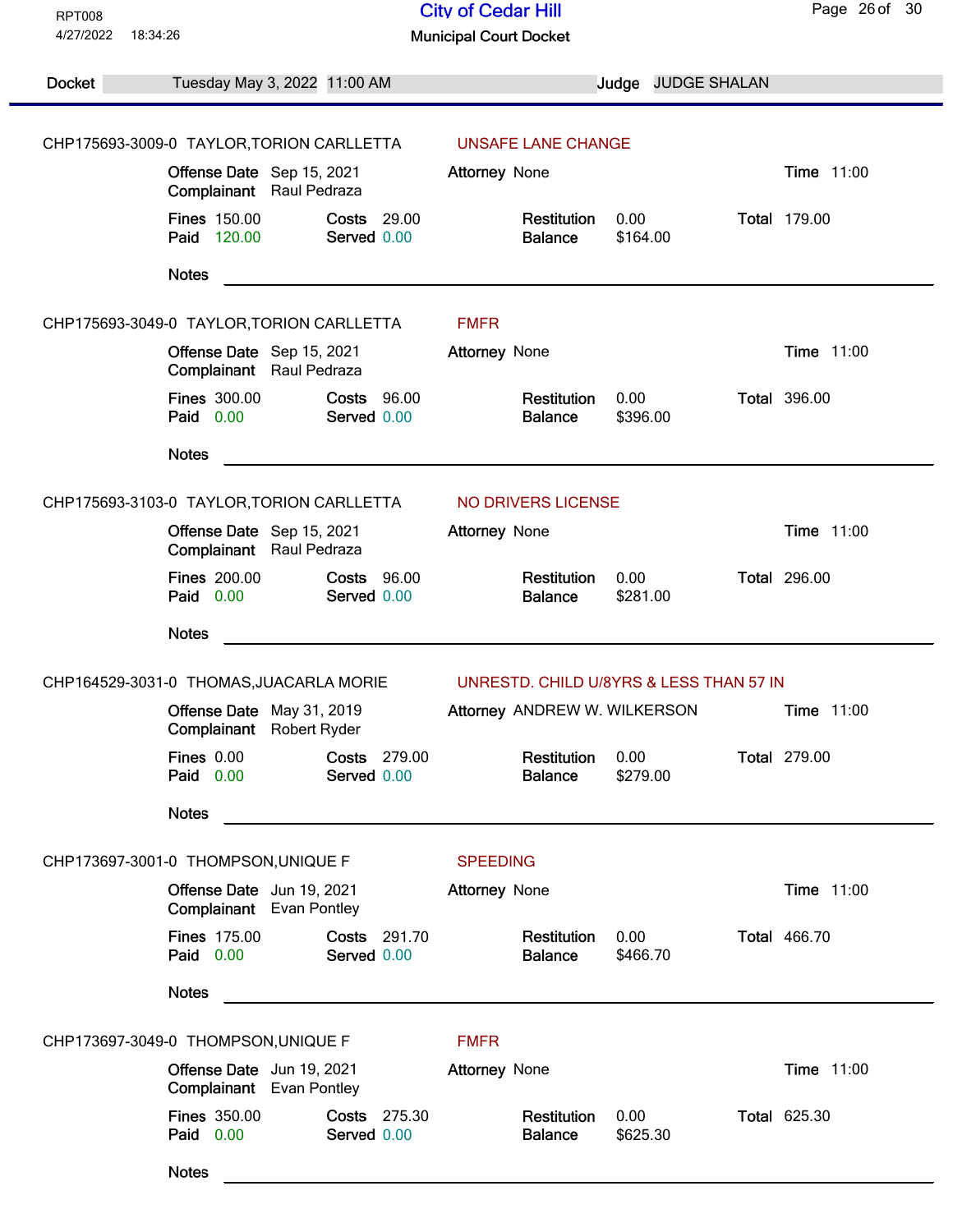| <b>RPT008</b>         |                                                                         | <b>City of Cedar Hill</b>                                     | Page 27 of 30       |
|-----------------------|-------------------------------------------------------------------------|---------------------------------------------------------------|---------------------|
| 4/27/2022<br>18:34:26 |                                                                         | <b>Municipal Court Docket</b>                                 |                     |
| Docket                | Tuesday May 3, 2022 11:00 AM                                            | Judge JUDGE SHALAN                                            |                     |
|                       | CHP173697-3103-0 THOMPSON, UNIQUE F                                     | NO DRIVERS LICENSE                                            |                     |
|                       | Offense Date Jun 19, 2021<br>Complainant Evan Pontley                   | Attorney None                                                 | Time 11:00          |
|                       | <b>Fines 200.00</b><br>Costs 230.30<br>Paid 0.00<br>Served 0.00         | Restitution<br>0.00<br>\$430.30<br><b>Balance</b>             | <b>Total 430.30</b> |
|                       | <b>Notes</b>                                                            |                                                               |                     |
|                       | CHE2001658-3001- TUCKER, KEANA LEE                                      | <b>SPEEDING</b>                                               |                     |
|                       | Offense Date Dec 13, 2021<br>Complainant Chad Cooley                    | Attorney None                                                 | Time 11:00          |
|                       | <b>Fines 125.00</b><br>Costs 0.00<br>Paid 144.00<br>Served 0.00         | Restitution<br>0.00<br><b>Balance</b><br>\$125.00             | <b>Total 125.00</b> |
|                       | <b>Notes</b>                                                            |                                                               |                     |
|                       | CHP163492-3101-0 TUGGER, RONALD                                         | <b>DWLI</b>                                                   |                     |
|                       | Offense Date Mar 27, 2019<br>Complainant Trenton Hendrix                | Attorney None                                                 | Time 11:00          |
|                       | <b>Fines 189.04</b><br><b>Costs 49.21</b><br>Paid 248.55<br>Served 0.00 | Restitution<br>0.00<br><b>Balance</b><br>\$238.25             | <b>Total 238.25</b> |
|                       | <b>Notes</b>                                                            |                                                               |                     |
|                       | CHE2001160-3049- VARELA CASTILLA, JOSE L                                | <b>FMFR</b>                                                   |                     |
|                       | Offense Date Dec 4, 2021<br>Complainant M. Martinez                     | Attorney None                                                 | Time 11:00          |
|                       | <b>Fines 0.00</b><br>Costs 0.00<br>Paid 381.00<br>Served 0.00           | 0.00<br>Total 0.00<br>Restitution<br>\$0.00<br><b>Balance</b> |                     |
|                       | <b>Notes</b>                                                            |                                                               |                     |
|                       | CHP141905-3049-0 VASQUEZ, MARISOL CASTANEDA                             | <b>FMFR</b>                                                   |                     |
|                       | Offense Date Jan 21, 2014<br>Complainant Demarcus Iglehart              | Attorney None                                                 | Time 11:00          |
|                       | <b>Fines 300.00</b><br><b>Costs 87.90</b><br>Paid 234.40<br>Served 0.00 | 0.00<br>Restitution<br>\$387.90<br><b>Balance</b>             | <b>Total 387.90</b> |
|                       | <b>Notes</b>                                                            |                                                               |                     |
|                       | CHE2004629-3001- WALLACE, WENDELL CAREY                                 | <b>SPEEDING</b>                                               |                     |
|                       | Offense Date Dec 6, 2021<br><b>Complainant</b> Kermit Fowlks            | <b>Attorney None</b>                                          | Time 11:00          |
|                       | <b>Fines 0.00</b><br>Costs 334.00<br>Paid 0.00<br>Served 0.00           | Restitution<br>0.00<br><b>Balance</b><br>\$334.00             | <b>Total 334.00</b> |
|                       | <b>Notes</b>                                                            |                                                               |                     |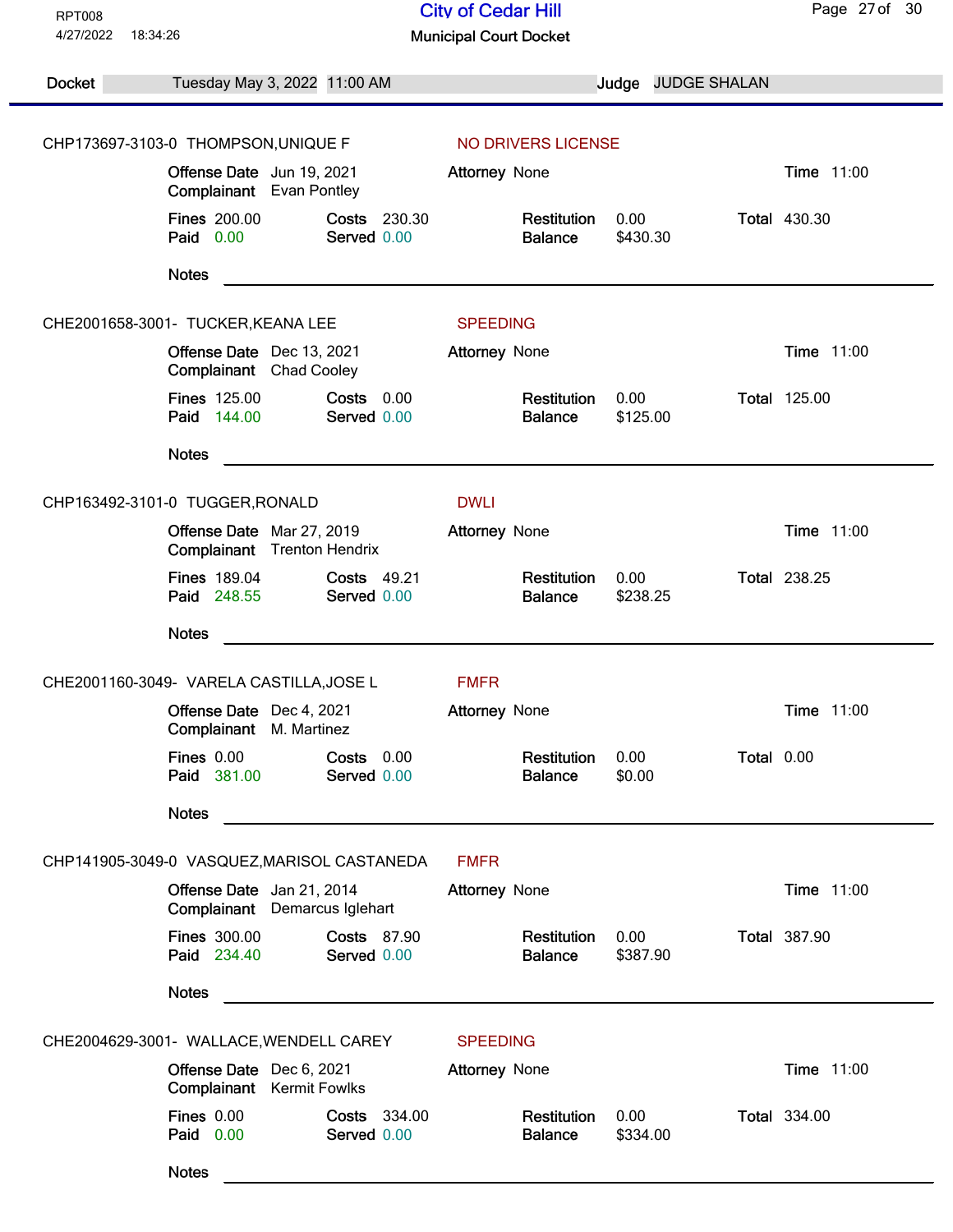| <b>RPT008</b> |                                                                       | <b>City of Cedar Hill</b>                                                                  | Page 28 of 30       |
|---------------|-----------------------------------------------------------------------|--------------------------------------------------------------------------------------------|---------------------|
| 4/27/2022     | 18:34:26                                                              | <b>Municipal Court Docket</b>                                                              |                     |
|               |                                                                       |                                                                                            |                     |
| Docket        | Tuesday May 3, 2022 11:00 AM                                          | Judge JUDGE SHALAN                                                                         |                     |
|               |                                                                       |                                                                                            |                     |
|               | CHE2000112-3049- WARREN, DAMARKUS JAIVEON                             | <b>FMFR</b>                                                                                |                     |
|               | Offense Date Dec 8, 2021<br>Complainant EUGENE SUK                    | Attorney None                                                                              | Time 11:00          |
|               | <b>Fines 0.00</b><br>Costs 0.00<br>Paid 381.00<br>Served 0.00         | Total 0.00<br>Restitution<br>0.00<br>\$0.00<br><b>Balance</b>                              |                     |
|               | <b>Notes</b>                                                          |                                                                                            |                     |
|               | CHP163397-4212-0 WILCOTS, CEDRIC D II                                 | <b>ASSAULT-FAMILY VIOLENCE</b>                                                             |                     |
|               | Offense Date Dec 26, 2020<br>Complainant Justin Cole                  | <b>Attorney None</b>                                                                       | Time 11:00          |
|               | <b>Fines 0.00</b><br>Costs 381.00<br>Paid 0.00<br>Served 0.00         | 0.00<br>Restitution<br>\$381.00<br><b>Balance</b>                                          | <b>Total 381.00</b> |
|               | <b>Notes</b>                                                          |                                                                                            |                     |
|               | CHP163398-4211-0 WILCOTS, CEDRIC D II                                 | <b>ASSAULT BY CONTACT</b>                                                                  |                     |
|               | Offense Date Dec 26, 2020<br>Complainant Justin Cole                  | <b>Attorney None</b>                                                                       | Time 11:00          |
|               | <b>Fines 0.00</b><br>Costs 381.00<br>Paid 0.00<br>Served 0.00         | 0.00<br>Restitution<br><b>Balance</b><br>\$381.00                                          | <b>Total 381.00</b> |
|               | <b>Notes</b>                                                          |                                                                                            |                     |
|               |                                                                       | CHE2006950-3059- WILLIAMS, CHRISTOPHER LAMONT DISREGARD TRAFFIC CONTROL DEVICE - NO U TURN |                     |
|               | Offense Date Dec 17, 2021<br>Complainant E. Cerda                     | Attorney None                                                                              | Time 11:00          |
|               | <b>Fines 0.00</b><br>Costs 334.00<br>Paid 0.00<br>Served 0.00         | Restitution<br>0.00<br><b>Balance</b><br>\$334.00                                          | <b>Total 334.00</b> |
|               | <b>Notes</b>                                                          |                                                                                            |                     |
|               | CHE2006950-3656- WILLIAMS, CHRISTOPHER LAMONT EXPIRED REGISTRATION    |                                                                                            |                     |
|               | Offense Date Dec 17, 2021<br>Complainant E. Cerda                     | <b>Attorney None</b>                                                                       | Time 11:00          |
|               | Fines 0.00<br>Costs 131.00<br>Paid 50.00<br>Served 0.00               | 0.00<br>Restitution<br>\$131.00<br><b>Balance</b>                                          | <b>Total 131.00</b> |
|               | <b>Notes</b>                                                          |                                                                                            |                     |
|               | CHE2000645-4211- WILLIAMS, JEFFREY WAYNE                              | <b>ASSAULT BY CONTACT</b>                                                                  |                     |
|               | Offense Date May 5, 2021<br>Complainant NICK FOLEY                    | Attorney None                                                                              | Time 11:00          |
|               | <b>Fines 500.00</b><br><b>Costs 81.00</b><br>Paid 0.00<br>Served 0.00 | Restitution<br>0.00<br>\$581.00<br><b>Balance</b>                                          | <b>Total 581.00</b> |
|               | <b>Notes</b>                                                          |                                                                                            |                     |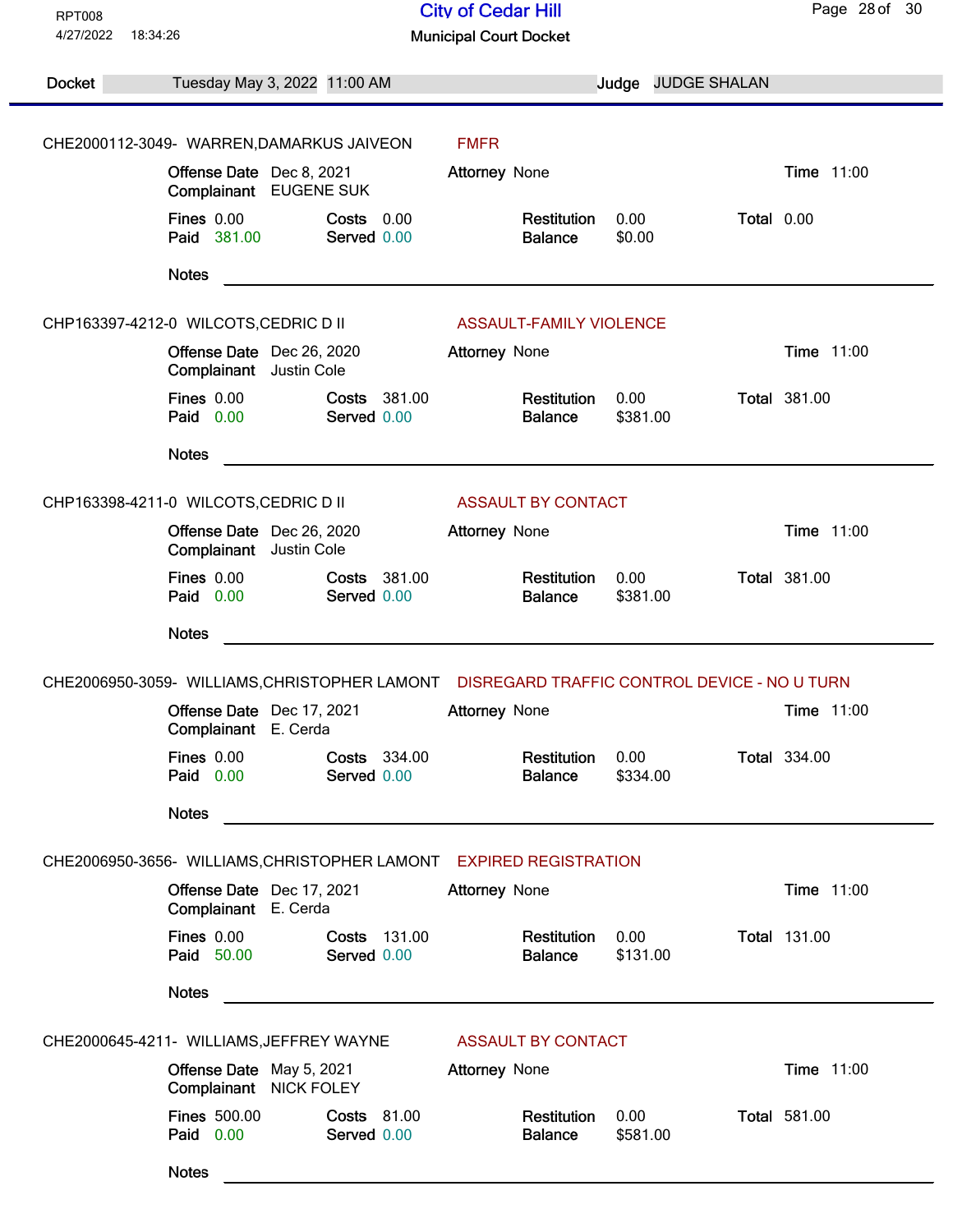| <b>RPT008</b> |                                                                 | <b>City of Cedar Hill</b>                         | Page 29 of 30       |
|---------------|-----------------------------------------------------------------|---------------------------------------------------|---------------------|
| 4/27/2022     | 18:34:26                                                        | <b>Municipal Court Docket</b>                     |                     |
|               |                                                                 |                                                   |                     |
| <b>Docket</b> | Tuesday May 3, 2022 11:00 AM                                    | Judge JUDGE SHALAN                                |                     |
|               |                                                                 |                                                   |                     |
|               | CHE2004117-3001- WILLIAMS, KAILA RAQUELL                        | <b>SPEEDING</b>                                   |                     |
|               | Offense Date Nov 19, 2021<br>Complainant Justin Cole            | <b>Attorney None</b>                              | Time 11:00          |
|               | Fines $0.00$<br><b>Costs 234.00</b><br>Paid 0.00<br>Served 0.00 | Restitution<br>0.00<br>\$234.00<br><b>Balance</b> | <b>Total 234.00</b> |
|               | <b>Notes</b>                                                    |                                                   |                     |
|               | CHE2003552-3656- WILLIS, SWEN ARNO                              | <b>EXPIRED REGISTRATION</b>                       |                     |
|               | Offense Date Oct 20, 2021<br>Complainant A. Covarrubio          | <b>Attorney None</b>                              | Time 11:00          |
|               | Fines 0.00<br>Costs 211.00<br>Paid 20.00<br>Served 0.00         | 0.00<br>Restitution<br>\$211.00<br><b>Balance</b> | <b>Total 211.00</b> |
|               | <b>Notes</b>                                                    |                                                   |                     |
|               | CHE2003605-2691- WINGARD-DIXON, ADAYRIUS                        | POSSESSION DRUG PARAPHERNALIA                     |                     |
|               | Offense Date Nov 22, 2021<br>Complainant Kermit Fowlks          | <b>Attorney None</b>                              | Time 11:00          |
|               | <b>Fines 0.00</b><br>Costs 581.00<br>Paid 0.00<br>Served 0.00   | Restitution<br>0.00<br><b>Balance</b><br>\$581.00 | <b>Total 581.00</b> |
|               | <b>Notes</b>                                                    |                                                   |                     |
|               | CHE2002554-2691- WRIGHT, CHRISTOPHER                            | POSSESSION DRUG PARAPHERNALIA                     |                     |
|               | Offense Date Oct 26, 2021<br>Complainant Jon Morrison           | <b>Attorney None</b>                              | Time 11:00          |
|               | <b>Fines 0.00</b><br>Costs 481.00<br>Paid 100.00<br>Served 0.00 | Restitution<br>0.00<br>\$481.00<br><b>Balance</b> | <b>Total 481.00</b> |
|               | <b>Notes</b>                                                    |                                                   |                     |
|               | CHE2007376-3001- YACINTHE, CHARLINE LETRICE                     | <b>SPEEDING</b>                                   |                     |
|               | Offense Date Nov 29, 2021<br>Complainant<br><b>DON CRYMES</b>   | Attorney None                                     | Time 11:00          |
|               | Fines 0.00<br>Costs 234.00<br>Paid 0.00<br>Served 0.00          | 0.00<br>Restitution<br>\$234.00<br><b>Balance</b> | <b>Total 234.00</b> |
|               | <b>Notes</b>                                                    |                                                   |                     |
|               | CHP169827-3103-0 YBARRA, ELISA                                  | NO DRIVERS LICENSE                                |                     |
|               | Offense Date Oct 21, 2019<br>Complainant LEVESTER HUGHES        | Attorney None                                     | Time 11:00          |
|               | <b>Fines 200.00</b><br>Costs 232.43<br>Paid 0.00<br>Served 0.00 | 0.00<br>Restitution<br>\$432.43<br><b>Balance</b> | <b>Total 432.43</b> |
|               | <b>Notes</b>                                                    |                                                   |                     |